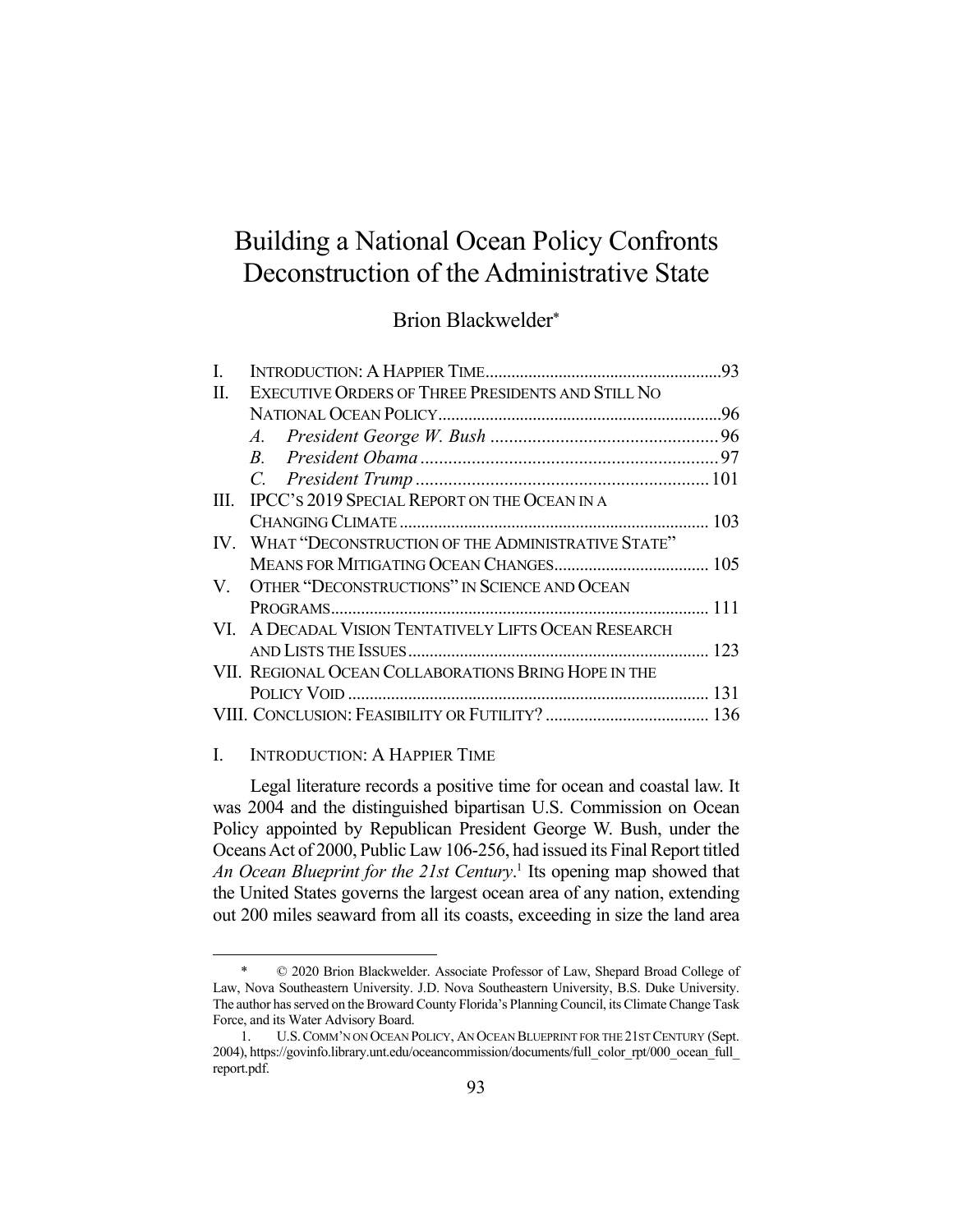of the fifty states combined. The *Blueprint*'s recommendations described principles to establish a comprehensive and coordinated ocean policy for our nation.2 Things were looking up. A central aim ever since has been to develop that national ocean policy (NOP) and properly manage the ocean resources.

 The *Blueprint* recommended consolidating or coordinating ocean responsibilities from parts of the twenty federal departments and agencies that administer 140 federal statutes.<sup>3</sup> Bills were introduced to give the proposed agency a statutory delegation.<sup>4</sup> The approach was to have states join in regional planning and to assemble implementation councils for each of the nine geographic areas. States whose waters adjoin the federal waters offshore would have a federalism relationship for joint involvement. Principles would be used to guide NOP activities. Farther out from the 200-mile jurisdictional limit, the United States would join the world's nations on the deep seabed mining agreement of the United Nations Convention on the Law of the Sea.<sup>5</sup> President Bush followed through with an executive order forming a cabinet-level council within the executive branch.<sup>6</sup> Suggestions were made for Congress to pass an enabling act with broad objectives, funding sources, and a defined federal, state, and regional structure. It would have a framework similar to the federal Coastal Zone Management Act of 1972, which used a voluntary program with incentives to get states and regions involved.<sup>7</sup> That Act eventually brought all coastal and Great Lakes states to make management plans for near-shore uplands and a few miles of adjacent waters. But then the whole NOP movement stalled.

 Wars in the Middle East became a national focus. A recession ensued. A national debate over health care became a legislative priority. The bipartisan movement for a full-fledged National Ocean Policy withered as a sharp partisan divide came into being, at times anti- versus proregulatory in focus. Climate change became the dominant environmental debate. Since no legislation emerged, presidents from George W. Bush, to

 <sup>2.</sup> *Id*. at 5, 61-63.

 <sup>3.</sup> Angela T. Howe, *The U.S. National Ocean Policy: One Small Step for National Waters, but Will It Be the Giant Leap Needed for Our Blue Planet?, 17 OCEAN & COASTAL L.J. 65,* 66 (2011).

 <sup>4.</sup> Robin Kundis Craig, *Progress Toward a Revised National Ocean Policy?*, 36 ABA TRENDS 4 (Mar./Apr. 2005).

 <sup>5.</sup> *Id*.

 <sup>6.</sup> Exec. Order No. 13,666, 69 Fed. Reg.7658 (Dec. 17, 2004).

 <sup>7. 16</sup> U.S.C. §§ 1451-1465 (2006) (Supp. 2010); Marc J. Hershman & Craig W. Russell, *Regional Ocean Governance in the United States: Concept and Reality*, 16 DUKE ENVTL.L. POL'Y F*.* 227, 262 (2006).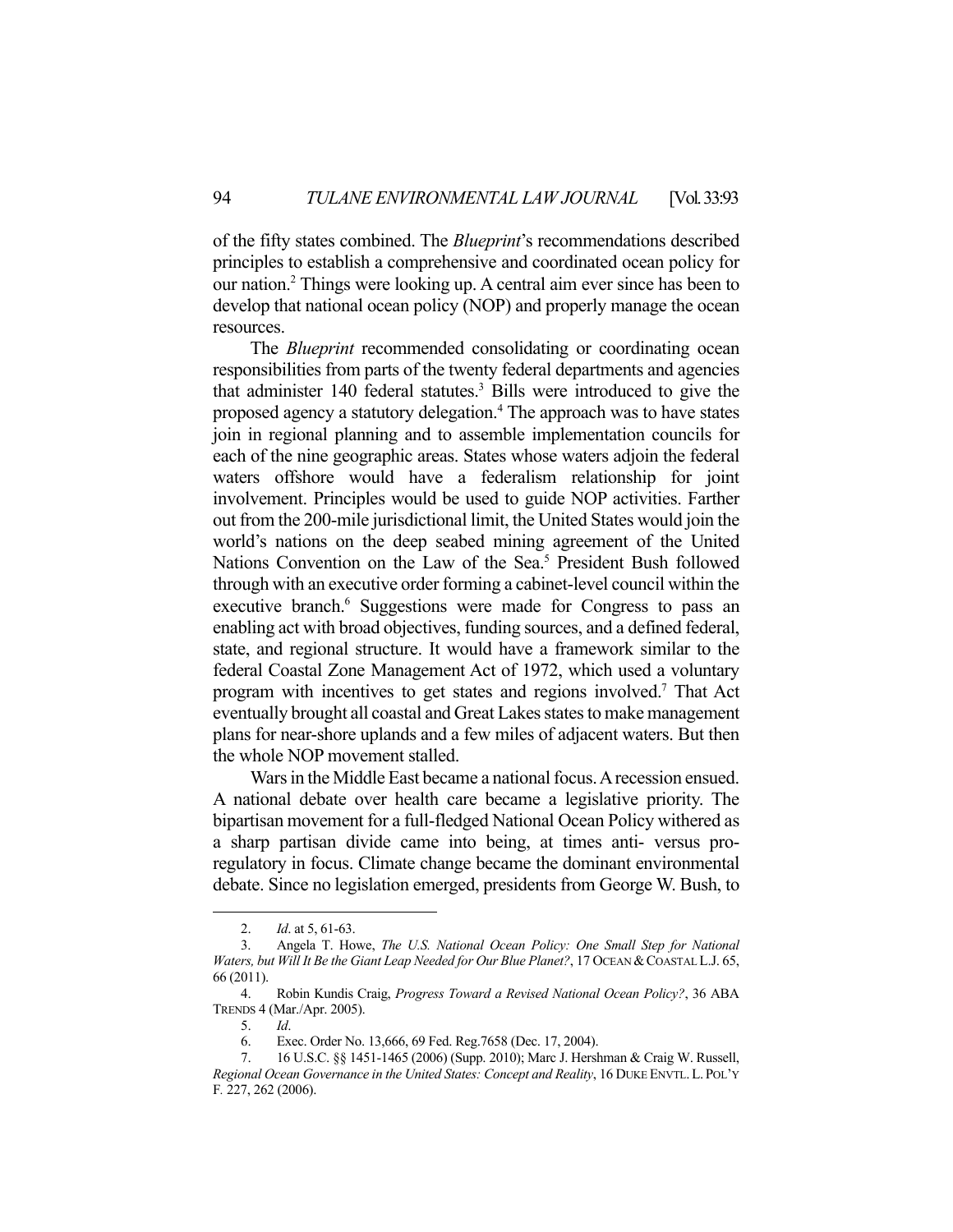Barack Obama, to Donald Trump turned to what can be called a "Plan B" for a NOP: use of a succession of executive orders. Perhaps the dream of a NOP died? Or will the executive orders prove to be a bridge between unfinished business from happier times? Many sources suggest the need and wisdom behind a full NOP. Examined here are the strands of coordinated ocean planning achieved by executive orders and the tasks left undone. Bearing heavily on this subject is the overlay of the Trump Administration's efforts to deconstruct the administrative state and its regulatory programs.

 With some clairvoyance, Angela T. Howe surveyed the scene as it stood in 2011 under the Obama executive order from 2010. Howe wrote, "[T]he longevity and success of the NOP executive order may depend on whether the order can be codified into law,"8 and that "history demonstrates the most successful executive orders are those that were subsequently codified to some extent by congressional action. However, given the current congressional atmosphere and unrelated pressure on our federal legislature, it may not come soon."9

 However, over a decade is long enough to wait out the stagnation. The subject matter is inherently bipartisan and involves not just a crisis, but how to deal with a lengthy set of disastrous ocean and coastal situations. Currently, we have lists of urgent governance needs in the national ocean, such as an Intergovernmental Panel on Climate Change (IPCC) report for policymakers on the ocean in a changing climate, a decade-long national ocean research program started, and significant experience in regional cooperative ocean management. Action is needed from stakeholders of economic, environmental, shipping, health, food, and energy viewpoints. A multitude of effects assail the people and places involved.

 Happy days for passage of a statutory NOP might come soon. Gathered here are how the pieces might come together and replace the executive order era operating since 2004. Proposed is a revival of efforts for legislation that embraces regional ocean councils for governance and policies such as Ecosystem Based Management (EBM). The problems of the oceans have grown worse. Even Trump's Decadal Vision for research on ocean science and technology is awash in listing the huge number of severe problems. "The problems we face today and the need for urgent action are greater, if anything, than when the two commissions did their

 <sup>8.</sup> Howe, *supra* at note 3, at 95.

 <sup>9.</sup> *Id*. at 80.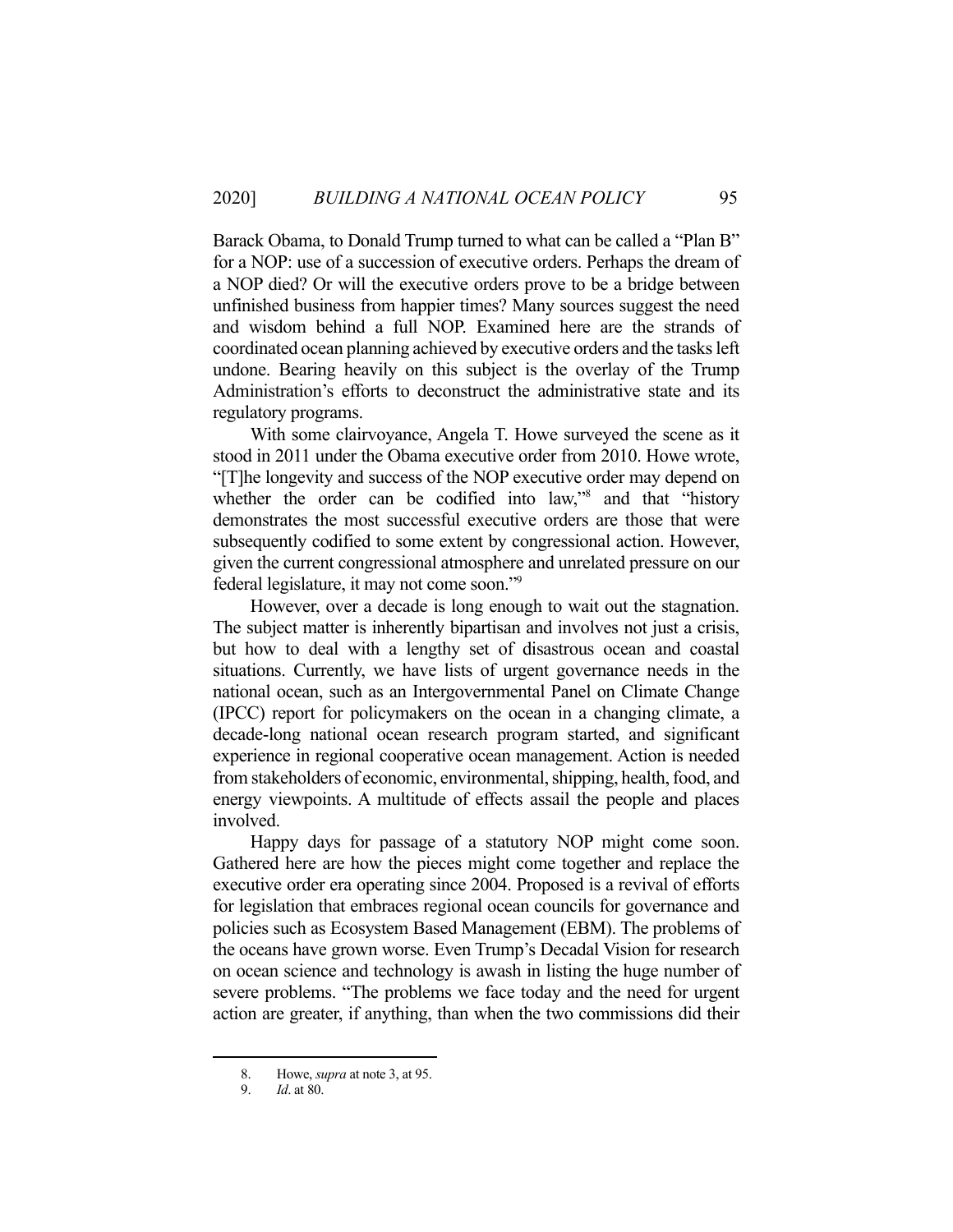work," and their call for "improved ocean stewardship rings as true today as a decade ago."10

 Described here are pieces of the NOP struggle: the commonalities and contrasts of three Presidents' executive orders; the Special Report for policymakers from the IPCC on the ocean in a changing climate; the Trump-era deconstruction of administrative regulation viewed from the problems raised in the Special Report; an understanding of the effects on the ocean resources from deconstruction policies of the Trump administration; deconstruction directives on scientific methods and on structures of ocean regulatory agencies; oceanic science and technology data-gathering; and how regional collaboration fills in part of the policy void. The purpose of this Article is to offer updated background on the governance deficit for the nation's surrounding ocean and to evaluate the prospects and potential for a National Ocean Policy.

# II. EXECUTIVE ORDERS OF THREE PRESIDENTS AND STILL NO NATIONAL OCEAN POLICY

*A. President George W. Bush* 

 Two reports, one by the Pew Commission (Pew) (created by nonprofit foundation funding) and one by the U.S. Commission on Ocean Policy (USCOP) (created under the Oceans Act of 2000 with membership appointed by President Bush) laid the NOP groundwork.<sup>11</sup> Both reports state their concepts on Regional Ocean Governance (ROG). Their recommendations have been compared in the extensive work of Professors Marc Hershman and Craig Russell, and of Natural Resources Defense Council senior attorney Sarah Chasis.<sup>12</sup> Additional comparison is discussed below of the subsequent Presidents' actions.

 The Pew version proposed a federally driven approach, via national law and standards. It suggested ROG ecosystem-based management (EBM) plans for large marine ecosystems (LMEs) that the federal government will supply if the ROG does not. It uses marine zoning including water quality, habitat, and coastal development. It uses federal consistency and citizen suits for enforcement. It has a national council with

 <sup>10.</sup> Sarah Chasis, *Reforms in U.S. Ocean Policy and Law in Response to Calls for Urgent Action, in* OCEAN AND COASTAL LAW AND POLICY 855 (Baur et al. eds., 2d ed. 2015).

 <sup>11.</sup> PEW OCEANS COMM'N, AMERICA'S LIVING OCEANS, CHARTING A COURSE FOR SEA CHANGE (2003), https://www.pewtrusts.org/-/media/assets/2003/06/02/full\_report.pdf; U.S. COMM'N ON OCEAN POLICY, *supra* note 1*.*

 <sup>12.</sup> Hershman & Russell, *supra* note 7, at 233; Chassis, *supra* note 10, at 841 (detailing the two Commissions' findings and recommendations).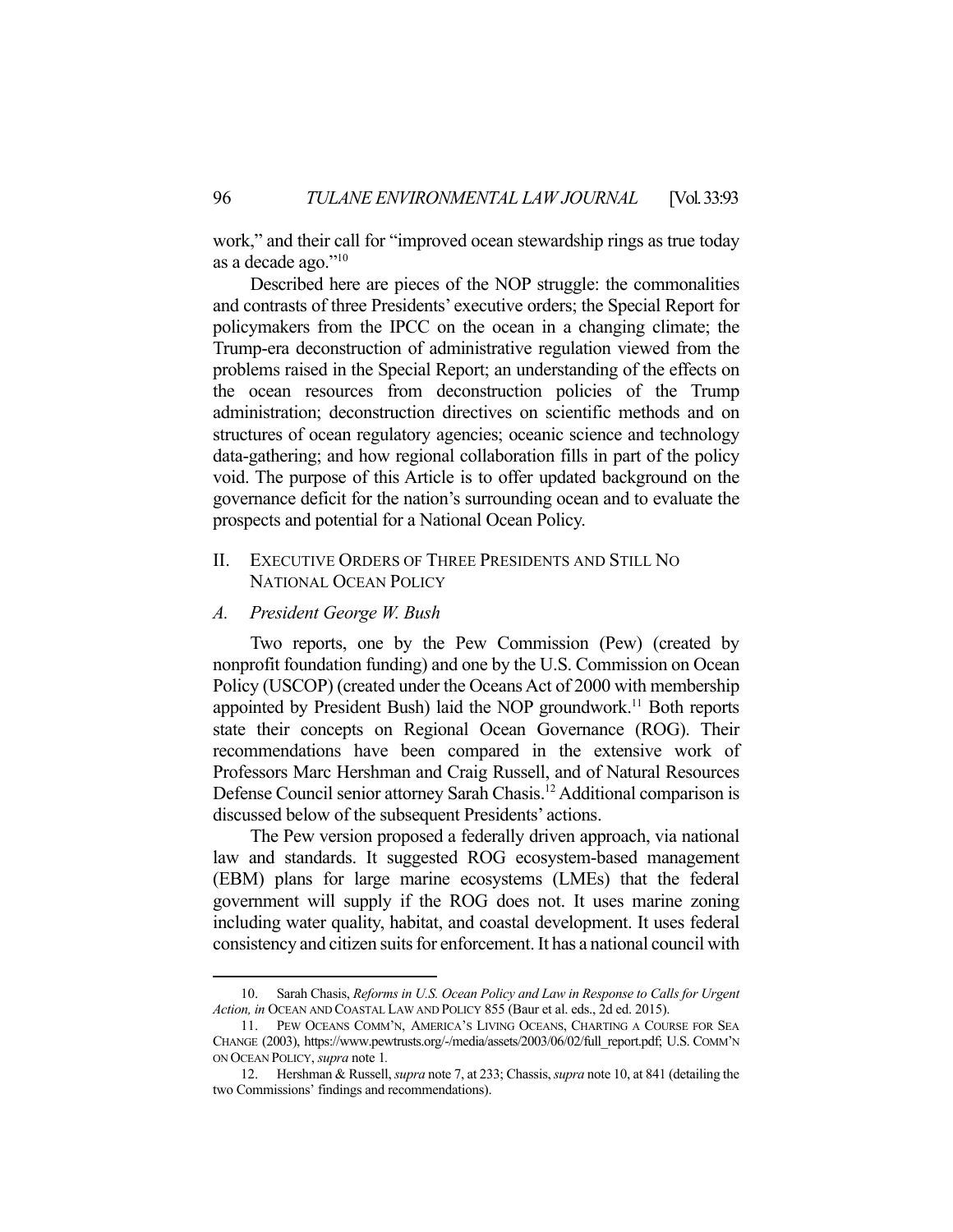federal, state, and tribal membership as well as nongovernmental interests on advisory groups.<sup>13</sup>

 The USCOP version for ROG proposed a less-prescribed voluntary participation that Governors initiate. The National Ocean Council membership would involve all levels of government: the regions would identify the tasks and priorities, nongovernmental participation may come from either Council memberships or advisory groups, and EPA and NOAA would help assess regional ecosystems.<sup>14</sup>

 President George W. Bush's 2004 U.S. Ocean Action Plan and Executive Order set up a Committee on Ocean Policy at the cabinet level to advise the President and agency heads on ocean matters. But his structure had "very little" reference to ecosystems nor any specific steps toward EBM.15

#### *B. President Obama*

 The first ever national ocean policy was adopted under Executive Order of President Barack Obama on July 19, 2010. 16 The Bush executive order was revoked by Obama's order, which remained in place until June 19, 2018, when an executive order by President Donald Trump, titled Ocean Policy to Advance the Economic, Security, and Environmental Interests of the United States expressly revoked and, to an extent, replaced the Obama structure with a committee that lacks standards or a policy to guide it. 17 The Obama policy was a significant effort meriting examination.

 Cooperative governance of coastal areas had been achieved by statutes since the Federal Coastal Zone Management Act of 1972 aided coastal land use planning through a federal-state cooperation mechanism where governmental powers overlap, and federal funding incentives helped states create their coastal zone management plans.<sup>18</sup> The Magnuson-Stevens Sustainable Fisheries Act, starting in 1976, grouped states into regions for Fisheries Management Councils that set standards to prevent overfishing.<sup>19</sup> The fisheries program is regarded as highly

 <sup>13.</sup> Hershman & Russell, at 232-33.

 <sup>14.</sup> *Id.*

 <sup>15.</sup> Exec. Order No. 13,666, 69 Fed. Reg. 76,591 (Dec. 21, 2004); Donald C. Baur, Patrick A. Parenteau & Georgia Hancock Snusz, *Legal Authorities for Ecosystem-Based Management in Coastal and Ocean Areas*, *in* OCEAN AND COASTAL LAW AND POLICY,*supra* note 10, at 707.

 <sup>16.</sup> Exec. Order No. 13,547, 75 Fed. Reg. 43,021 (July19, 2010).

 <sup>17.</sup> Exec. Order No. 13,840, 83 Fed. Reg. 29,431, 29,433 (June 19, 2018).

 <sup>18.</sup> *See generally* 16 U.S.C.A. § 1451 (2018).

 <sup>19. 16</sup> U.S.C. § 1801(a)(6), (b)(5) (2018).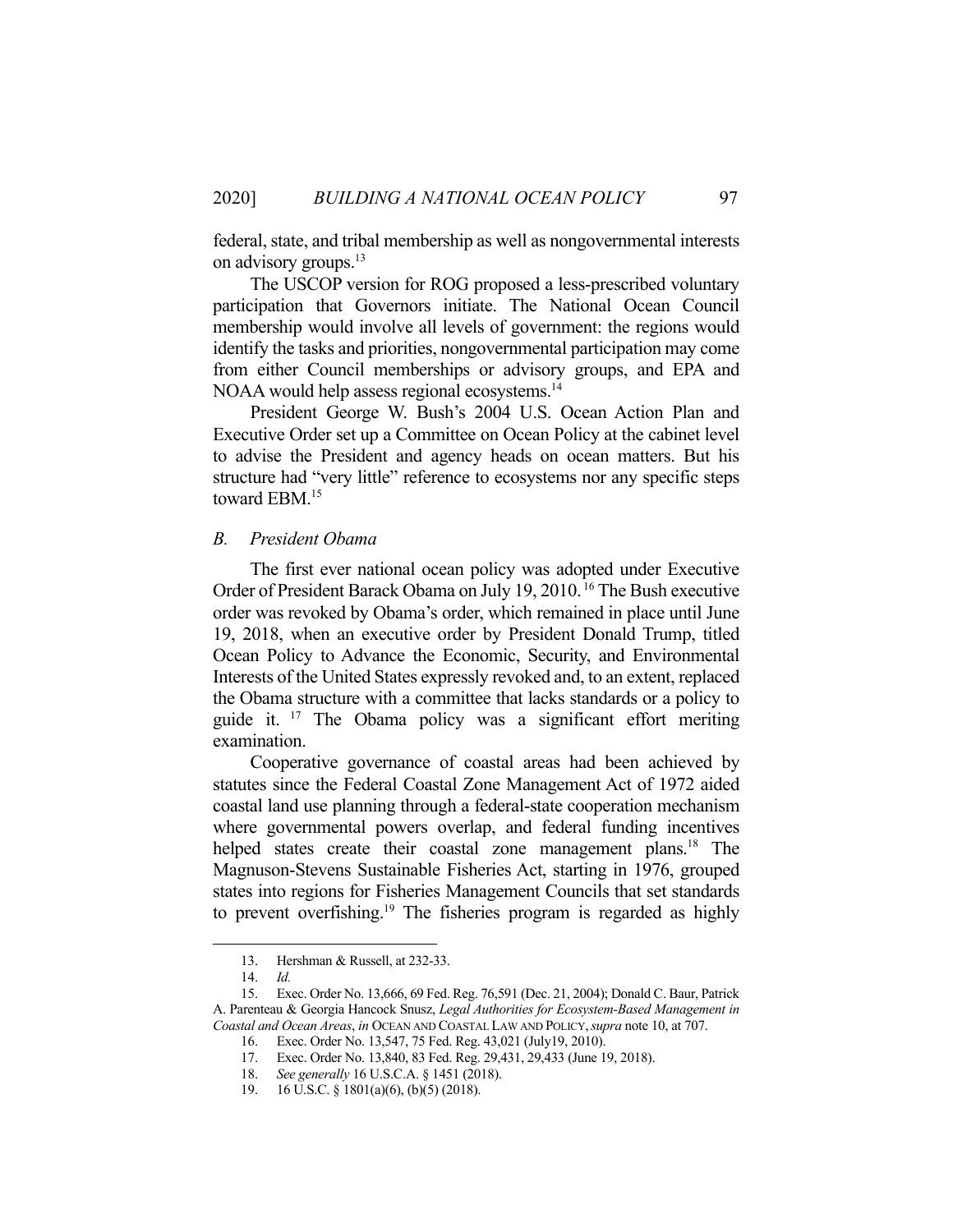successful, and the Act was strengthened in 2006 to tailor catch amounts and methods very quickly based on science when overfishing of a species occurs.20

 President Obama began by directing the heads of executive departments and agencies to produce what came to be known as the Final Recommendations of the Interagency Ocean Policy Task Force.<sup>21</sup> These Final Recommendations were expressly adopted in Executive Order 13,547 on July 19, 2010, which directed executive agencies to implement the recommendations "under the guidance of a National Ocean Council."<sup>22</sup> The Council's National Ocean Policy Implementation Plan detailed the approaches.<sup>23</sup>

 Obama's 2009 Memorandum required the Task Force to make recommendations within ninety days on

(1) [a] national policy for the oceans, our coasts, and the Great Lakes; (2) a United States framework for policy coordination of efforts to improve stewardship" of those locations; and (3) an implementation strategy that "identifies and prioritizes a set of objectives the United States should pursue to meet the objectives of a national policy.<sup>24</sup>

The Memorandum also directed the Task Force to use specific policy tools: coastal and marine spatial planning (CMSP) and ecosystem-based management (EBM). The CMSP was defined as "a comprehensive, integrated, ecosystem-based approach that addresses conservation, economic activity, user conflict, and sustainable use of ocean, coastal, and Great Lakes resources consistent with international law, including customary international law as reflected in the 1982 United Nations Convention on the Law of the Sea."25

 The executive order accepted the Final Recommendations and declared that they set the first ever national ocean policy, a governance structure for "sustained, high-level, and coordinated attention" to the

 <sup>20.</sup> BRAD SEWELL ET AL., R:13-01-A, BRINGING BACK THE FISH: AN EVALUATION OF THE U.S. FISHERIES REBUILDING UNDER THE MAGNUSON-STEVENS FISHERY CONSERVATION AND MANAGEMENT ACT 11 (2013), https://www.nrdc.org/sites/default/files/rebuilding-fisheries-report.pdf.

 <sup>21.</sup> Memorandum by President Obama to the Heads of Executive Departments and Agencies (June 12, 2009), http://whitehouse.gov/sites/default/files/page/files/2009ocean\_mem rel.pdf.

 <sup>22.</sup> Exec. Order No. 13,547, 75 Fed. Reg. 43,021, 43,023 (July 19, 2010).

 <sup>23.</sup> *See generally* NAT'L OCEAN COUNCIL, NATIONAL OCEAN POLICY IMPLEMENTATION PLAN (Apr. 2013), https://obamawhitehouse.archives.gov/sites/default/files/national\_ocean policy\_implementation\_plan.pdf.

 <sup>24.</sup> Memorandum by President Obama to the Heads of Executive Departments and Agencies, *supra* note 21.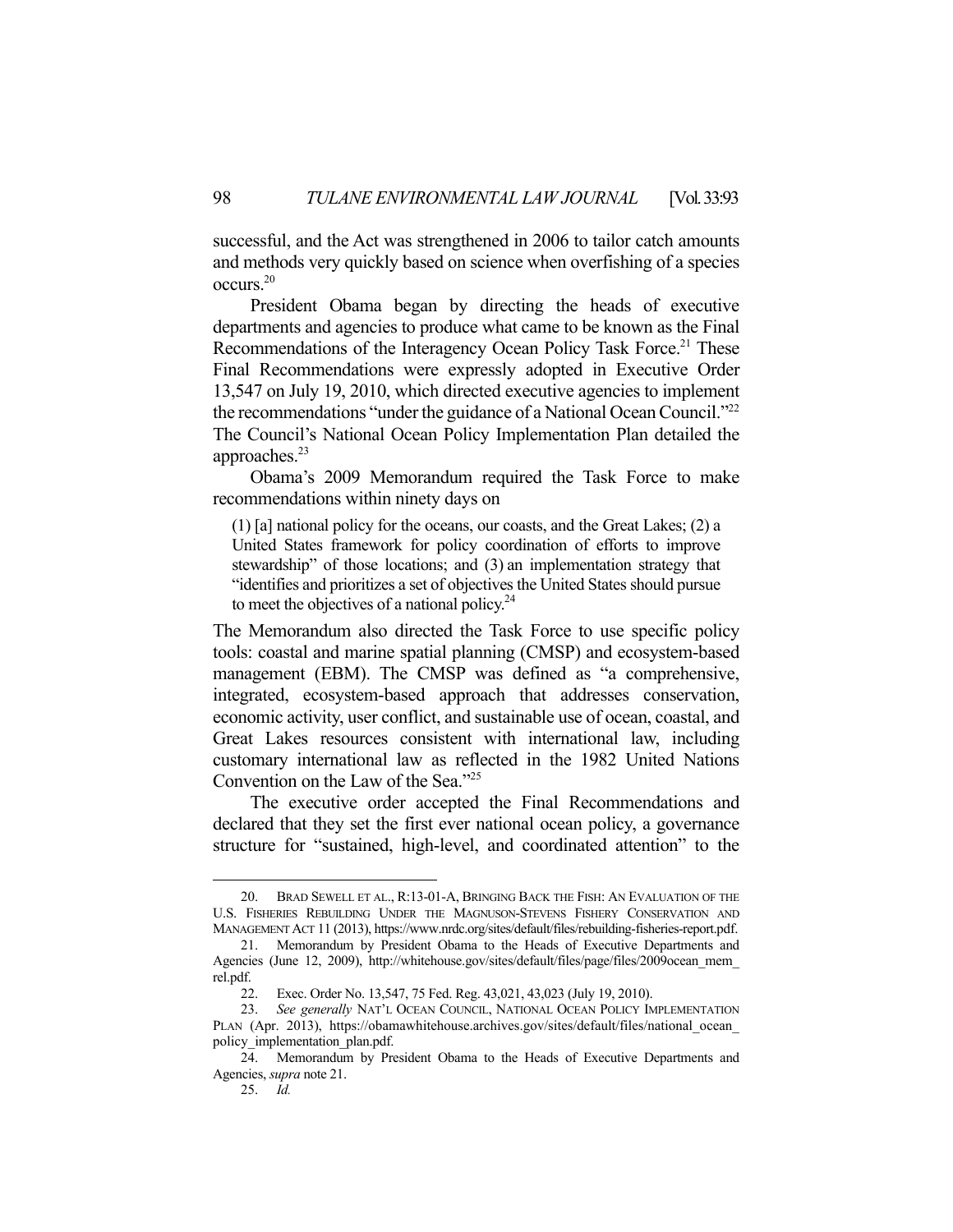issues, an implementation strategy that "identifies and prioritizes nine categories for action that the United States should pursue," and a framework for CMSP.26

 EBM is one of the core policies advocated in a statutory NOP. As early as 2003, the Pew Commission recommended a NOP Act. Their proposal was to have Regional Ecosystem Councils, a national system of marine reserves for ecosystems, and the structure of an independent national oceans agency with a permanent interagency oceans council.<sup>27</sup> The result would be an enforceable Regional Ocean Plans derived from science and regarding ecosystem health. Stakeholders would be the federal government, states, tribes, and other advising stakeholders. There would be Coastal Zone Management Act type "consistency" included.<sup>28</sup>

 Comparatively, in 2004, the U.S. Commission on Ocean Policy proposed a national ocean policy framework with bottom-up regional processes, a national ocean council within the Executive Office of the President (thus an executive branch agency under control of the President, rather than the independent agency the Pew Commission put forward) and regional voluntary councils to address large marine ecosystems.<sup>29</sup>

 The United Nations definition of EBM is "an integrated approach to management that considers the entire ecosystem, including humans."30 The goal is "to maintain an ecosystem in a healthy, productive and resilient condition" to provide for goods and services. $31$  It differs from "single" species, sector, activity or concern; it considers the cumulative impacts of different sectors."<sup>32</sup> Concepts applied are about ecosystem structures, interconnected systems, and place-based focus on specific ecosystems and activities that affect them.<sup>33</sup>

 <sup>26.</sup> Exec. Order No. 13,547, 75 Fed. Reg. 43,021, 43,023 (July 19, 2010); NAT'L OCEAN COUNCIL, *supra* note 23; THE WHITE HOUSE COUNCIL ON ENVIRONMENTAL QUALITY, FINAL RECOMMENDATIONS OF THE INTERAGENCY OCEAN POLICY TASK FORCE (2010), https://iocm.noaa. gov/reports/OPTF\_FinalRecs.pdf; Emily Migliaccio, *The National Ocean Policy: Can It Reduce Marine Pollution and Streamline Our Ocean Bureaucracy?*, 15 VT.J. ENVTL. L*.* 629, 641 (2014); Memorandum by President Obama to the Heads of Executive Departments and Agencies, *supra* note 21.

 <sup>27.</sup> PEW OCEANS COMM'N, *supra* note 11.

 <sup>28.</sup> Donald C. Baur, Patrick A. Parenteau & Georgia Hancock Snusz, *Legal Authorities for Ecosystem-Based Management in Coastal and Ocean Areas*, *in* OCEAN AND COASTAL LAW AND POLICY, *supra* note 10, at 703, 705-06; *see also* Hershman & Russell, *supra* note 7.

 <sup>29.</sup> Baur, Parenteau & Snusz, *supra* note 28, at 706.

 *<sup>30.</sup> Id*. at 704.

 <sup>31.</sup> *Id*.

 <sup>32.</sup> *Id*.

 <sup>33.</sup> *Id*.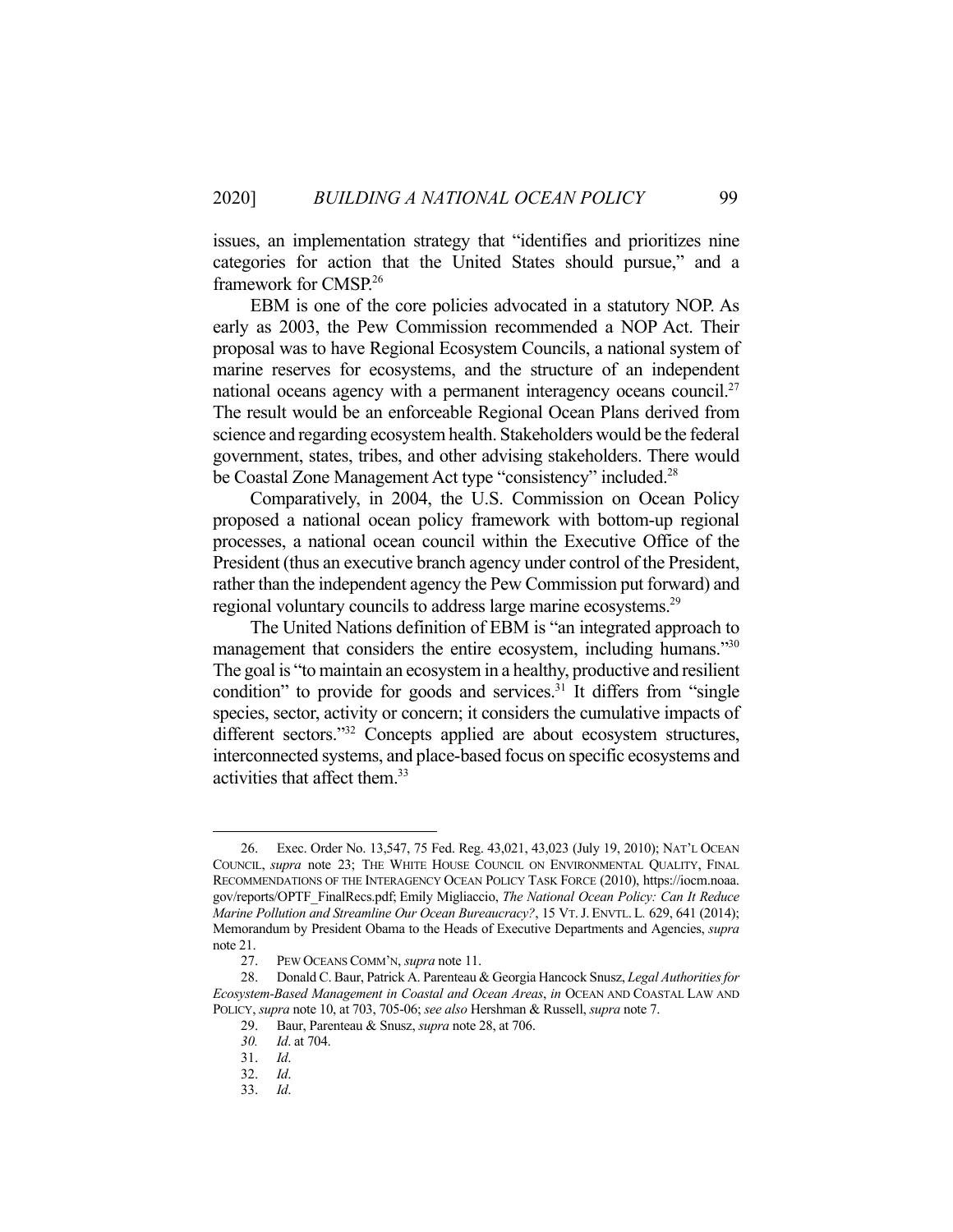The Obama plan on EBM was included in a memo to heads of executive department agencies in June 2009, stating that EBM would be carried out especially by the approach of CMSP, also known as Marine Planning. These features were included in Executive Order 13,547, pushing it forward as a central point for stewardship, and followed by a 2011 EBM Strategic Action Plan Outline of the NOC.<sup>34</sup> The approach uses the tools of EBM, CMSP, regional focus, and stakeholder engagement, with the precautionary approach: adaptively changing based on new data and integrated management to deal with ecosystems affected by human impacts. The issues faced include oil spills, "overfishing, destructive fishing gear, nutrient and chemical pollution, habitat loss," introduced nonnative species, climate change, and ocean acidification.<sup>35</sup> Executive Order 13,547 targeted the methods and specific issues as parts of the NOP.

 The feasibility of the EBM and CMSP features have been extensively evaluated by Professors Donald C. Baur, Patrick A. Parenteau, and Georgia Hancock Snusz as of 2015. They stress that the United States lacks "comprehensive ocean legislation that would include direct EBM authority."36 Projecting that a statute would not be enacted soon, these commenters suggest instead to "use current legal authorities and the National Oceans Council."37 They emphasize that the United States "does not provide any single or comprehensive source of authority for establishing an EBM program for the marine environment."<sup>38</sup> According to Bair et al., due to "the lack of sufficient political capital to implement marine planning on a broad-scale basis, or any realistic prospect for new federal legislation," EBM can only be implemented successfully if it is applied via currently existing laws.<sup>39</sup> And they describe the many existing laws that provide the legal framework to implement EBM even without new legislation, if stakeholders from various viewpoints see the benefits.<sup>40</sup> Efforts during the Obama administration implemented this non-legislative approach, particularly in ways discussed below, in Part VI, on regional ocean collaborations. The "realistic prospect" has waited for its moment

 <sup>34.</sup> *Id*. at 704-705; NAT'L OCEAN COUNCIL, ECOSYSTEM-BASED MANAGEMENT STRATEGIC ACTION PLAN FULL CONTENT OUTLINE (June 2, 2011), https://obamawhitehouse.archives.gov/ sites/default/files/microsites/ceq/sap\_1\_ebm\_full\_content\_outline\_06-02-11\_clean.pdf.

 <sup>35.</sup> Jane Lubchenco & Nancy Sutley, *Proposed U.S. Policy for Ocean, Coast, and Great Lakes Stewardship*, 328 SCIENCE 1485, 1485-86 (2010).

 <sup>36.</sup> Baur, Parenteau & Snusz, *supra* note 28, at 711.

 <sup>37.</sup> *Id.* 

 *<sup>38.</sup> Id.* 

 *<sup>39.</sup> Id*.

 <sup>40.</sup> *Id.* at 743-46.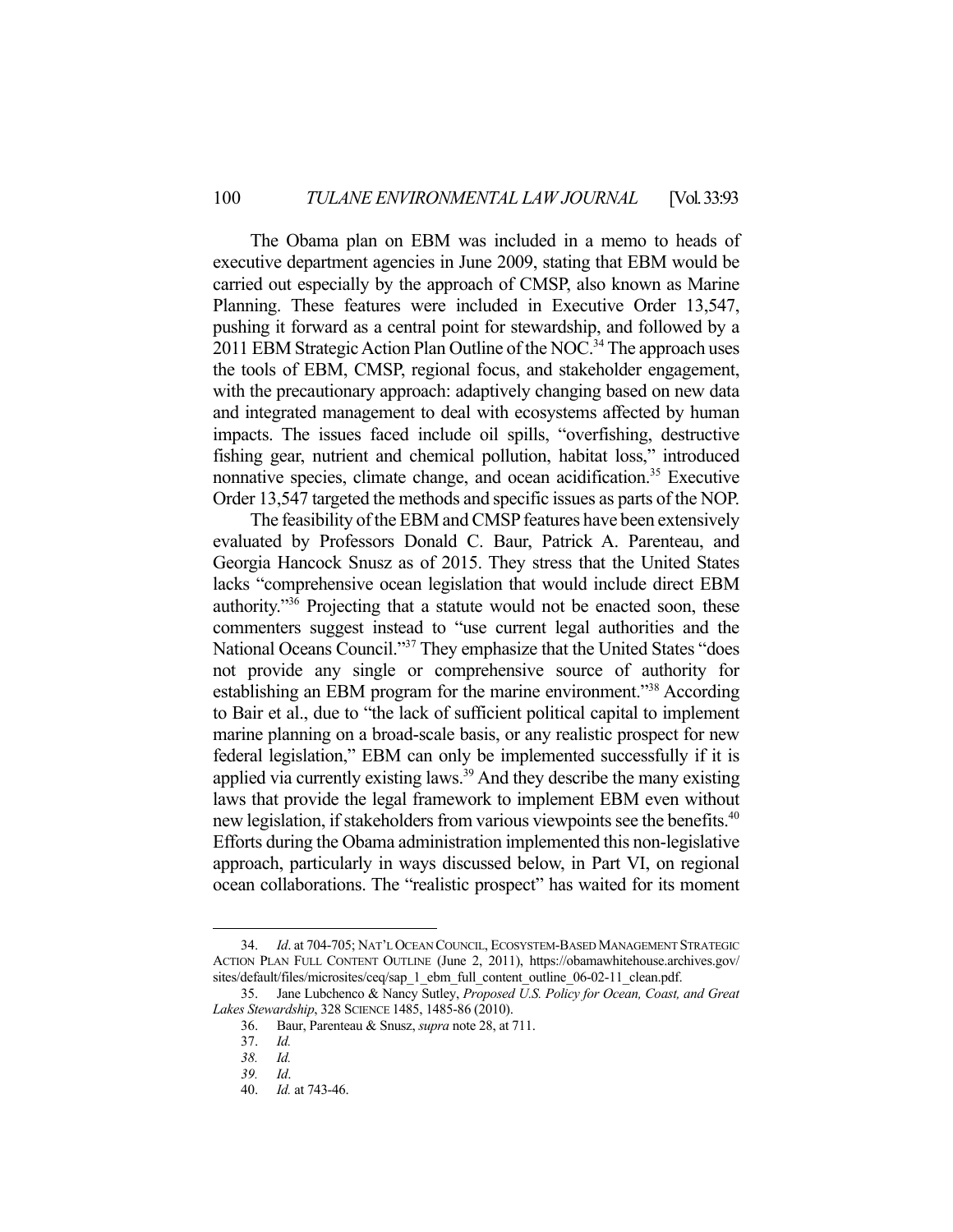in time, and for the "sufficient political capital," which is, suggested below, to be arriving or improving for a host of reasons.

 Strengthening the regional ocean governance (ROG) approach to ocean and coastal resources means recognizing that EBM and governance is often a multi-state activity and also may involve adjacent nations. States may gain legal authority under the Public Trust Doctrine as they act as trustees in the use of EBM methods. For some states, there is authority in their constitutions and statutes that enable them to enter interstate compacts for regional governance compacts with adjacent states. There may need to be agreement from state legislatures, or congressional consent, for states to enter a ROG agreement. Even foreign powers like Canada or Mexico may be enabled to associate and share in ROG planning or management..<sup>41</sup>

 The Obama administration had a full-fledged NOP in place, but its Achilles' heel was that the policy lacked a statutory foundation.

#### *C. President Trump*

 There are many important differences between the Obama approach and the Trump approach. Obama embraced the Final Recommendations of the Task Force he set up and adopted those policies via Executive Order 13,547. President Trump revoked Obama's Executive Order 13,547 completely in Executive Order 13,840. Consequently, the Obama Task Force's included Final Recommendations are eliminated, along with all the Obama Executive Order's other provisions. The Trump action thus deconstructed Obama's executive creation of the initial National Ocean Policy, its governance structure, and the heart of its policy: the nine National Priority Objectives.<sup>42</sup> The policies enumerated by Obama disappeared, including the use of EBM and CMSP; improved public understanding for decisions; coordination of efforts; resiliency, adaptation to climate change, and ocean acidification; regional ecosystem protection and restoration; water quality and land-based practices; stewardship of the arctic; and data integration. 43 Gone is Obama's support for the United States' accession to the Law of the Sea Convention.

 <sup>41.</sup> Kristen M. Fletcher, *Regional Ocean Governance: The Role of the Public Trust Doctrine*, 16 DUKE ENVTL. L. & POL'Y F. 187, 187 (2006); *see also* U.S. CONST. art. I., § 10, cl. 3. 42. Exec. Order No. 13,840, 83 Fed. Reg. 29,431, 29,433 (June 19, 2018).

 <sup>43.</sup> David Malakoff, *Trump's New Oceans Policy Washes Away Obama's Emphasis on Conservation and Climate*, SCIENCE (June 19, 2018), http://www.sciencemag.org/news/2018/06/ trump-s-new-oceans-washes-away-obama-s-emphasis-conservation-and-climate.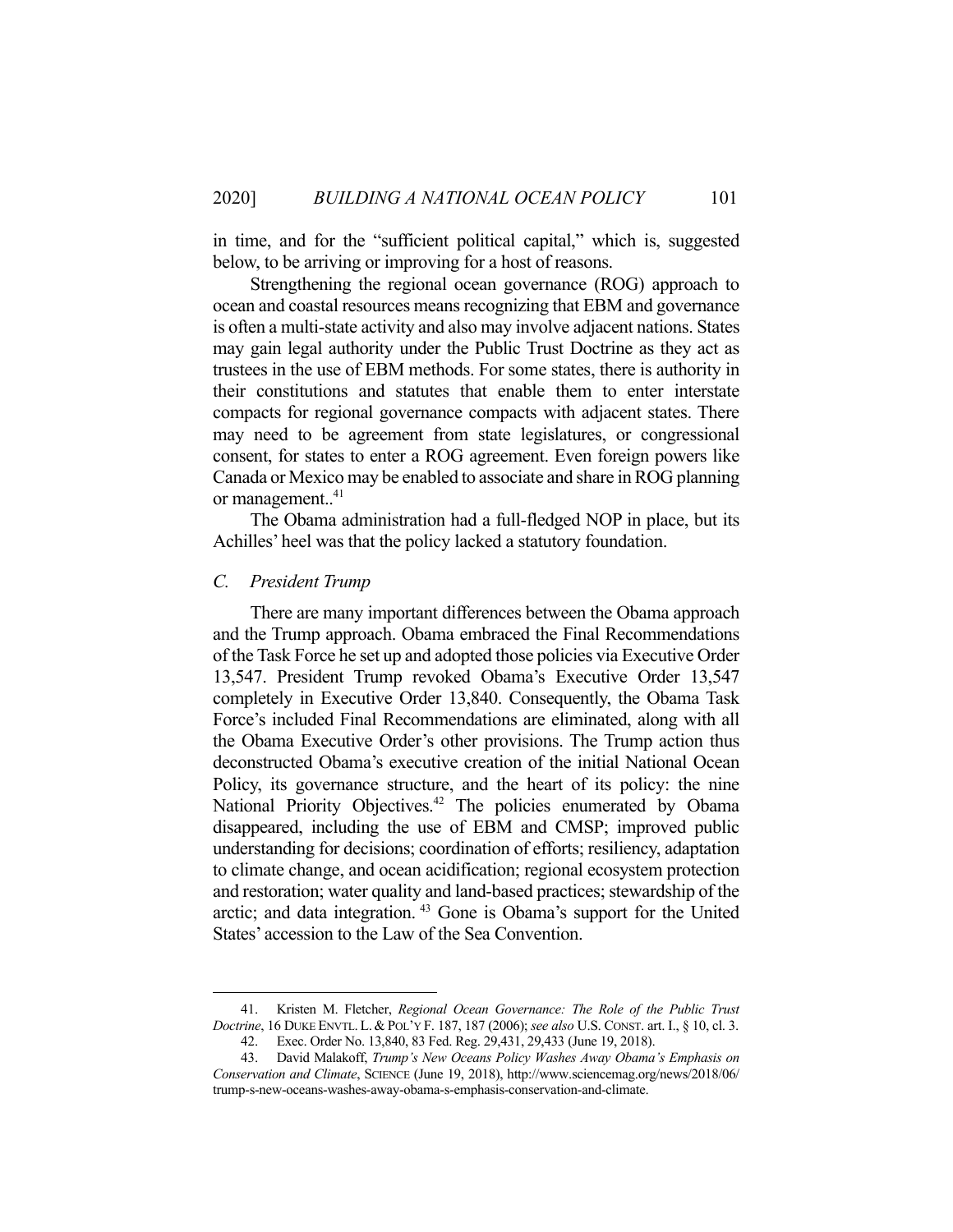Rather than setting out federal policies for stewardship, section 2 of Executive Order 13,840 declares that the "policy of the United States" is to coordinate the executive departments and agencies regarding oceanrelated matters, use best available ocean-related science, and facilitate collaboration with state, tribal, and local governments.<sup>44</sup>

 Executive Order 13,840 recasts who heads up the coordinated ocean policy and what they are to do. The National Ocean Council is changed to an Interagency Ocean Policy Committee (IOPC). The co-chairs are the Chairman of the Council on Environmental Policy (CEQ) and the Director of the Office of Science and Technology Policy (OSTP). Administration is by an Executive Director who is recommended by the co-chairs, along with other staff. The structure is to have about two dozen named agencies constitute the committee, which may then designate certain high-level persons within their department, agency, or office to perform their functions. The Committee held an initial meeting August 1, 2018. The cochairs are to regularly convene the IOPC, determine its agenda, direct its work, and set out subcommittees.<sup>45</sup>

 An important feature of the Trump approach is found in section 1 of Executive Order 13,840, where it states an express purpose to include regional partnerships, declaring that to "advance these national interests, this order recognizes and supports Federal participation in *regional ocean partnerships*, to the extent appropriate and consistent with national security interests and statutory authority."<sup>46</sup> From the start, unless agencies were pushed to prioritize regional collaborations, there was skepticism whether they would be effective. Importantly, Trump retains involvement in these partnerships.<sup>47</sup> The order defines "regional ocean partnership" as "a regional organization of coastal or Great Lakes States, territories, or possessions voluntarily convened by governors to address crossjurisdictional ocean matters, or the functional equivalent of such regional organization designated by the governor or governors of a State or States."48 Therefore, if governors convene a regional partnership on cross-

 <sup>44.</sup> Exec. Order No. 13,840, 83 Fed. Reg. 29,431 (June 19, 2018).

 <sup>45.</sup> *Id*. The very next IOPC meeting was held on June 12, 2019. Ocean Policy Comm., Meeting Summary (June 12, 2019), https://www.whitehouse.gov/wp-content/uploads/2017/11/ 20190916UPDATE-FINAL-OPC-June-12-Meeting-Summary-CLEAN.pdf.

 <sup>46.</sup> *Id.* (emphasis added).

 <sup>47.</sup> On July 24, 2019, a Regional Ocean Partnership Act to formalize collaborative partnerships of states and federal agencies passed the U.S. Senate Commerce Committee. Regional Ocean Partnership Act, S. 2166, 116th Cong. (2019).

 <sup>48.</sup> Exec. Order No. 13,840, 83 Fed. Reg. 29,431, § 3 (June 19, 2018).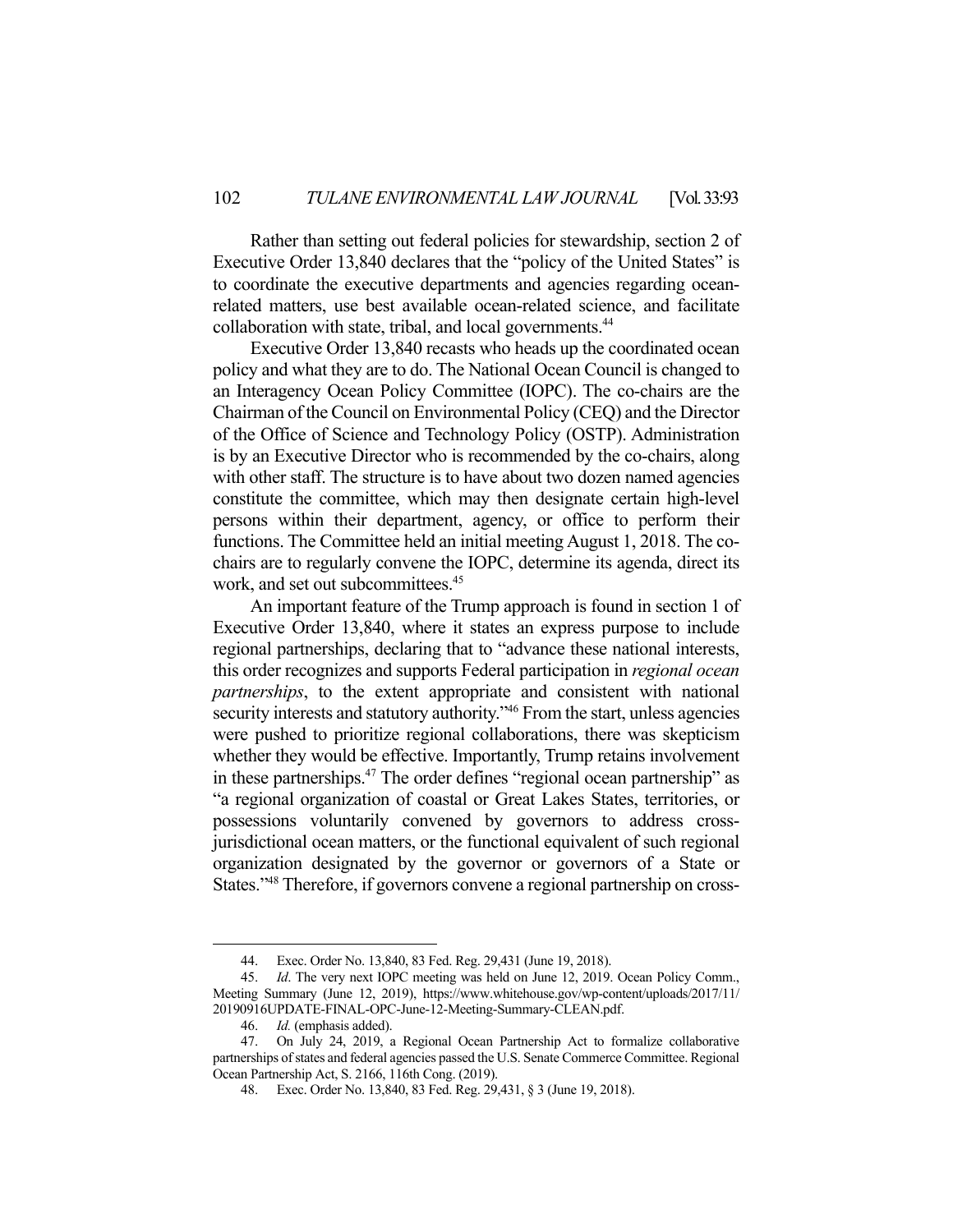jurisdictional matters, the Trump policy provides that federal agencies will participate.

 Trump's Executive Order 13,840 lists activities for the IOPC, including to coordinate executive department and agency activities for future effective management, provide economic, security, and environmental benefits, promote use and economic growth of coastal communities;

promote ocean industries which employ millions of Americans, advance ocean science and technology, feed the American people, transport American goods, expand recreational opportunities, and enhance America's energy security; ... ensure that Federal regulations and decisions do not prevent productive and sustainable use of the ocean, coastal, and Great Lakes waters, . . . modernize the acquisition, distribution, and use of the best available ocean-related science and knowledge . . . .

and facilitate coordination on ocean-related matters.<sup>49</sup> CMSP, adaptive management, EBM, and priority action on specific issues constituted policy that emerged under Obama's Task Force and Executive Order.<sup>50</sup> The Trump Executive Order lacks those types of specific stewardship principles and commitments.

# III. IPCC'S 2019 SPECIAL REPORT ON THE OCEAN IN A CHANGING CLIMATE

 On September 24, 2019, the Intergovernmental Panel on Climate Change (IPCC) provided a clearer understanding of the urgency of a multitude of ocean issues. In its Special Report, *The Ocean and Cryosphere in a Changing Climate*, it presented a lengthy "Summary for Policymakers."<sup>51</sup> The cryosphere is by definition the frozen components of the earth system such as snow cover, glaciers, ice sheets, permafrost, and seasonally frozen ground. For both the ocean and frozen components, the Special Report has three sections to evaluate: (1) Observed changes and impacts, (2) Projected changes and risks, and (3) Implementing responses to the change. $52$ 

 Dozens of findings are made and assigned a level of confidence by qualifiers (italicized such as *very low* through *very high confidence*, and percentage of probability) and carried forward by models to project a

 <sup>49.</sup> Exec. Order No. 13,840, 83 Fed. Reg. 29,431, § 3 (June 19, 2018).

 <sup>50.</sup> Baur, Parenteau & Snusz, *supra* note 28, at 708-14.

<sup>51.</sup> HANS-OTTO PÖRTNER ET AL., IPCC, 2019: SUMMARY FOR POLICYMAKERS, IPCC SPECIAL REPORT ON THE OCEAN AND CRYOPSHERE IN A CHANGING CLIMATE, SPM-2 (2019).

 <sup>52.</sup> *Id*. at SPM-1 n.1.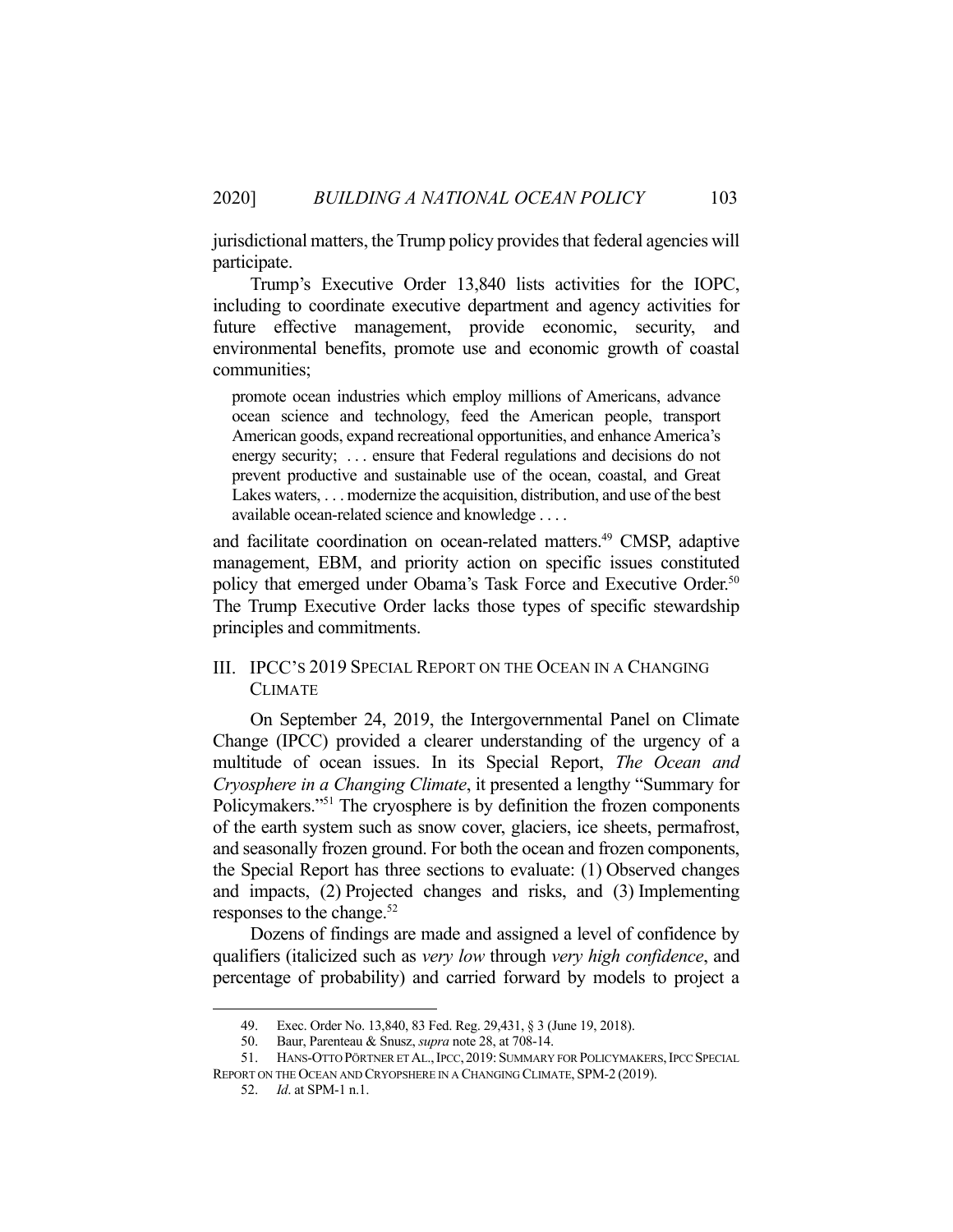range of likely scenarios at future dates. This makes the Special Report helpful as a reference where particular conditions are being studied or causations are being explained, such as in an ecosystem-based management or regional marine spatial planning.

 For instance, one portion is the explanation of Eastern Boundary Upwelling Systems. It states the upwelling systems are among the most productive ocean ecosystems. "Increasing ocean acidification and oxygen loss are negatively impacting two of the four major upwelling systems: the California Current and the Humboldt Current (*high confidence*)."53 The California Current's upwelling system has an "altered ecosystem structure, with direct negative impacts on biomass production and species composition (*medium confidence*)."54

 Observations and projections are made for a great many parameters. Ocean research describes, for instance, harmful algal blooms. Since the 1980s, these display expansion in range and frequency in coastal areas "in response to both climatic and non-climatic drivers," which include "partly ocean warming effects, marine heatwaves, oxygen loss, eutrophication, and pollution (*high confidence*)." 55

 Other changes explained in the Special Report that result from climate effects are spatial distribution of fish and shellfish stocks, risks to Arctic and coastal residents, change in geographical range of marine species (including poleward shifts), the global mean sea level rise, density stratification, the ocean uptake of anthropogenic carbon dioxide, the ocean warming trend, coral reef survival prospects, and the need for networks of protected areas to help marine ecosystem services.<sup>56</sup> For another evaluation of the changes, the Special Report states:

It is *virtually certain* that the global ocean has warmed unabated since 1970 and has taken up more than 90% of the excess heat in the climate system (*high confidence*). Since 1993, the rate of ocean warming has more than doubled (*likely*). Marine heatwaves have *very likely* doubled in frequency since 1982 and are increasing in intensity (*very high confidence*). By absorbing more CO2, the ocean has undergone increasing surface

 <sup>53.</sup> *Id.* at SPM-13.

 <sup>54.</sup> *Id*.

 <sup>55.</sup> *Id*. at SPM-18.

 <sup>56.</sup> *Id.* at SPM-9-10, 12, 17-18, 21, 23, 29, 35 (the stocks are at page SPM-18, at item A8.1; Artic and coastal at SPM-17, at A7.3 and A7.5; poleward at SPM-12, at A5.1; sea level at SPM-10 at A.3 and SPM-23 at B3.4; stratification at SPM-9 at A2.4; carbon dioxide at SPM-9 at A2.5; ocean warming at SPM-21 at B2.1; reefs at SPM-29 at B6.4; protected areas at SPM-35 at C2.1).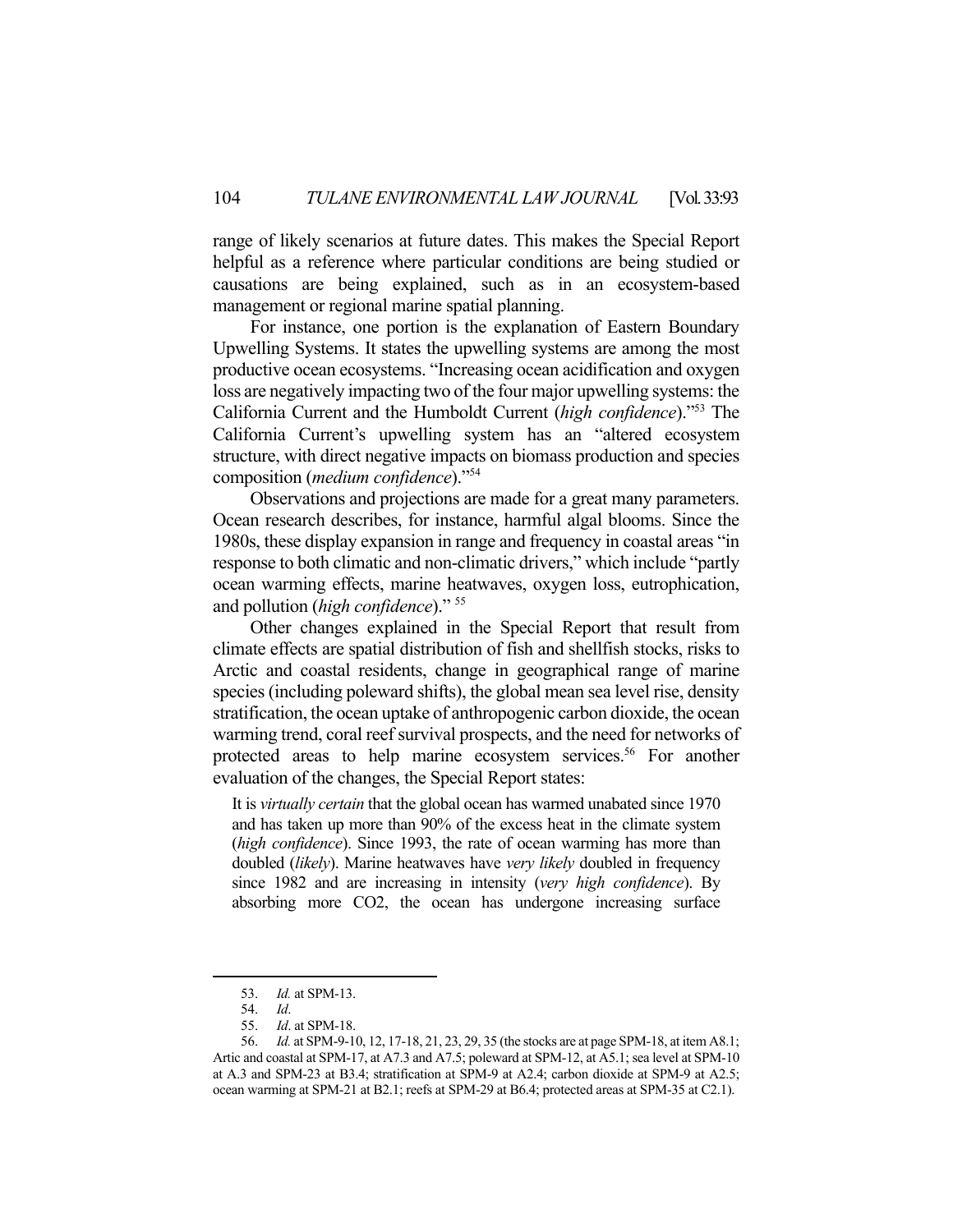acidification (*virtually certain*). A loss of oxygen has occurred from the surface to 1000 m (*medium confidence*).<sup>57</sup>

As to implementing responses, the Special Report addresses governance in ocean policy. "Governance arrangements (e.g. marine protected areas, spatial plans, and water management systems) are, in many contexts, too fragmented across administrative boundaries and sectors to provide integrated responses to the increasing and cascading risks from climaterelated changes in the ocean and/or cryosphere (*high confidence*)," and rapid and robust response is needed to deter the impacts, though difficulties persist in coordination of adaptation responses.<sup>58</sup>

 Moreover, the Special Report identifies and describes how the observed climate change is linked to the changes of the ocean. The deconstruction under President Trump provides a regulatory change with consequences that change the ocean, and, if IPCC is correct, these are central concerns to ocean management. How much the deconstruction of regulatory programs affects ocean conditions is the next question.

## IV. WHAT "DECONSTRUCTION OF THE ADMINISTRATIVE STATE" MEANS FOR MITIGATING OCEAN CHANGES

 "Deconstruction of the administrative state" is a declared agenda for the Trump era.59 Stephen K. Bannon, while the White House's "chief strategist and the intellectual force behind Trump's agenda," coined the term "deconstruction" in his remarks on February 22, 2017, to the Conservative Political Action Conference.60 *Washington Post* reporters covering the event related that deconstruction is an agenda intended to be an unending battle, a long period of conflict to transform Washington, and a daily fight. The administrative state, the reporters said, means "the system of taxes, regulations and trade pacts" blamed in the Trump agenda for harming "economic growth and U.S. sovereignty."<sup>61</sup> In Bannon's terms, deconstruction addresses economic growth obstacles and asserts U.S. sovereignty via deregulation. The parameters of this deconstruction

 <sup>57.</sup> *Id*. at SPM-8.

 <sup>58.</sup> *Id*. at SPM-34.

 <sup>59.</sup> Phillip Rucker & Robert Costa, *Bannon Vows a Daily Fight for "Deconstruction of the Administrative State*," WASH.POST (Feb. 23, 2017), https://www.washingtonpost.com/politics/topwh-strategist-vows-a-daily-fight-for-deconstruction-of-the-administrative-state/2017/02/23/03f6b 8da-f9ea-11e6-bf01-d47f8cf9b643\_story.html.

 <sup>60.</sup> *Id.*

 <sup>61.</sup> *Id*.; *see also* Gary Lawson, *The Rise and the Rise of the Administrative State*, 107 HARV. L. REV. 1231 (1994) (questioning the post-New Deal regulatory state under constitutional premises).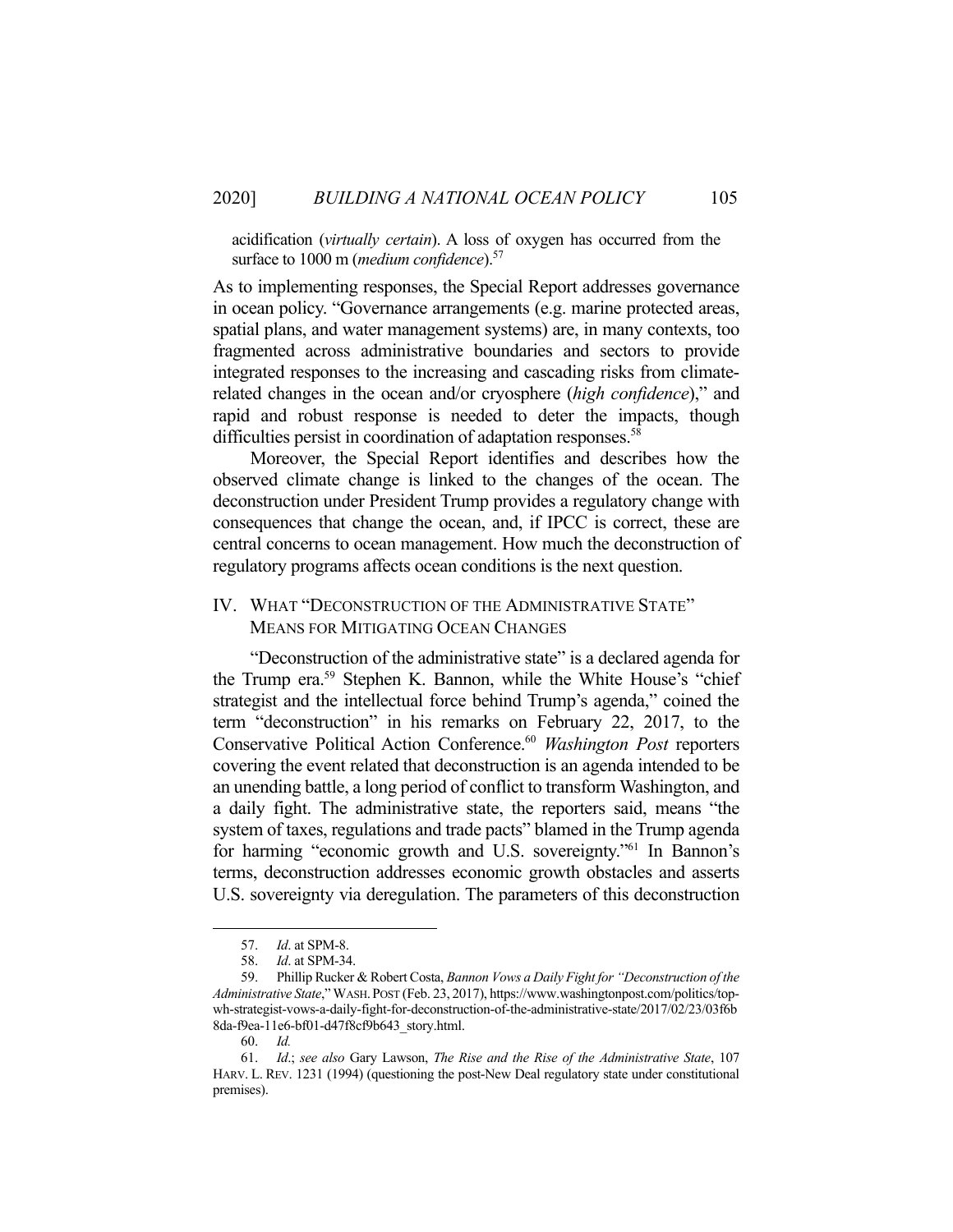conflict with the regulatory or administrative state's approaches to national ocean and coastal law policy. A regulatory NOP brings sovereignty and productivity, addresses public resources, plans compatible uses, and promotes conservation but by management, not deregulation.

 Deconstruction of policies or rules have indeed followed the Bannon pronouncement. The ocean policy consequences of the ongoing antiregulatory activities are chronicled here: climate change in this Part, and in the next Part, attacks on science and on agencies via restructurings that diminish specific ocean programs. These issue groups are examples with which to see whether creating a NOP would be on a collision course with the deconstruction activity. It would be naïve to just assume that an administration that so emphatically deconstructs so much of the environmental regulatory structure would embrace a NOP, or that a proregulatory administration would prioritize NOP either. Rather, persuasion for a NOP must derive from the great benefits it brings to economic, employment, fisheries, water quality, shipping, and so many other concerns so that the legislative branch finds a need for the expanded governance it could offer. The NOP covers a unique publicly controlled geographic area. A NOP would bring coordinated and cooperative methods because it lacks the degree of natural enemies that beset terrestrial regulatory structures. On balance, it is also remarkable that the Exclusive Economic Zone offshore does not yet have a NOP in place.

 How are the U.S. jurisdictional areas of the ocean faring in the global climate regulatory debate? In October 2017, President Trump announced the United States' plans to withdraw from its pledge to reduce the national quantity of emissions, made by President Obama at the 2015 meeting of the parties to the U.N. Framework Convention on Climate Change in Paris.<sup>62</sup> The announced retraction of the United States from the Paris 2015 climate change accord combines in impact with the active deregulatory activities on emissions from U.S. coal-burning power plants, standards for internal combustion vehicles, and methane releases from natural gas operations. The Paris 2015 nonbinding plans (called Intended Nationally Determined Contributions, or, when ratified, NDCs) are submitted by each nation pledging a reduction in greenhouse gas emissions with a timetable.

 <sup>62.</sup> Paris Agreement to the United Nations Framework Convention on Climate Change, Dec. 12, 2015, T.I.A.S. No. 16-1104; *see also Paris 2015: Tracking Country Climate Pledges,*  CARBON BRIEF, https://www.carbonbrief.org/paris-2015-tracking-country-climate-pledges (last updated Feb. 6, 2017). Carbon Brief is a United Kingdom-based website that monitors developments in climate and energy policy in data-driven articles and graphics, funded by the European Climate Foundation. *Id.*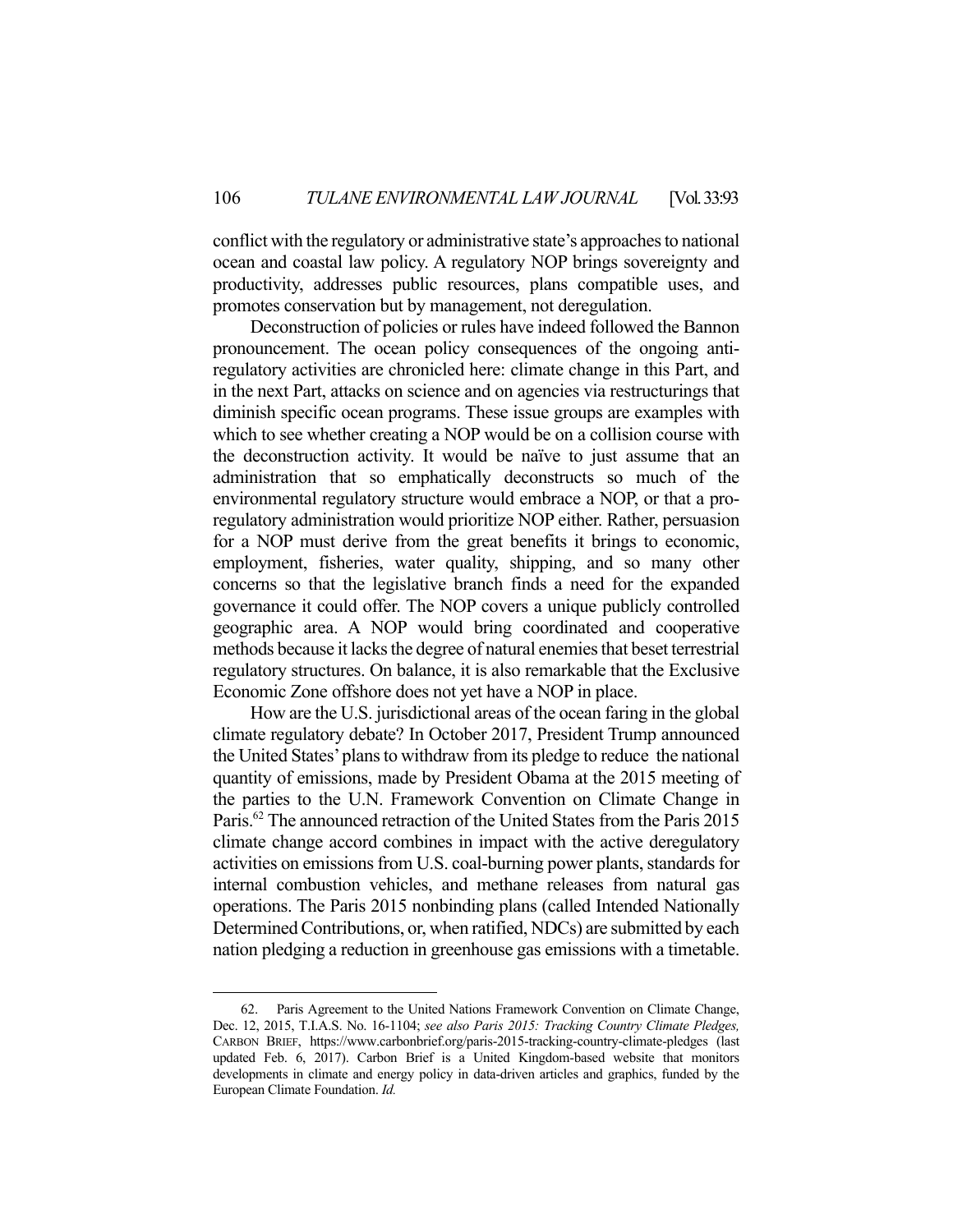For the United States, the Clean Power regulatory plans for coal, and for car and truck carbon emission reductions, were President Obama's pledged strategy to overall reduce between 26% and 28% of U.S. greenhouse gas emissions by the year 2025 compared to a baseline set in 2005.63 The European Union target is 40% lower emissions by 2030 as compared to a 1990 baseline. China would peak and then decline by 2030. Overall, 193 nations pledged actions by 2017.<sup>64</sup>

 On May 7, 2019, the U.S. House of Representatives passed the Climate Action Now Act, H.R.  $9<sub>1</sub><sup>65</sup>$  to direct the President to develop a plan to meet the Nationally Determined Contribution under the Paris Agreement. It has not been acted on in the Senate. States have also entered the action. New York passed the Climate Leadership and Community Protection Act, calling for the state to reduce greenhouse gas emissions by 2050 compared to 1990 levels. Other states that have committed to meet all their electricity needs from carbon-free sources by at least 2050 are California, Colorado, Nevada, New Mexico, and Washington.<sup>66</sup>

 The legal steps for the Trump administration to withdraw from the Paris Agreement require a three-year waiting period. The United States gave notice and its three years ended Nov. 4, 2019. The official pullout will be effective one year after the Nov. 4, 2019, period; it is an additional cooling off period in the process so it will take effect a year later, in early November 2020—coinciding with the next presidential election.<sup>67</sup>

 So, the piece of deconstruction that is poised to end the U.S. participation in the Paris 2015 agreement faces an uncertain future. How are the specific programs under Obama to reduce emissions of coal power plants and vehicles, which are also subject to deconstruction in the Trump administration, turning out? That debate is also controversial. The Obamaera EPA composed a program called the Clean Power Plan (CPP) to reduce the power generating sector's greenhouse gas emissions by 32% relative to 2005 levels by the year 2030, by addressing the existing coal power plant emissions.68 Five weeks after the Bannon declaration of

 <sup>63.</sup> *Paris 2015: Tracking Country Climate Pledges*, *supra* note 62.

 <sup>64.</sup> *Id.* 

 <sup>65.</sup> Climate Action Now Act, H.R. 9, 116th Cong. (2019).

 <sup>66.</sup> Jesse McKinley & Brad Plummer, *New York to Approve One of the World's Most Ambitious Climate Plans*, N.Y. TIMES (June 18, 2019), https://www.nytimes.com/2019/06/18/ny region/greenhouse-gases-ny.html.

 <sup>67.</sup> *See* Lisa Friedman, *Trump Serves Notice to Quit Paris Climate Agreement*, N.Y. TIMES (Nov. 4 2019), https://www.nytimes.com/2019/11/04/climate/trump-paris-agreement-climate.html. After the "yearlong countdown," the United States would be downgraded to observer status. *Id.*

 <sup>68.</sup> Clean Power Plan Final Rule, Carbon Pollution Emission Guidelines for Existing Stationary Sources: Electric Utility Generating Units, 80 Fed. Reg. 64,661 (Oct. 23, 2015); *see also*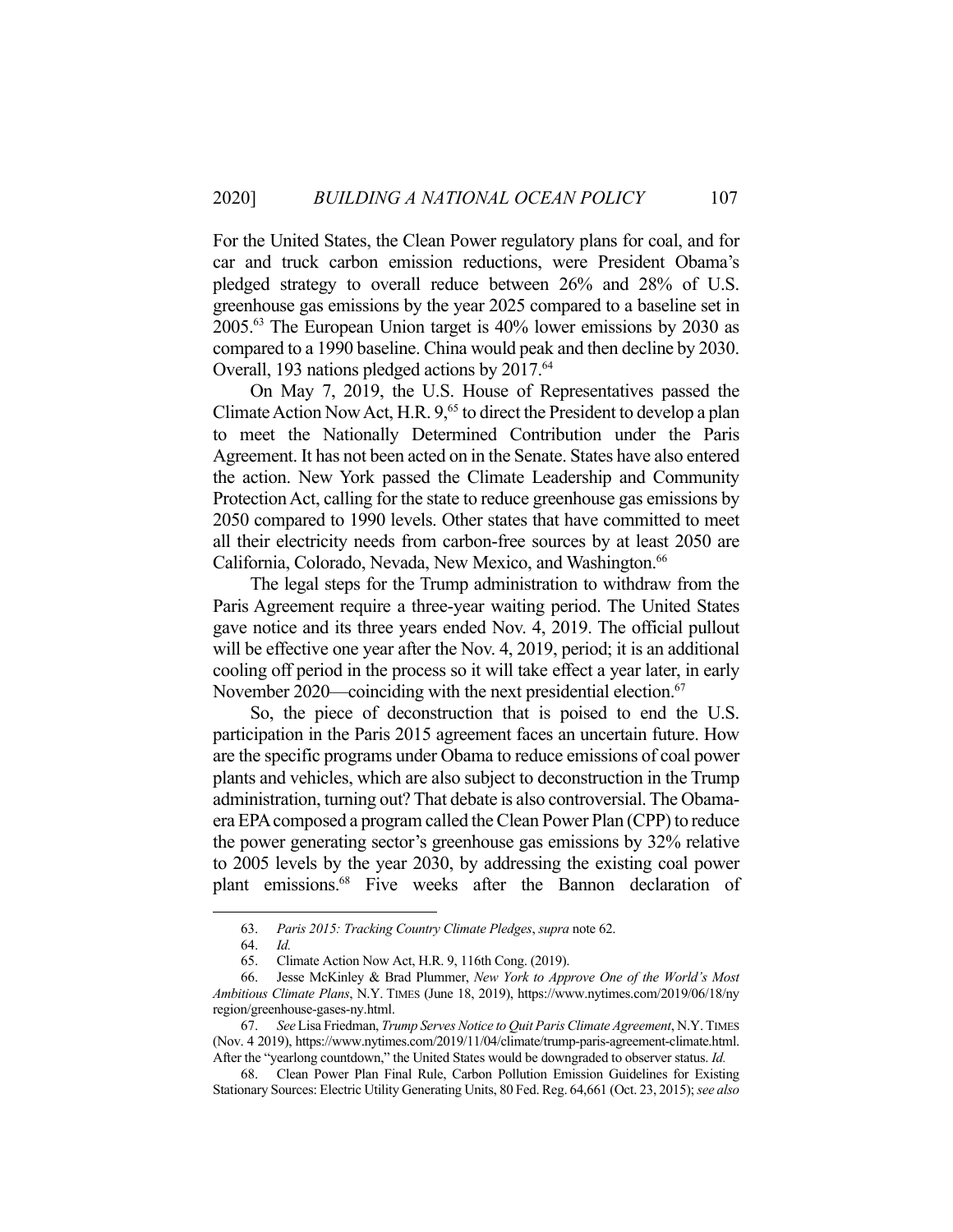deconstruction, steps to reverse President Obama's CPP regulation began. The CPP had been created by Final Rule of October 23, 2015, the historic "first-ever plan to curb carbon pollution from U.S. power plants," particularly existing coal plants. The measure was strongly supported by environmental organizations.69 It has been heralded as the centerpiece and signature action by the Obama administration to curb greenhouse gas emissions, $70$  and it also afforded diplomatic gravitas to the United States for its successful leverage on China, the world's leading emitter of greenhouse gases, to join the Paris 2015 agreement.<sup>71</sup>

 In March 2017, after the Supreme Court stayed the CPP implementation pending judicial review,<sup>72</sup> President Trump directed EPA to review the CPP and the New Source Performance Standards for oil and gas, along with review by all agencies of existing regulations, orders, guidances, and policies "that potentially burden the development or use of domestically produced energy resources." 73

 The resulting Final Report by EPA, published on October 25, 2017, is a package proposing alterations on regulation even beyond the CPP.<sup>74</sup> The Final Report described State guideline changes that EPA sent to OMB as a prelude to replacement of greenhouse gas emissions standards for existing power plants.<sup>75</sup> Whether the procedures that repeal the CPP and install its replacement, the Affordable Clean Energy (ACE) plan, will survive under the *State Farm* standards seems destined for litigation. The ACE lets States set their own standards to meet federal guidelines.<sup>76</sup> On August 13, 2019, twenty-one states plus the District of Columbia, six cities, as well as public health and environmental groups filed suit to block the ACE rule that would ease the CPP restrictions. Their claims attack the ACE rule as a violation of the Clean Air Act requirements that the EPA must use the best system of emissions reduction to control hazardous air

*What Is the Clean Power Plan?*, NAT'L RESOURCES DEF. COUNCIL (Sept. 29, 2017), https://www. nrdc.org/stories/how-clean-power-plan-works-and-why-it-matters.

 <sup>69.</sup> S*ee, e.g., What Is the Clean Power Plan?*, *supra* note 68.

 <sup>70.</sup> *What Is the Clean Power Plan, and How Can Trump Repeal It?*, N.Y. TIMES (Oct. 10, 2017), https//www.nytimes.com/2017/10/10/climate/epa-clean-power-plan.html.

 <sup>71.</sup> *Id*.

 <sup>72.</sup> West Virginia v. EPA, 136 S. Ct. 1000 (2016).

 <sup>73.</sup> Exec. Order No. 13,783, 82 Fed. Reg. 16,093 (Mar. 31, 2017).

 <sup>74.</sup> *Id. See generally* U.S. ENVTL. PROT. AGENCY, FINAL REPORT ON REVIEW OF AGENCY ACTIONS THAT POTENTIALLY BURDEN THE SAFE, EFFICIENT DEVELOPMENT OF DOMESTIC ENERGY RESOURCES UNDER EXECUTIVE ORDER 13783 (2017), https://www.epa.gov/sites/production/files/ 2017-10/documents/eo-13783-final-report-10-25-2017.pdf.

 <sup>75.</sup> U.S. ENVTL. PROT. AGENCY,*supra* note 74.

 <sup>76.</sup> *See* Motor Vehicle Mfrs. Ass'n v. State Farm Mut. Auto. Ins. Co., 463 U.S. 29, 43 (1983).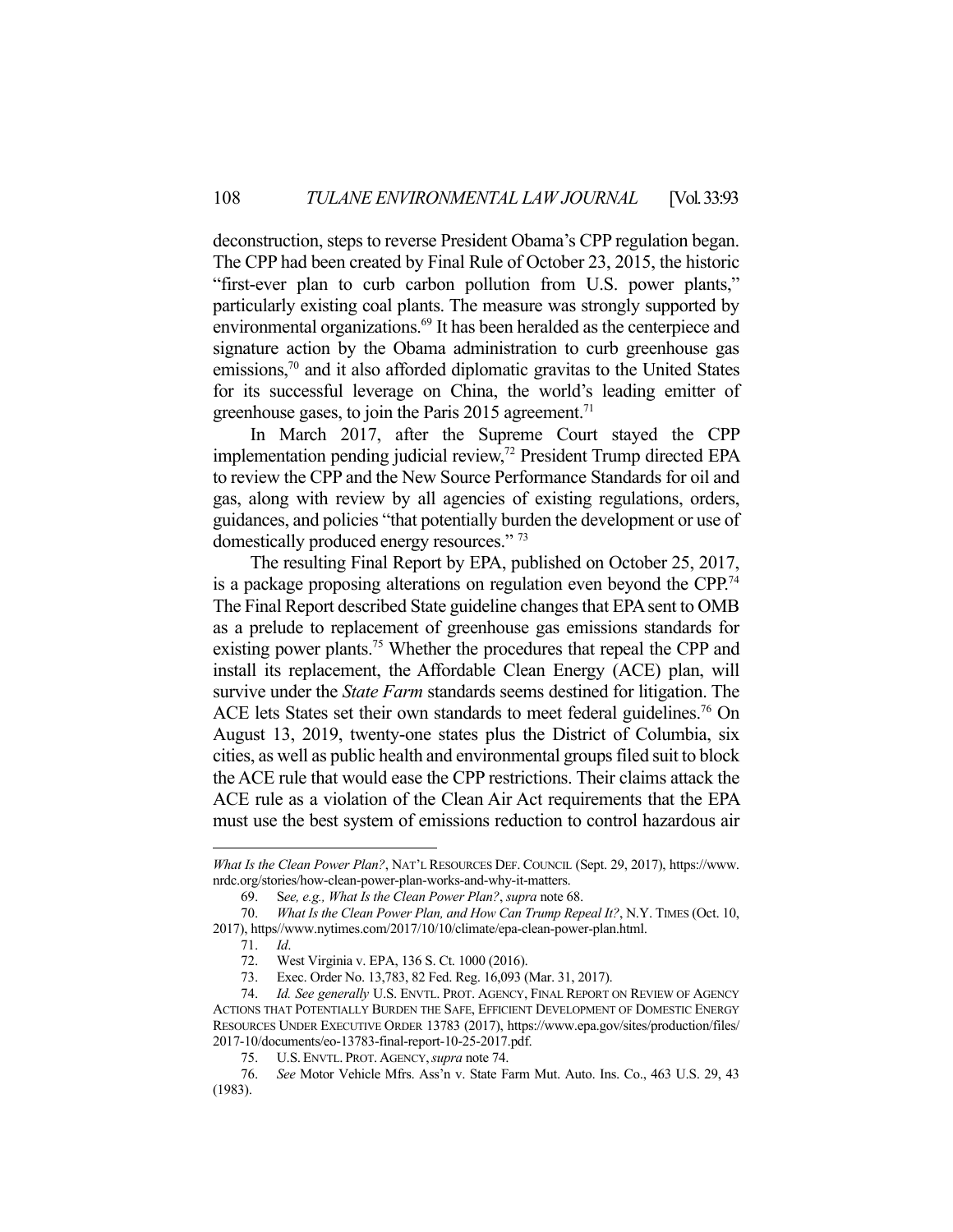pollutants, including carbon dioxide emissions of coal-burning power plants.77

 Economics of natural gas prices, renewable sources, plus energy conservation diminish the prospects that even regulatory change will be able to revive aging coal-electric power plants.<sup>78</sup> Since 2010, 40% of the 521 U.S. coal plants have closed or plan to do so. Aiming to close every remaining coal plant and to stop increased use of natural gas, former New York Mayor Michael R. Bloomberg has promised \$500 million for a campaign directed at state and local governments, especially in Texas, Florida, and Pennsylvania.<sup>79</sup> Defenders of deconstruction will undoubtedly reciprocate. For coal's fate, and its contribution to the ocean's fate, a lot is still in the mix.

 In another deconstruction action, changes under President Trump include an attack on the famous California waiver under the Clean Air Act. The waiver addresses the EPA-DOT fuel economy rules after 2020 for cars and light trucks.<sup>80</sup> California's unique authority, derived from the Clean Air Act, allows California and other states that opt in to enact measures stronger than the EPA requires for vehicular fuel consumption.<sup>81</sup>

 The Trump EPA labeled the Obama administration standards for light-duty vehicles as not appropriate and too stringent.<sup>82</sup> Fuel efficiency requirements would use a thirty-seven-mile-per-gallon (mpg) fleet average, instead of increasing to over fifty mpg by 2025 as envisioned

 <sup>77.</sup> Lisa Friedman, *States and Cities Sue Administration over Rollback of Limits on Coal*, N.Y. TIMES (Aug. 14, 2019), https://www.nytimes.com/2019/08/13/climate/states-lawsuit-cleanpower-ace.html.

 <sup>78.</sup> Eric Lipton, *E.P.A. Offers Lifeline to the Dirtiest Coal Plants*, N.Y. TIMES (Aug. 25, 2018), https://www.nytimes.com/2018/08/24/climate/epa-coal-power-scrubbers.html.

 <sup>79.</sup> Lisa Friedman, *Bloomberg Promises \$500 Million to Help Close Every Coal Plant in U.S*., N.Y. TIMES (June 8, 2019), https://www.nytimes.com/2019/06/06/climate/bloombergclimate-pledge-coal.html.

 <sup>80.</sup> Hiroko Tabuchi, *Quietly, White House and California Seek Deal on Car Emissions*, N.Y. TIMES (Apr. 6, 2018), https://www.nytimes.com/2018/04/05/climate/trump-californiaemissions.html; but even the compromise potential dimmed quickly; *see* Coral Davenport, *E.P.A. Takes a Major Step to Roll Back Car Emissions Rules*, N.Y. TIMES (June 1, 2018), https:// www.nytimes.com/2018/05/31/climate/epa-car-pollution-rollback.html).

 <sup>81.</sup> EPA Mid-Term Evaluation of GHG Emission Standards for Model Year 2022-2025 Light-Duty Vehicles, 83 Fed. Reg. 16,077, 16,077 (Apr. 2, 2018); Brad Plumer, *There Was Change at Top but Agenda Is the Same*, N.Y. TIMES (July 7, 2018), https://www.nytimes.com/2018/ 07/06/climate/pruitt-wheeler-epa.html (two days after Scott Pruitt's resignation as Administrator of the EPA); Ryan Beene, John Lippert & Jennifer Dlohy, *EPA Said to Seek End of California's Authority over Car Rule,*BLOOMBERG (May 31, 2018), https://www.bloomberg.com/news/articles/ 2018-05-31/white-house-reviewing-proposals-to-ease-auto-efficiency-rules;.

 <sup>82. 83</sup> Fed. Reg. at 16,077.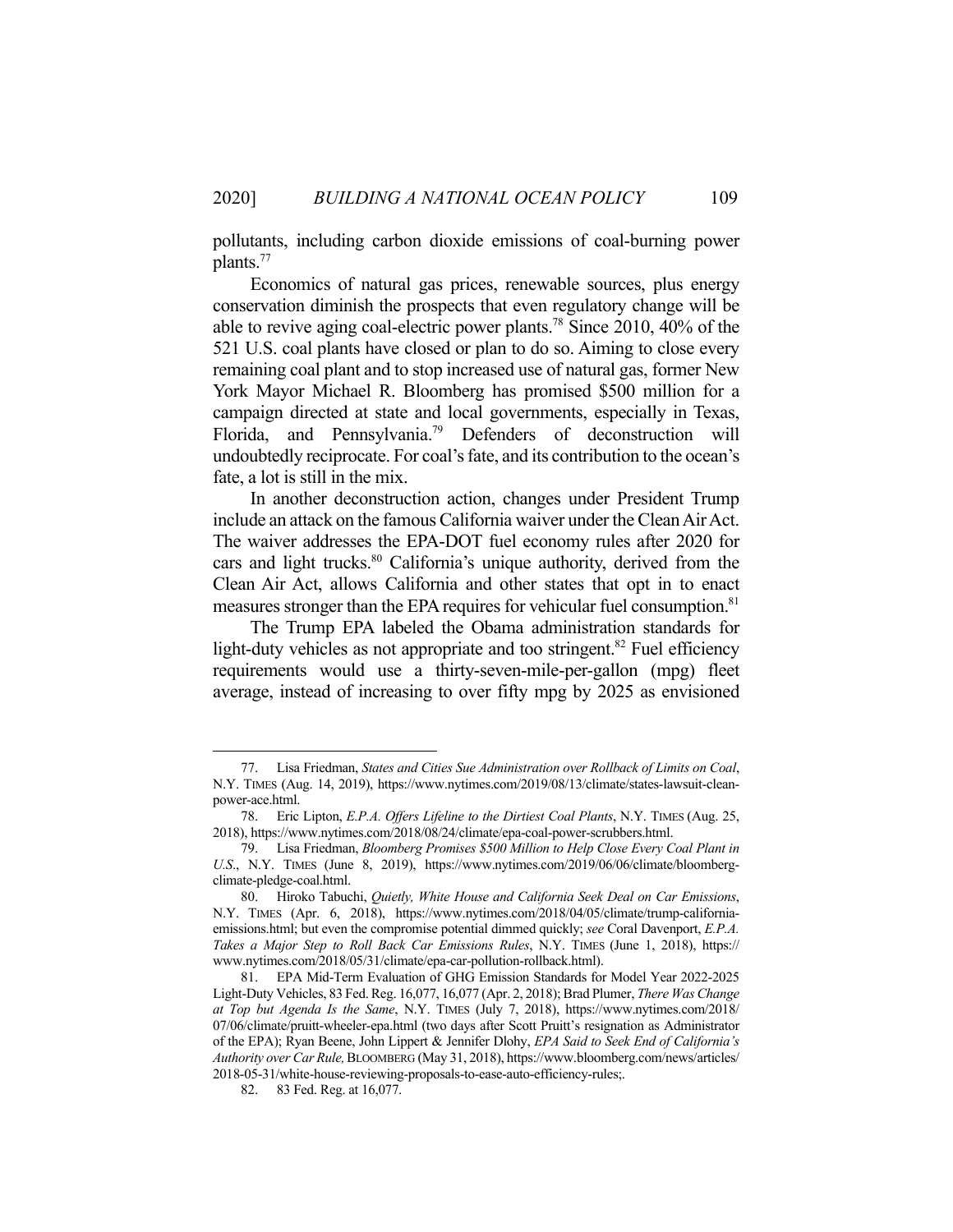under the Obama standards. $83$  Both a freeze on fuel efficiency at 2020 standards and an end of the California waiver were proposed. The changes would be Trump's "biggest regulatory rollback yet" and bring protracted litigation.<sup>84</sup> This stricter standard doubled vehicle fuel efficiency and "would be the country's most important climate achievement." 85

 On June 6, 2019, seventeen carmakers (including Ford, General Motors, Toyota, and Volvo) signed a letter to President Trump opposing the weakening of tailpipe emission standards. The letter sought to negotiate the rollback, explaining that a bifurcated market would split the auto market in two resulting in "an extended period of litigation and instability" following a rollback of the standards. $86$  On the other hand, a public records request to the EPA from the Sierra Club provided emails that "show how a coalition of groups that reject established climate science quickly muscled into the picture, urging the administration to go much further and roll back the rules entirely."87

 By August 21, 2019, the automakers sought to avoid a legal battle between California and thirteen other states against the federal government "that could upend their business by splitting the United States into two car markets, one with stricter emissions standards than the other." There are six car makers "that so far plan not to adhere to the new Trump rules" and these manufacturers account for over 40% of all cars sold in the United States.<sup>88</sup>

 As of September 20, 2019, the Trump administration had revoked the waiver. And California, with twenty-two other states plus the District of Columbia, Los Angeles, and New York City, had filed suit in the U.S. District Court for the District of Columbia to challenge the action.<sup>89</sup>

 <sup>83.</sup> *Id*.

 <sup>84.</sup> Coral Davenport, *Pruitt Successor Tempers Mode for Dismantling E.P.A. Policies*, N.Y. TIMES (July 28, 2018), https://www.nytimes.com/2018/07/27/climate/andrew-wheeler-epa.html.

 <sup>85.</sup> Jody Freeman, *The Auto Rule Rollback Only Trump Seems to Want,* N.Y. TIMES (Sept. 11, 2019).

 <sup>86.</sup> Coral Davenport & Hiroko Tabuchi, *Carmakers' Pact to Cut Emissions Saps Trump Plan*, N.Y. TIMES (Aug. 21, 2019), https://www.nytimes.com/2019/08/20/climate/trump-autoemissions-rollback-disarray.html.

 <sup>87.</sup> Hiroko Tabuchi, *As Carmakers Balk, Warming Deniers Seek to Gut Emissions Rules*, N.Y. TIMES (July 3, 2019), https://www.nytimes.com/2019/07/02/climate/climate-deniers-autoemissions-rollback.html.

 <sup>88.</sup> Davenport & Tabuchi, *supra* note 86; *see also* Freeman, *supra* note 85.

 <sup>89.</sup> Dino Grandoni & Juliet Eilperin, *California Sues Trump Administration over Revoking Authority to Limit Car Pollution*, WASH. POST (Sept. 20, 2019), https://www.washingtonpost.com/ climate-environment/2019/09/20/california-sues-trump-administration-after-revoking-authoritylimit-car-pollution/.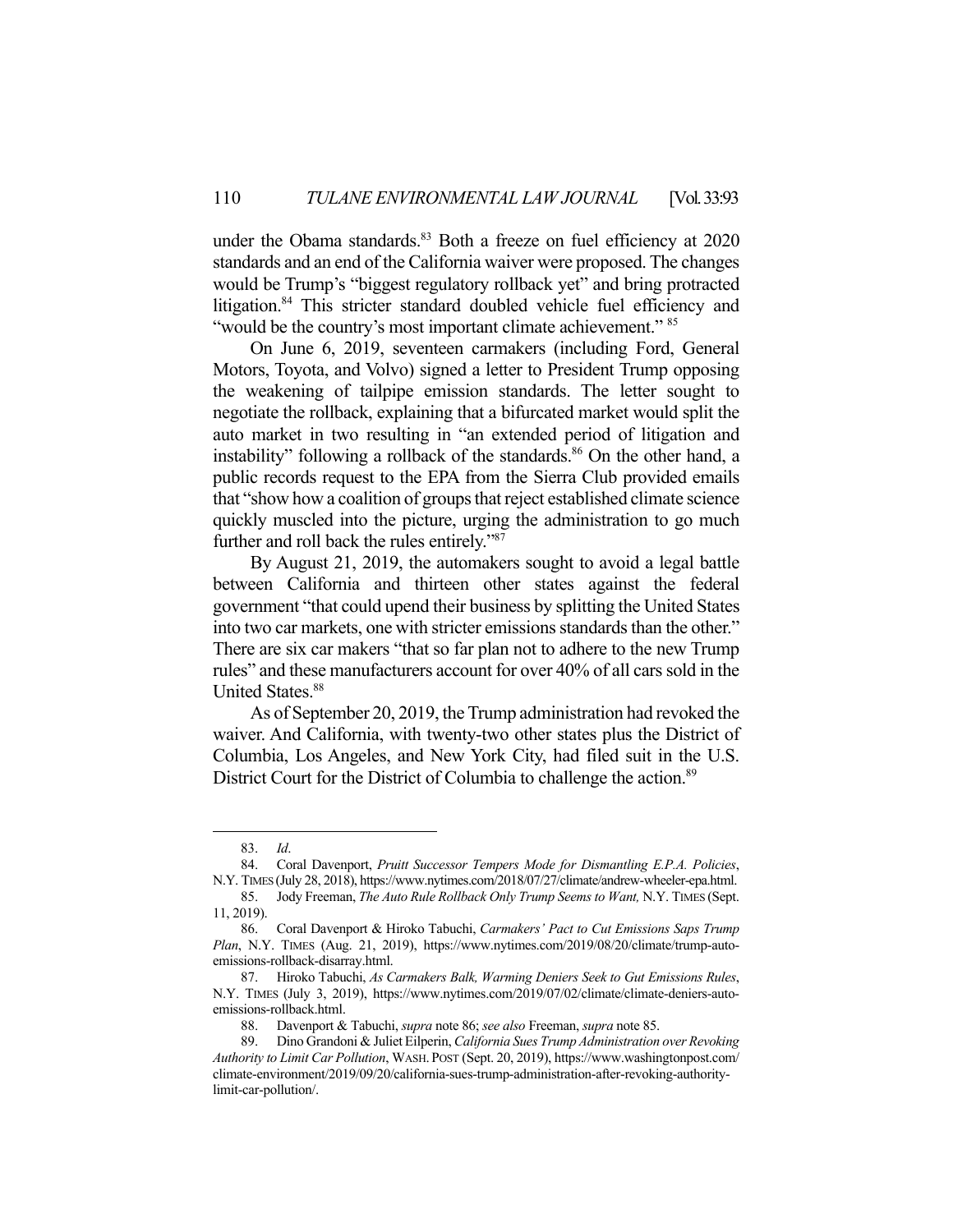The sum of the Paris 2015 activity, the coal emission provisions, and the fuel economy standard very meaningfully impact mitigation of climate change, with large-scale effects on the ocean and cryosphere. These activities bring consequences that a NOP will have to address in the long view, and the deconstruction-or-not approaches are under challenge. The emission reduction debate, bring what it may, does not determine whether a NOP is needed. Rather, either consequential scenario is well served by implementing sensible governance to manage the immense area of the U.S. Exclusive Economic Zone jurisdiction through a NOP responsive to the climate change impacts.

### V. OTHER "DECONSTRUCTIONS" IN SCIENCE AND OCEAN PROGRAMS

 "The era of secret science at EPA is coming to an end" declared then-EPA Administrator Scott Pruitt in 2018.<sup>90</sup> The attack is said to center on "regulations that rely in whole or in part on data, information, or methods that are not publicly available or that are insufficiently transparent to meet the standard for reproducibility."91 Under Mr. Pruitt's successor at the EPA, Andrew Wheeler, a new draft is to be open for comments with finalization in 2020. Whether the new version is to apply retroactively has been under discussion in the drafting of these important provisions, which have drawn extensive commentary. The draft of revisions announced March 3, 2020, describes a preference for studies that use publicly available underlying data, rather than an outright exclusion, and set an additional comment period. Questions are raised over what applies to renewal of regulations, which can be tantamount to a retroactive application. A vast majority of the approximately 600,000 comments on the 2018 draft opposed the changes. All data and models used in studies coming under consideration at EPA are potentially to be impacted, as the proposal undergoes further drafting in 2020.<sup>92</sup>

EPA Proposed Rule Strengthening Transparency in Regulatory Science, 83 Fed. Reg. 18,768 (Apr. 30, 2018); Press Release, Envtl. Prot. Agency, Office of the Adm'r, EPA Administrator Pruitt Proposes Rule to Strengthen Science Used in EPA Regulations (Apr. 28, 2018).

 <sup>91.</sup> Press Release, *supra* note 90.

 <sup>92.</sup> Brady Dennis, *EPA Pushes Ahead with Effort to Restrict the Science It Uses to Craft Regulations*, WASH. POST (Nov. 12, 2019), https://www.washingtonpost.com/climate-environment/ 2019/11/12/epa-pushes-ahead-with-effort-restrict-science-it-uses-craft-regulations/; Lisa Friedman, *E.P.A. Updates Plan to Limit Science Used in Environmental Rules*, N.Y. TIMES (Mar. 4, 2020), https://www.nytimes.com/2020/03/04/climate/trump-science-epa.html?searchResultPosition=1& fbclid=IwAR09Uqlwk6cGs\_A17Y22z7HgP1nu0XW4JpRo\_vbfPFZcFOpoVkwv4a8Z7AM.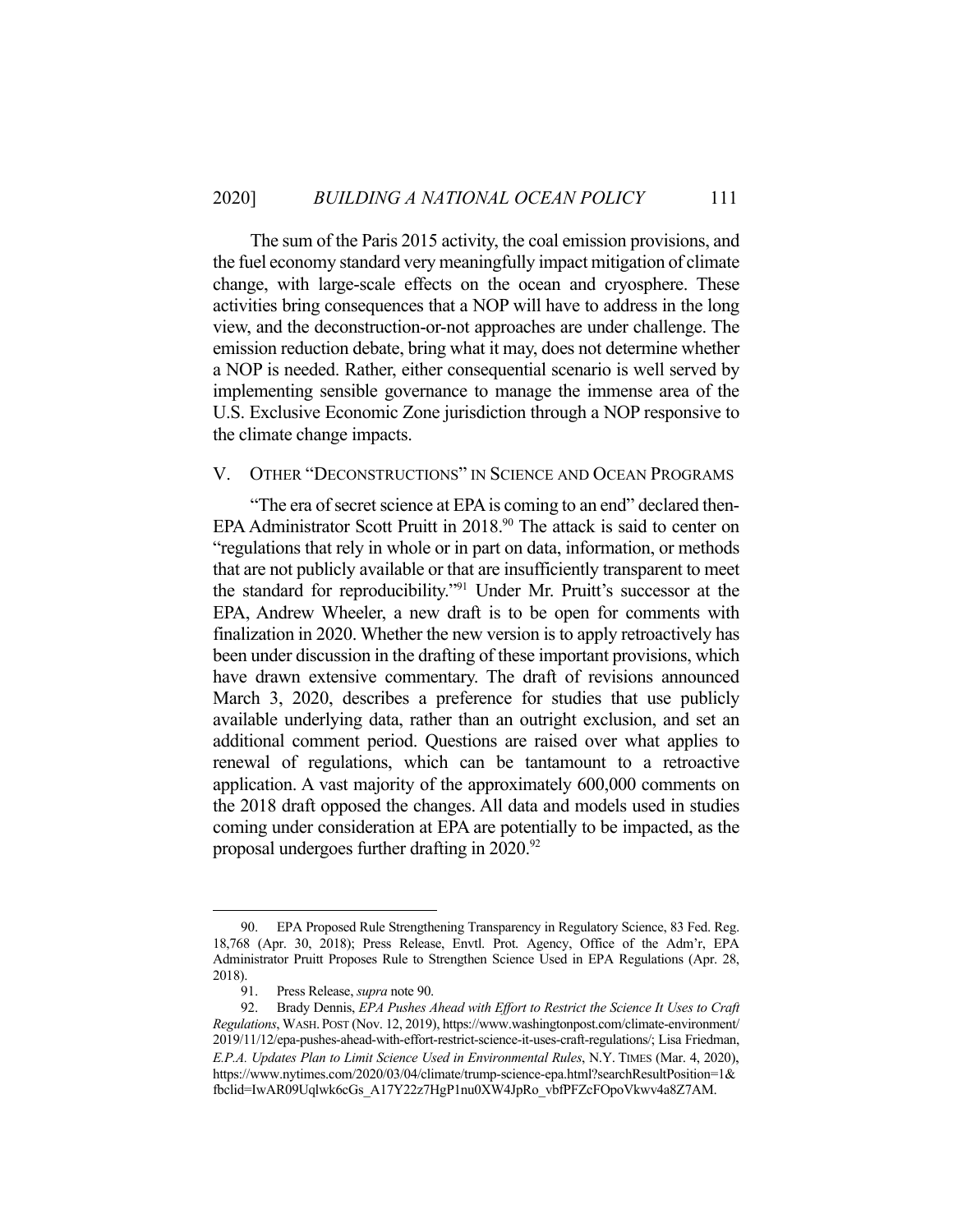To protect the oceans, the quality of the climate science is a central concern. One angle of revising the approach of regulatory tradition questions the use of science by excluding studies made of subjects with privacy rights. Replacing the rejected data may leave EPA with only manufacturer-funded research—a far more likely biased source—to its conclusions of risks.<sup>93</sup> Data, like epidemiological studies that concern health, may include privacy information that may not be able to be transparently released, depending on the changes.<sup>94</sup>

 This controversy raises questions as to how reviews should be made of existing regulations that relied on health-based privacy data. A question is how this would work for the Clean Air Act's provision in section  $109(b)(1)$  and how EPA must proceed.<sup>95</sup> There, EPA is to act on "a discrete" set of pollutants and based on published air quality criteria that reflect the latest scientific knowledge. EPA must establish uniform national standards at a level that is requisite to protect public health from the pollutants in the ambient air."96 The EPA proposal could stop the way human studies are "used to justify regulating pesticides, lead and pollutants like soot, and undermine foundational research behind national air-quality rules."<sup>97</sup>

 Changes of membership in EPA advisory committees in major aspects of regulation, such as airborne microscopic pollutants of health concern, have also drawn criticism.<sup>98</sup> For climate change, findings are contained in an Assessment updated regularly to supply the official projections about conditions.<sup>99</sup> These projections that the interagency task force compiles set out the National Climate Assessment<sup>100</sup> The findings of the Fourth National Climate Assessment express the upcoming dire climatic conditions, and what may occur to affect oceans is extensively portrayed.101

 <sup>93.</sup> Danny Hakim & Eric Lipton, *Once-Trusted Studies Are Scorned by Trump's E.P.A.*, N.Y. TIMES (Aug. 26, 2018), https://www.nytimes.com/2018/08/24/business/epa-pesticidesstudies-epidemiology.html.

 <sup>94.</sup> Jeff Tollefson, *EPA Science Advisors Question "Secret Science" Rule on Data Transparency,* NATURE NEWS (June 1, 2018), https://www.nature.com/articles/d41586-018-05319-2.

 <sup>95.</sup> Clean Air Act, 42 U.S.C. § 7401 (2012).

 <sup>96.</sup> Whitman v. Am. Trucking Ass'ns, Inc., 531 U.S. 457, 473 (2001).

 <sup>97.</sup> Hakim & Lipton, *supra* note 93.

 <sup>98.</sup> Lisa Friedman, Opinion, *E.P.A. to Disband a Key Scientific Review Panel on Air Pollution*, N.Y. TIMES (Oct. 11, 2018), https://www.nytimes.com/2018/10/11/climate/epa-disbandspollution-science-panel.html.

 <sup>99.</sup> U.S. GLOB. CHANGE RESEARCH PROGRAM, FOURTH NATIONAL CLIMATE ASSESSMENT, VOLUME II, IMPACTS, RISKS, AND ADAPTATION IN THE UNITED STATES, at iii (C.W. Avery et al. eds., 2018), https://nca2018.globalchange.gov/downloads/NCA4\_2018\_FullReport.pdf.

 <sup>100.</sup> U.S. GLOB.CHANGE RESEARCH PROGRAM, *supra* note 99, at iii.

 <sup>101.</sup> *Id.*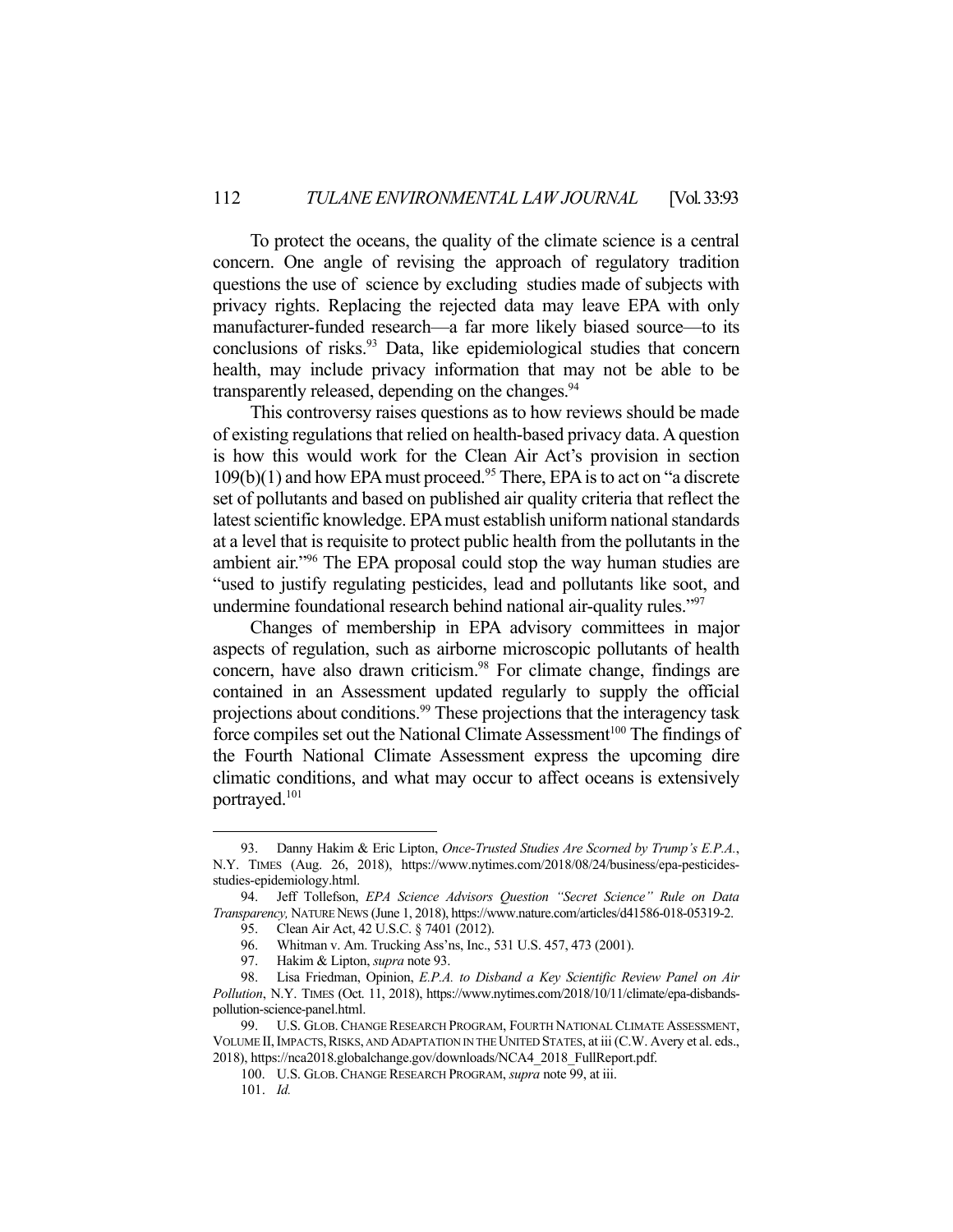The next assessment is due in 2021 or 2022. But this time it will go silent on projections for the end of the century, cutting off projections past even the year 2040. This misses the change-of-rate of warming that has been projected to occur after about the year 2050, when carbon dioxide levels accumulate to cause a highly damaging level of impact.<sup>102</sup> The administration's change avoids telling the full projection. The National Climate Assessments already indicate that, if continued, emissions will raise temperatures up to nine degrees Fahrenheit.<sup>103</sup> Absorbing carbon dioxide emitted from human activities makes the ocean both warmer and more acidic.<sup>104</sup>

 Similar wordsmithing occurs in the use of epidemiological studies of agrochemicals, in the proposed "Strengthening Transparency in Regulatory Science."105 EPA labels such studies "secret science" by use of a technique utilized by tobacco companies, claiming privacy rights of participants in federally funded human health studies. This approach has affected the regulatory disputes regarding weed-killers atrazine and glyphosate, which include cancer concerns.<sup>106</sup>

 "Increasing sea surface temperatures, rising sea levels, and changing patterns of precipitation, winds, nutrients, and ocean circulation are contributing to overall declining oxygen concentrations in many areas."107 But science of climate change tells of consequences of regulatory changes. Atmospheric pollutants, such as carbon dioxide and methane, trap more heat. Winds mix the stored solar heat to maximum depths of 100 meters, a small depth considering the 4000-meter average depth of the oceans. "Of the carbon added to the climate system by humans, just over half (55%) ends up in the atmosphere, 25-30% enters the surface ocean, and the rest enters the biosphere," such as land vegetation.<sup>108</sup> Effects of climate change on Florida's diverse marine habitats include "rise in sea level, warmer sea

 <sup>102.</sup> Coral Davenport & Mark Landler, *Trump Administration Hardens Its Attack on Climate Science,* N.Y. TIMES (May 27, 2019), https://www.nytimes.com/2019/05/27/us/politics/ trump-climate-science.html (addressing how the Trump administration's "prime target has been the National Climate Assessment," produced about every four years since 2000, has become the centerpiece of the climate science deconstruction).

 <sup>103.</sup> Without significant greenhouse gas emission reduction, the increase in global annual temperature could reach nine degrees or more by the end of this century. U.S. GLOB. CHANGE RESEARCH PROGRAM,*supra* note 99, ch. 2.

 <sup>104.</sup> *Id.*, ch. 2, Key Message 3.

 <sup>105.</sup> Strengthening Transparency in Regulatory Sciences, 83 Fed. Reg. 18,768 (proposed Apr. 30, 2018) (to be codified at 40 C.F.R. 30).

 <sup>106.</sup> Hakim & Lipton*, supra* note 93.

 <sup>107.</sup> U.S. GLOB.CHANGE RESEARCH PROGRAM,*supra* note 99, ch. 2, Key Message 3.

 <sup>108.</sup> WILLIAM F.RUDDIMAN, EARTH'S CLIMATE PAST AND FUTURE 39, 397 (2001).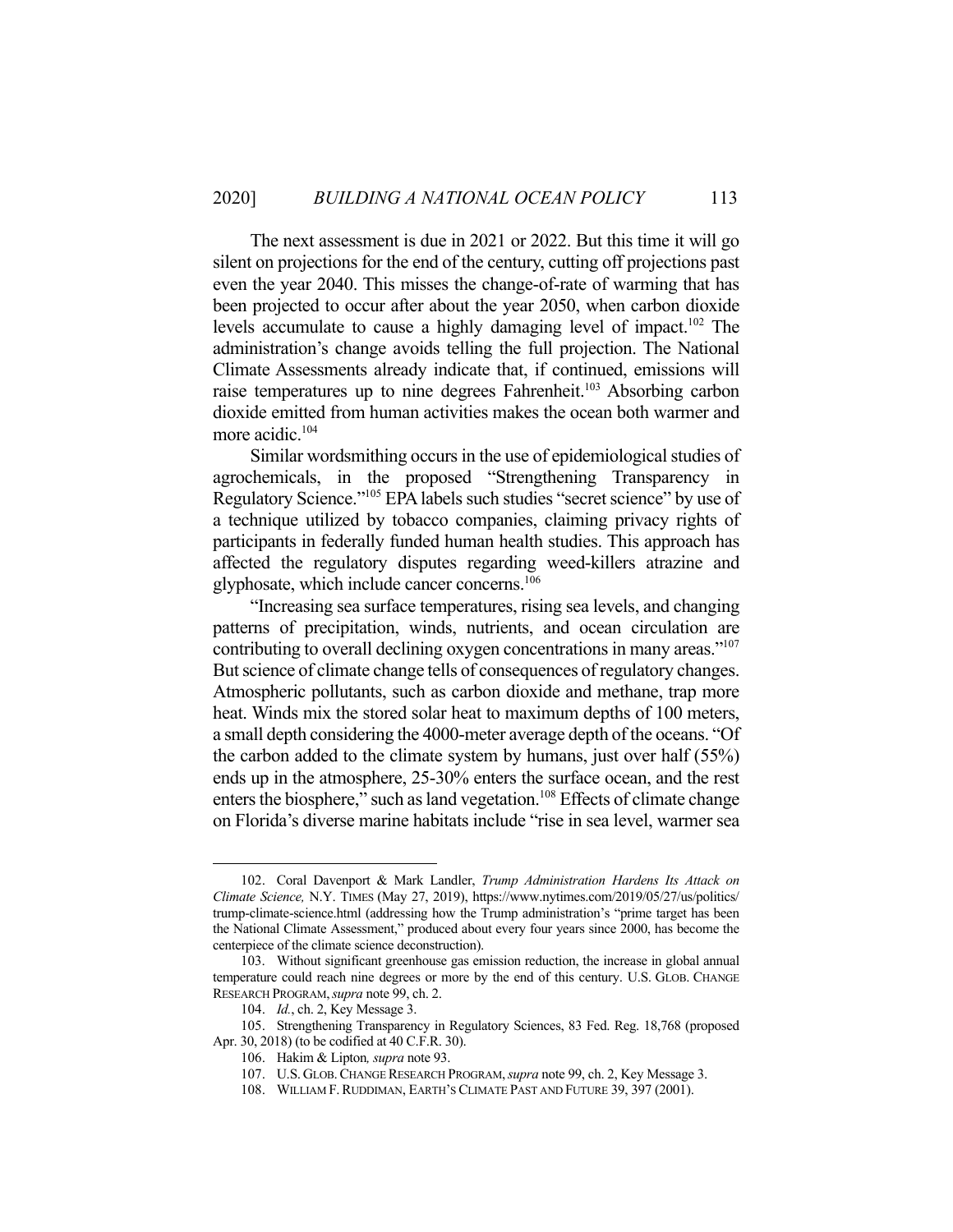surface temperatures, changes in coastal circulation impacting larval and nutrient transport, changes in marine biogeochemistry including ocean acidification, and loss of coastal wetlands and reefs that protect Florida's coastline."109 Deconstruction of the science damages regulation of emissions with ocean and atmospheric consequence.

 Principle 15 of the Rio Declaration states: "In order to protect the environment, the precautionary approach shall be widely applied by States according to their capabilities. Where there are threats of serious or irreversible damage, lack of full scientific certainty shall not be used as a reason for postponing cost-effective measures to prevent environmental degradation."110 As such, Trump's attack on science contradicts Principle 15 by demanding full scientific certainty. Reportedly, the Trump focus includes the EPA's health-based standards for air and water and also climate change evaluations.111 This wholesale attack on science is unprecedented. Given the threat of "serious or irreversible damage" menacing the oceans, Principle 15, although not binding, rejects the Trump administration's non-precautionary approach toward science.

Deregulation includes a range of methods, for which the Trump administration is essentially a textbook. Another major deregulation approach is President Trump's two-for-one requirement for proposed new regulations, Executive Order 13,771.<sup>112</sup> It "requires administrative agencies to eliminate two regulations for each new regulation proposal."<sup>113</sup> Instead of a cost-benefit analysis, the executive order addresses "regulatory compliance costs that require the expenditure of private funds imposed by agencies through rulemaking."114 Costs in any amount make a regulatory action "significant," while by definition ones imposing negative costs are deregulatory under Executive Order 12,866, under an implementing guidance for Executive Order 13,771.<sup>115</sup> A "significant"

 <sup>109.</sup> Steven Morey et al*.*, *Florida's Oceans and Marine Habitats in a Changing Climate*, *in*  FLORIDA'S CLIMATE:CHANGES, VARIATIONS & IMPACTS 391 (Eric P. Chassignet et al. eds., 2017).

 <sup>110.</sup> Rio Declaration on Environment and Development, June 14, 1992, 31 ILM 874, 879, U.N. Doc. A/CONF.151/26.

 <sup>111.</sup> Lisa Friedman, Opinion, *E.P.A. to Limit Science Used to Write Public Health Rules,*  N.Y. TIMES (Nov. 11, 2019), https://www.nytimes.com/2019/11/11/climate/epa-science-trump.html; Davenport & Landler, *supra* note 102.

 <sup>112.</sup> Reducing Regulation and Controlling Regulatory Costs, Exec. Order No. 13,771, 82 Fed. Reg. 9339, 9339 (Jan. 30, 2017).

 <sup>113.</sup> Holly L. Weaver, *One for the Price of Two: The Hidden Costs of Regulatory Reform Under Executive Order* 13,771, 70 ADMIN. L.REV. 491, 492 (2018).

 <sup>114.</sup> *Id*. at 498.

 <sup>115.</sup> Dominic J. Mancini, , Office of Mgmt. & Budget, Exec. Office of President, Guidance Implementing Exec. Order 13,771 (Apr. 5, 2017).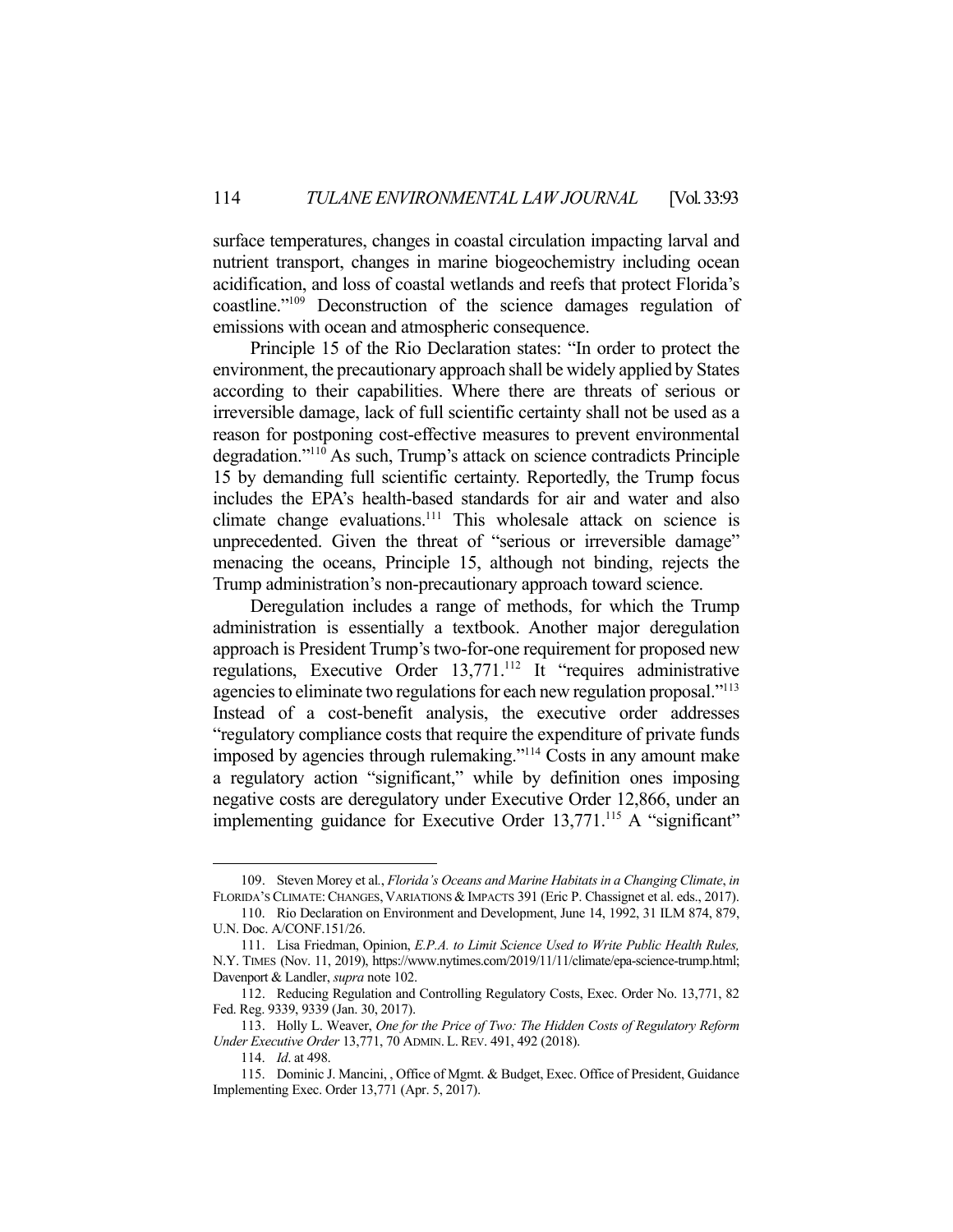designation brings an action within the ambit of review by the Office of Information and Regulatory Affairs (OIRA), requiring details from the issuing agency.116 In sum, agencies are obliged by the regulatory budget to take deregulatory action as agencies "must still find regulations to repeal to meet budget demands."117 Holly L. Weaver describes the requirement as imprudent deregulation, impeding agency ability to implement regulations, "leading to potentially dangerous consequences."118 Two-forone "effectively halts all proposed regulations that were not finalized before January 20, 2017, until two deregulatory offsets are identified."119

 The lawfulness of the two-for-one ratio has been questioned by three public interest organizations for its rationality and faces standing defenses.<sup>120</sup> Subsequently the attorneys general of California, Oregon, and Minnesota sued, claiming President Trump and the Office of Management and Budget acted beyond the scope of their authority and that the new rules would be delayed or not proposed at all because of the two-for-one requirement. They termed Executive Order 13,771 "illegal, juvenile" in their announcement of the suit, asserting it ignores the federal government's responsibility to implement and enforce laws passed by Congress.<sup>121</sup>

 In a further diminution effort aimed at regulations, Executive Order 13,777 backs up the two-for-one requirement by requiring most agencies to designate a Regulatory Reform Officer and establish a Regulatory Reform Task Force.<sup>122</sup> The mission is to recommend to the agency head the repeal, replacement, or modification of regulations that fall into any of a list of categories. Categories include, of course, rules that are outdated, unnecessary, or ineffective. But also, the list is for regulations that eliminate jobs or have costs that exceed benefits.<sup>123</sup> This step is an additional overlay to rulemaking, in the dispiriting style of a "witch hunt."

 <sup>116.</sup> *See* Exec. Order 12,866, 58 Fed. Reg. 51,735 (Sept. 30, 1993); Weaver, *supra* note 113, at 499.

 <sup>117.</sup> Weaver, *supra* note 113, at 500.

 <sup>118.</sup> *Id.*

 <sup>119.</sup> *Id.* at 506.

 <sup>120.</sup> Pub. Citizen et al. v. Trump et al., 297 F. Supp. 3d 6, 6, (D.C. 2018); *Challengers Seek Partial Win Over Trump's '2 For 1' Order*, LAW 360 (June 18, 2019), https://www.law360. com/articles/1170086/challengers-seek-partial-win-over-trump-s-2-for-1-order.

 <sup>121.</sup> Complaint at 1, 2, California v. Donald J. Trump et al., Case No. 1:19-cv-00960 (D.C. Cir. 2019), https://oag.ca.gov/system/files/attachments/press-docs/complaint-re-e013771.filed.pdf; *see* Hailey Konnath, *AGs Protest Trump's 'Illegal, Juvenile' '2-for-1' Order* (Apr. 4, 2019), https://www.law.360.com/articles/1146756/ags-protest-trump-s-illegal-juvenile-2-for-1-order.

 <sup>122.</sup> Enforcing the Regulatory Reform Agenda, Exec. Order 13,777, 82 Fed. Reg. 12,285, 12,285 (Mar. 1, 2017).

 <sup>123.</sup> *Id*. at 12,286.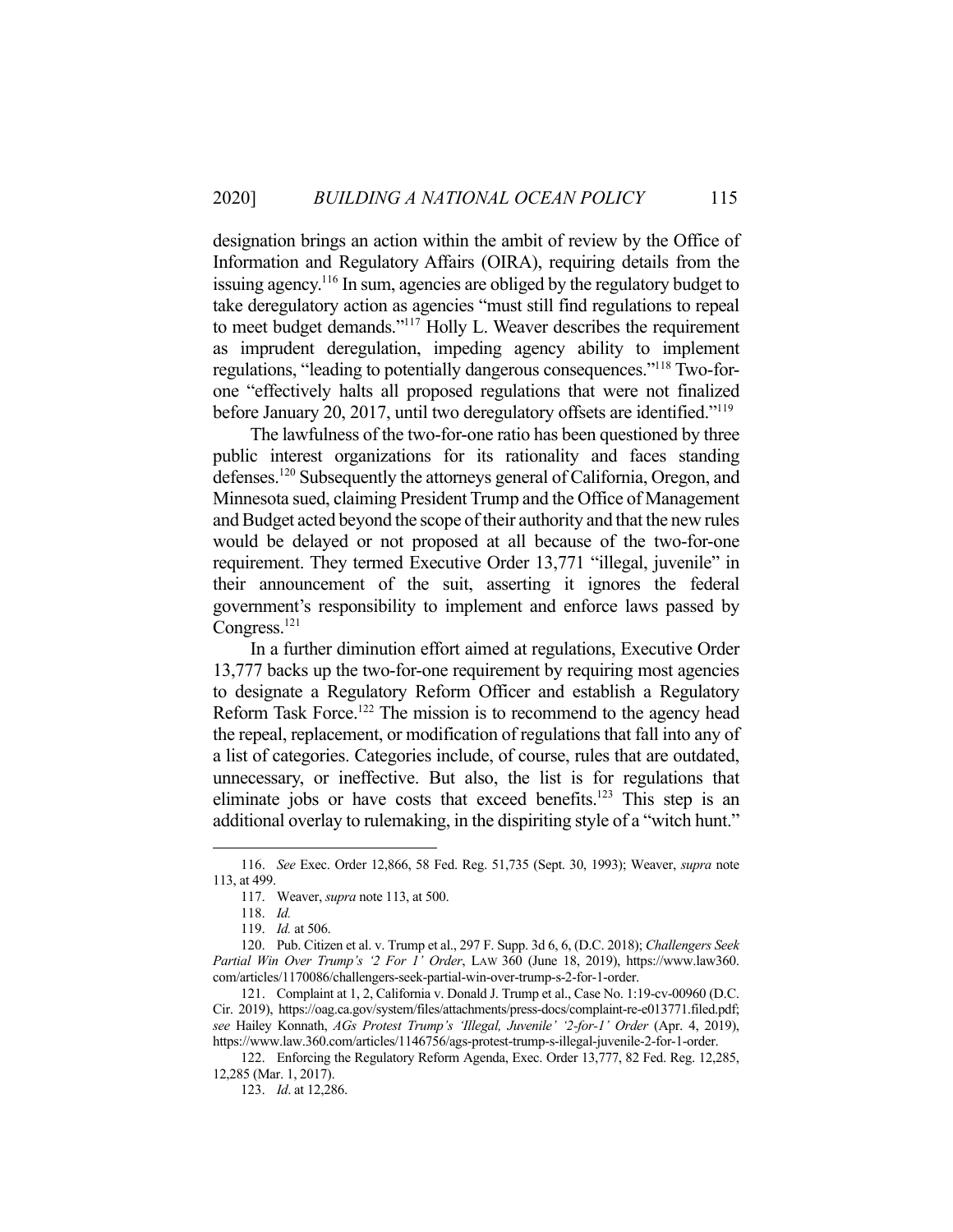Deconstruction of relevance to the ocean include agency restructuring and re-budgeting. An evaluation of EPA budget history since 1990 shows it has generally been easier for Congress to reduce the resources in the EPA budget than to legislate changes to the programs. There is a complicated relationship between agency budget resources and the resulting environmental quality that the resources achieve. At times, agencies can achieve more due to technology advances despite dwindling resources. From 1990 to 2015, the number of sources EPA regulated and the cost of employees grew, yet total resources of EPA stayed about the same or slightly declined. The effect is reduction in real terms.<sup>124</sup>

 Several ocean-related particulars of the current Trump budget proposal stand out. For the National Oceanic and Atmospheric Administration, the February 2018 budget proposal of the Trump administration cuts more than a billion dollars. The Ocean Conservancy identifies the four biggest threats to oceans in that proposal. First, there is a zero-out of Sea Grant program funding and Coastal Management. Secondly, the proposal undercuts preparedness for wildlife rescue, tsunami warnings, and climate resilience. A third item cuts basic ocean science measurement relating to climate inquiries needed for policies on the Arctic and Great Lakes. Fourth, the proposal makes cuts in fishery enforcement needed for sustainable fisheries.<sup>125</sup>

 For EPA, the proposed budget was for a \$5.4 billion budget request, a 34% decrease as compared to the level enacted in 2017.<sup>126</sup> Proposed eliminations include Climate Research and Partnership Programs, Marine Pollution and National Estuary Programs, an Environmental Education Program, and the BEACH Program. Under the BEACH Act, from 2002 through 2018, EPA annually granted over \$9.3 million among thirty states, four tribes, and five territories for coastal recreational water quality monitoring and assessment.<sup>127</sup> "Climate change" is omitted in EPA's Strategic Plan.128

 <sup>124.</sup> James Salzman, J.B. Ruhl & Jonathan Remy Nash, *Environmental Law in Austerity*, 32 PACE ENVTL. L.REV. 481, 482 (2015).

 <sup>125.</sup> OFFICE OF MGMT. & BUDGET,(PROPOSED) BUDGET OF THE U.S. GOVERNMENT, FISCAL YEAR 2019 (Feb. 2018), https://www.whitehouse.gov/wp-content/uploads/2018/02/budget-fy 2019.pdf.

 <sup>126.</sup> *Id.* at 67, 103.

 <sup>127.</sup> *Beach Grants*, U.S. EPA, https://www.epa.gov/beach-tech/beach-grants (last visited Dec. 31, 2019).

 <sup>128.</sup> U.S. ENVTL. PROT. AGENCY, FISCAL YEAR 2018-2022 EPA STRATEGIC PLAN (Feb. 2018), https://www.epa.gov/sites/production/files/2018-02/documents/fy-2018-2022-epa-strategicplan.pdf.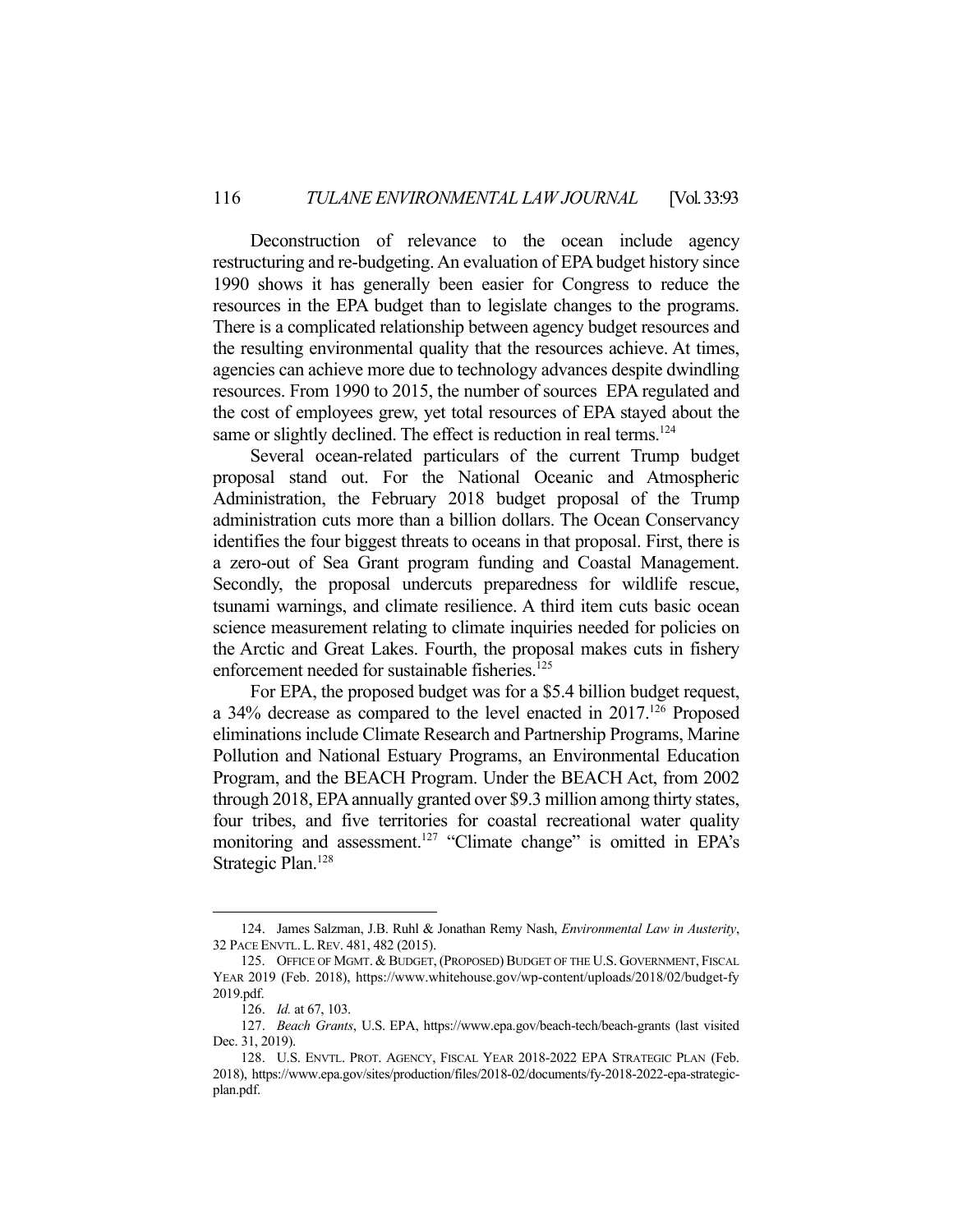A 16% reduction compared to the level enacted in 2017 is proposed for the Department of the Interior, resulting in a \$11.3 billion budget request. It includes steps to initiate oil and gas leasing in the coastal plain of the Arctic National Wildlife Refuge as "recently authorized by Congress."129 Further, the Interior budget requests new areas be available to onshore and offshore renewable energy development and that the department prioritize its permitting of these.

 Joined with the budgetary reductions, the administration proposed major changes to environmental offices. The proposed moves involving pieces or subdivisions of departments—such as Commerce's National Marine Fisheries Service (NMFS), Interior's U.S. Fish and Wildlife Service, the U.S. Army Corps of Engineers, EPA, and others—would have many effects on offices administering the Endangered Species Act and Marine Mammal Protection Act.

 On March 13, 2017, President Trump issued Executive Order 13,781 instructing the Director of the White House Office of Management and Budget to develop a plan to reorganize the Executive Branch.<sup>130</sup> The heads of each agency proposed the plan to the Director within six months to reorganize their agency to improve its efficiency, effectiveness, and accountability. From that came the "Reform Plan and Reorganization Solutions of the White House" on June 21, 2018.<sup>131</sup> This Reform Plan covered many topics in social programs, such as merging the Department of Labor and the Department of Education.<sup>132</sup> For dozens of regulatory agencies, several environmental ones included, changes were ordered. When it was announced, media focused on the fact that mergers and consolidations such as transfers of programs from one agency to another typically fail for lack of strong congressional support and lack of followup Presidential attention.<sup>133</sup> At the public announcement of the plan, press reports opined that the President is deeply disinterested in the details of domestic policy, and President Trump even joked about the re-do's boring aspect.<sup>134</sup>

 <sup>129.</sup> OFFICE OF MGMT. & BUDGET,*supra* note 125, at 67-68*.*

 <sup>130.</sup> Comprehensive Plan for Reorganizing the Executive Branch, Exec. Order 13,781, 82 Fed. Reg. 13,959, 13,959 (Mar. 13, 2007).

<sup>131.</sup> EXEC. OFFICE OF THE PRESIDENT OF THE U.S., DELIVERING GOVERNMENT SOLUTIONS IN THE 21ST CENTURY, REFORM PLAN AND REORGANIZATION SOLUTIONS 4 (June 21, 2018), https:// www.whitehouse.gov/wp-content/uploads/2018/06/Government-Reform-and-Reorg-Plan.pdf.

 <sup>132.</sup> Glenn Thrush & Erica L. Green, *Behind Trump's Plan to Overhaul the Government: Scaling Back the Safety Net*, N.Y. TIMES (June 22, 2018), https://www.nytimes.com/2018/06/ 21/us/politics/trump-government-overhaul-safety-net.html.

 <sup>133.</sup> *Id.*

 <sup>134.</sup> *Id*.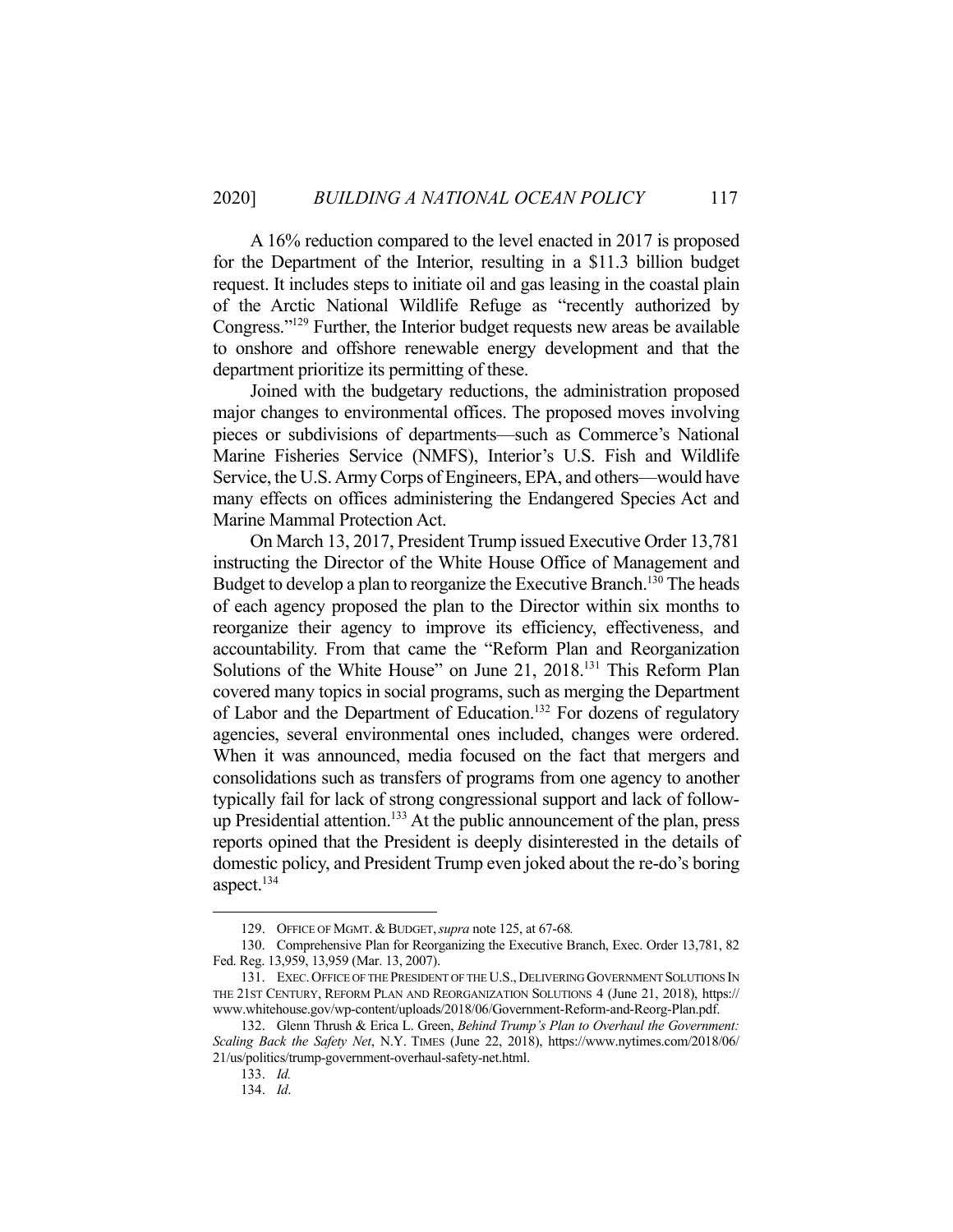Under this Reform Plan, several environmental agencies would undergo changes, notably including (1) a "merger" of the National Marine Fisheries Service (NMFS) with the U.S. Fish and Wildlife Service (FWS); (2) a "consolidation" of the civil works of the U.S. Army Corps of Engineers by transferring the Corps' civil works to the Departments of Transportation (DOT) and Interior (DOI); and (3) "consolidation" of certain environmental cleanup programs.135 The plan's Appendix addressed reorganization of oversight and enforcement delegations by EPA to States.

 The plan proposed to "merge the Department of Commerce's (DOC) National Marine Fisheries Service with the Department of the Interior's (DOI) U.S. Fish and Wildlife Service (FWS)."136

This merger would consolidate the administration of the Endangered Species Act (ESA) and Marine Mammal Protection Act (MMPA) in one agency and combine the Services' science and management capacity, resulting in more consistent Federal fisheries and wildlife policy and improved service to stakeholders and the public, particularly on infrastructure permitting. $137$ 

Due to dilemmas in coordination and overlaps, this proposal "would seek to address these concerns by merging NMFS with FWS in DOI, simplifying the administration of the ESA and MMPA, and coordinating fish and wildlife science and related resource management capacity in one bureau within DOI."138

In the second proposal,

Corps navigation would be transferred to DOT and the remaining Corps civil works missions (flood and storm damage reduction, aquatic ecosystem restoration, regulatory, and all other activities) would be moved to DOI, where those activities could be integrated and aligned with complementary programs focused on issues like water management, ecosystem restoration, and recreation.<sup>139</sup>

The plan stated, "The transfer of certain Corps programs to DOI particularly when coupled with the other proposal in this Volume that would move the National Marine Fisheries Service to DOI—consolidates most major land and water resource management programs in the Federal

 <sup>135.</sup> EXEC. OFFICE OF THE PRESIDENT OF THE U.S.,*supra* note 131, at 21. The Reform Plan details taking the Army Corps maritime transportation authority away and moving it to the Department of Transportation. *Id.*

 <sup>136.</sup> *Id.* at 37.

 <sup>137.</sup> *Id.*

 <sup>138.</sup> *Id*.

 <sup>139.</sup> *Id.* at 30.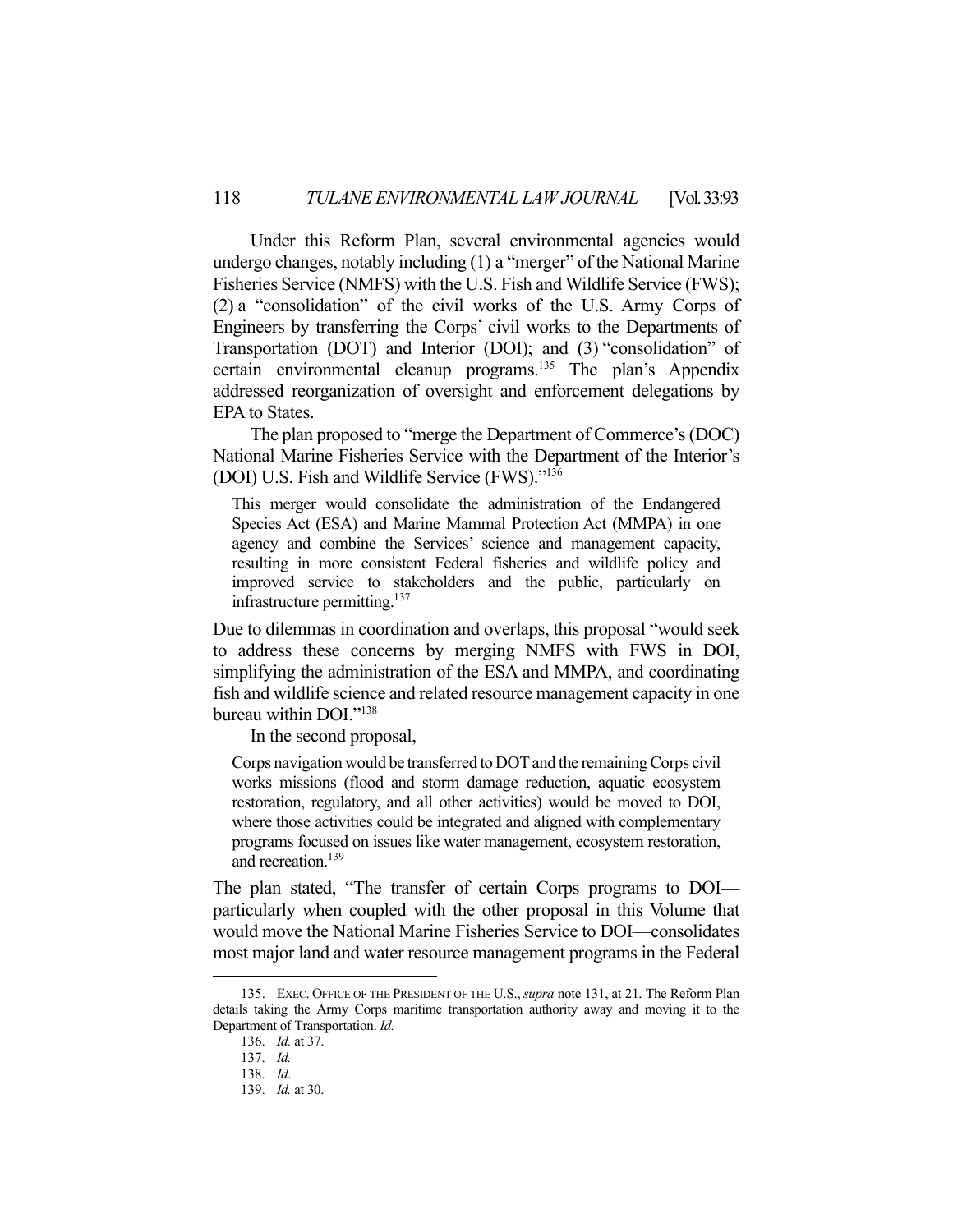Government in one department."<sup>140</sup> The scope of the transfer was also notable: "Moving regulatory responsibilities, including those related to the Section 404 of the Clean Water Act and Section 10 of the Rivers and Harbors Act, within DOI's existing permitting programs would produce administrative efficiencies and opportunities for simplified interaction with stakeholders."<sup>141</sup> A third specific proposal involved consolidating three environmental agencies with responsibilities for hazardous materials.<sup>142</sup>

 The wisdom of changing these environmental programs in view of their constituencies is a large problem. Peter Frumkin's prominent study of public sector mergers and consolidations advises that targets should be chosen wisely: "Not all public agencies with overlapping responsibilities are ripe for merger or consolidation. . . . Public sector mergers are only successful if they satisfy or exceed expectations of the constituencies that are served by the agencies under consideration."143 The Trump administration deconstruction of so many other programs and antienvironmental positions offends a large constituency. These include those who accept the warnings of the National Climate Assessment and the IPCC Special Report on the Ocean in a Changing Climate.<sup>144</sup> These constituencies are likely prepared to be suspicious and distrustful that ulterior motives exist, and to view as pretexts the claimed justifications of government efficiency or cost savings. Deconstruction by shifting parts of these environmental programs through mergers generally seems unlikely to gain traction.

 An environmentally important deconstruction method described in the Appendix to the Reform Plan would devolve EPA enforcement and weaken EPA oversight in programs EPA delegated to the States.<sup>145</sup> The EPA provision includes a paragraph headlined "Tailoring State Oversight" which indicates the EPA

will recalibrate resources devoted to oversight of State-delegated programs, including the role of EPA National Programs and Regions, and their respective levels of effort. EPA will recognize States as the primary implementers and enforcement authorities where States have authorized

 <sup>140.</sup> *Id.* at 37

 <sup>141.</sup> *Id.* at 31.

 <sup>142.</sup> *Id.* at 39-40.

<sup>143.</sup> PETER FRUMKIN, IBM CTR. FOR THE BUS. OF GOV'T, MAKING PUBLIC SECTOR MERGERS WORK: LESSONS LEARNED 1, 4 (Aug. 2003), http://www.businessofgovernment.org/sites/ default/files/PublicSectorMergers.pdf.

 <sup>144.</sup> *See, e.g*., *supra* notes 51 and 99.

 <sup>145.</sup> EXEC. OFFICE OF THE PRESIDENT OF THE U.S.,*supra* note 131, at 126.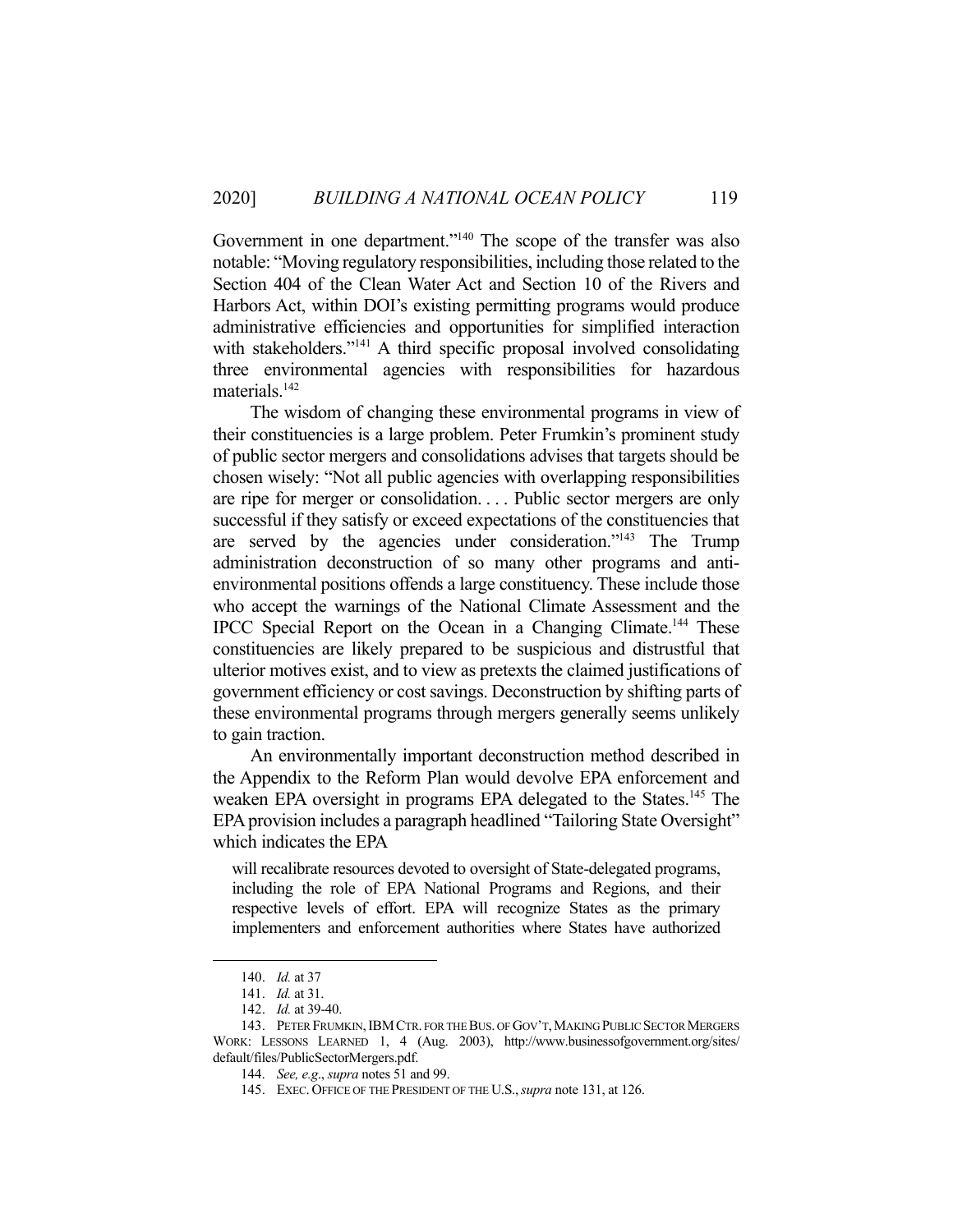delegation of Federal environmental programs. With input from the Environmental Council of the States (ECOS) and the States, EPA will streamline, reduce, and tailor its oversight activities to focus on national consistency and technical assistance to States as needed.<sup>146</sup>

This oversight devolution is highly deferential to States, as it is a transfer of authority that weakens oversight and enforcement, placing States in a race to the bottom. Competition to attract polluting sources by lessening enforcement of pollution limits is contrary to the purpose of uniform national standards. EPA wants to keep vehicle emissions standards away from the thirteen states who seek stricter rules, but here, EPA supports handing off for self-oversight of programs to states.<sup>147</sup> At the same time, the replacement of the Obama CPP by the Trump ACE proposes to devolve to states the selection of standards for carbon dioxide emissions from the coal-powered electrical generation that the administration promotes.148 There is also an EPA proposal for a "vast overhaul of climate change regulations that would allow individual states to decide how or even whether, to curb carbon dioxide emissions from coal plants."149 And a memo from then-Administrator Scott Pruitt of EPA proposed to develop rulemaking that would eliminate preemptive and retroactive veto authority oversight of the Clean Water Act section 404 permits.<sup>150</sup>

 Deconstruction is also directed at specific agency programs. President Trump's Executive Order 13,778 directed EPA and Army Corps of Engineers to review the August 28, 2015, rule defining the extent of the "waters of the United States," abbreviated WOTUS.<sup>151</sup> The definition is necessary because the Clean Water Act prohibits discharge of pollutants, such as dredge and fill sediment from a point source, into "navigable

 <sup>146.</sup> *Id.*

 <sup>147.</sup> Tabuchi, *supra* note 80; *see* Mid Term Evaluation of Greenhouse Gas Emission Standards for Model Year 2022-2025 Light-Duty Vehicles, 83 Fed. Reg. 16,077 (Apr. 13, 2018); Beene, Lippert & Dlohy, *supra* note 81; Davenport, *supra* note 80.

 <sup>148.</sup> Emission Guidelines for Greenhouse Gas Emissions from Existing Electric Utility Generating Units, 83 Fed. Reg. 44,746 (Aug. 31, 2018).

 <sup>149.</sup> Lisa Friedman, *Trump's Plan for Coal Emissions: Let Coal States Regulate Them*, N.Y. TIMES (Aug. 18, 2018), https://www.nytimes.com/2018/08/17/climate/trump-clean-powerrollback.html.

 <sup>150.</sup> Press Release, Envtl. Prot. Agency, Administrator Pruitt Issues Memo to Increase Regulatory Certainty in Permitting Process (June 27, 2018), *reprinted in Administrator Pruitt Issues Memo to Increase Regulatory Certainty in Permitting Process*, NAT'L L. REV. (June 27, 2018), https://www.natlawreview.com/article/administrator-pruitt-issues-memo-to-increaseregulatory-certainty-permitting-process.

 <sup>151.</sup> Restoring the Rule of Law, Federalism, and Economic Growth by Reviewing the "Waters of the United States" Rule, Exec. Order No. 13,778, 82 Fed. Reg. 12,497 (Mar. 3, 2017).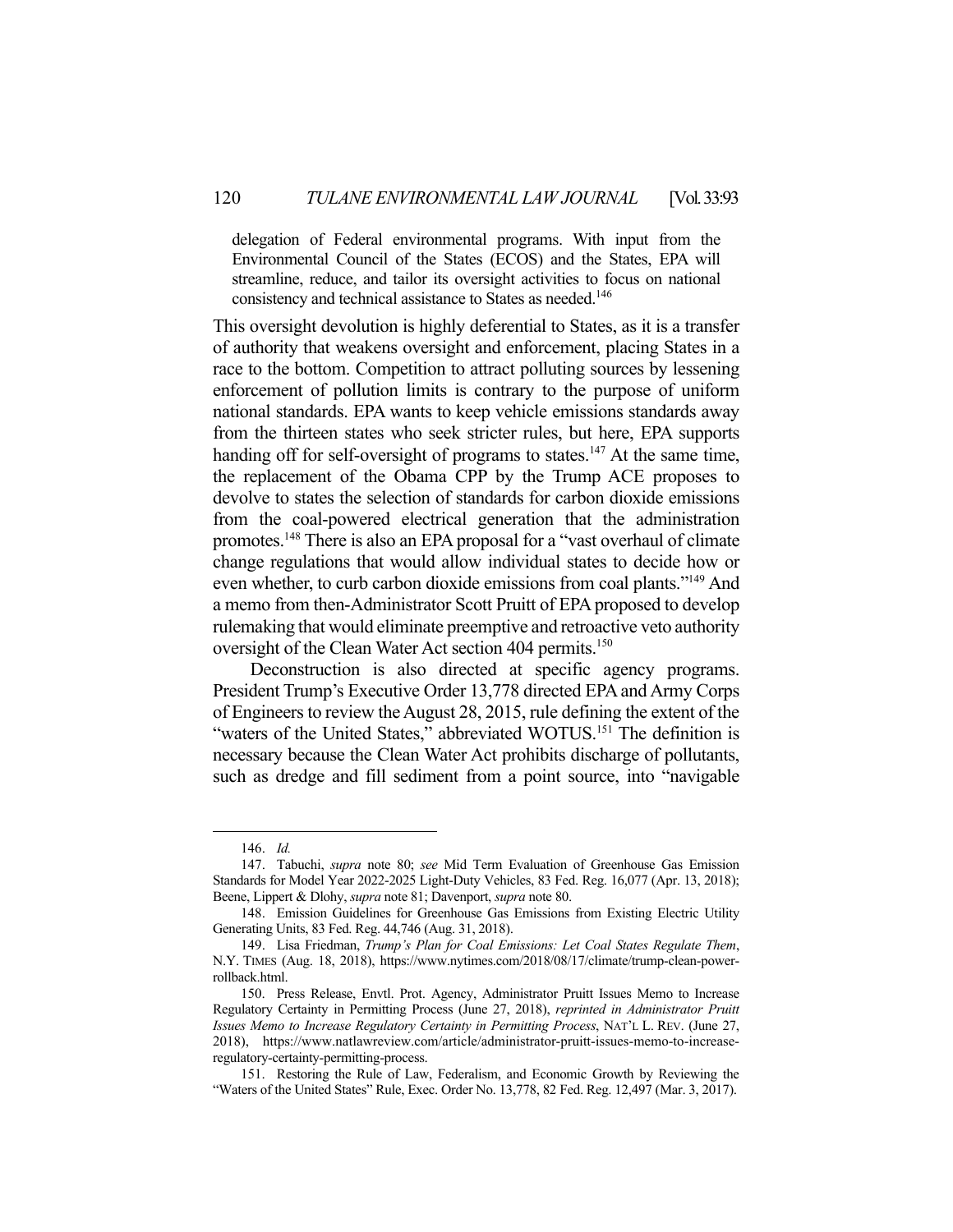waters" without a permit.<sup>152</sup> But the Act does not define what constitutes "waters of the United States," so the agencies by rulemaking have over time offered rules on how the limit of federal jurisdiction is to be determined.<sup>153</sup>

 The current controversy is over the Trump administration's February 6, 2018 suspension of the Obama-era 2015 rule until 2020. This left the 1980s version in place in the two-year interim. However, the District Court of South Carolina ruled that the suspension violated the Administrative Procedure Act, 5 U.S.C. § 553, by failing to publish adequate notice of the suspension rule in enough detail of its content, basis in law, and evidence to allow for meaningful and informed comment.<sup>154</sup> The District Court in *South Carolina Coastal Conservation League* quoted *State Farm*: "An agency's view . . . may change. . . . But an agency changing its course must supply a reasoned analysis."155 The District Court has issued a nationwide injunction on the delay of the 2015 Clean Water Rule. 156 However, there are several pending cases at various stages. The "nonstop legal twists" and the efforts by the administration to repeal and replace the Obama-vintage rule are ongoing through rulemaking.157 Essential concerns of ocean policy will be affected by this process. These concerns include coastal water quality and the wetlands that serve as nursery and habitat for fisheries, and coastal development and agricultural drainage interests.

 The Trump administration's Interior and Commerce Departments rolled out a major deconstructive type of regulatory attack on the Endangered Species Act (ESA), as two dozen ESA-diminishing, nearly synchronous legislative and other proposals emerged from Congress and

 <sup>152.</sup> *Id.*

 <sup>153.</sup> *See* 33 U.S.C. § 1362(7) (defining "navigable waters" as "waters of the United States, including the territorial seas"); *see also* S.C. Coastal Conservation League v. Pruitt, 318 F. Supp. 3d 959, 961 (D.S.C. 2018) (Order granting nationwide injunction). This Order grants a nationwide injunction of the Feb. 6, 2018, Suspension Rule of the EPA and Corps, the effect of which was to delay the Aug. 28, 2015, WOTUS rule of the Obama Administration until 2020 and leave in effect instead the regulations adopted in the 1980s. *Id.* at 961-62. The Order relies further on *North Carolina Growers' Ass'n, Inc. v. United Farm Workers*, 702 F.3d 755 (4th Cir. 2012), which held the agency involved could not satisfy rulemaking requirements by only accepting comments on the suspension of a rule itself as opposed to the substantive merits of the regulations being suspended and the ones the agency thereby was reinstating. *Id.* at 964.

 <sup>154.</sup> *S.C. Coastal Conservation League*, 318 F. Supp. 3d at 961.

 <sup>155.</sup> *Id.* at 967 (quoting Motor Vehicle Mfrs. Ass'n of U.S., Inc. v. State Farm Auto Ins. Co*.*, 463 U.S. 29, 57 (1983)).

 <sup>156.</sup> *Id.* at 969*.*

 <sup>157.</sup> Ellen M. Gilmer & Ariel Wittenberg*, Court Sides with WOTUS Foes as Legal Fight Gets Messier*, E &E NEWS (May 29, 2019), eenews.net/stories/1060425141.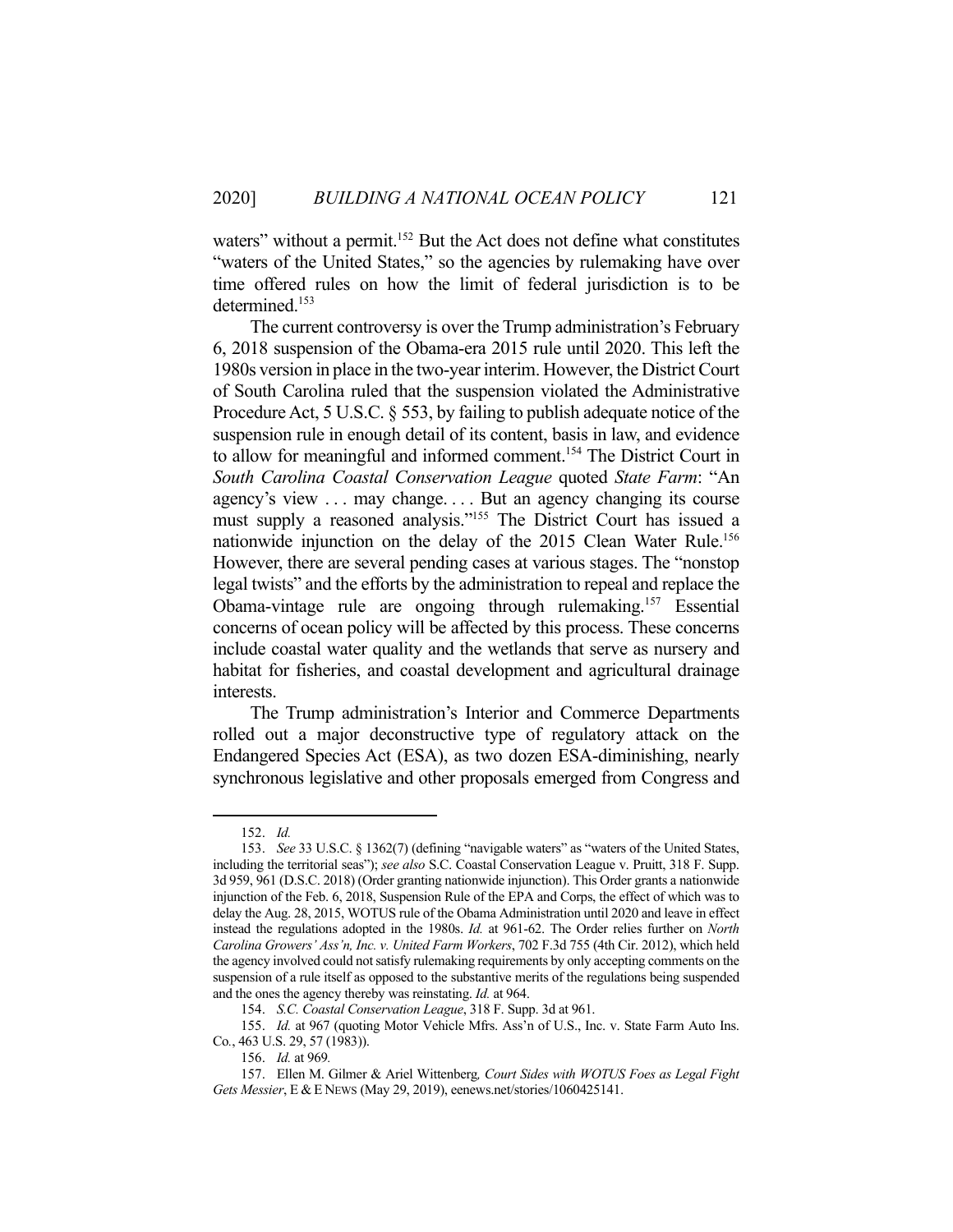the administration.158 The main objective is to allow economic consequences to be considered for decisions. If the economic consequences of listing a species or its critical habitat designations become part of the formulation of the standard of the 1973 ESA, the program would be deconstructed, both for new listings and for attempts to remove an existing endangered species from a listing. On August 12, 2019, the Trump administration announced new rules, effective beginning September 2019, that changed how the ESA is applied. The new rules lessened the protective aspects on threatened or endangered species. These changes constitute the first time that economic assessments will affect whether a species qualifies for protection. Reporting of the changes states the listing decisions are currently made "without reference to possible economic or other impacts of determination."159 But the phrase is no longer to be included. Another change limits the consideration of climate change in listing assessments. Discretion of the government is expanded in construing the term "foreseeable future."160 Advocates of these changes include oil and gas, mining, water management companies, farmers, ranchers, libertarians, and land developers. The assault on the ESA has been ongoing for two years but apparently has little chance of passage in the House.<sup>161</sup>

 The Marine Mammal Protection Act lists species under a different system than the ESA, and the two Act's resulting protections are different. Many species listed by the MMPA have additional protection by being listed by the ESA.162

 Will deconstruction long endure, or will a collapse of deconstruction bring back a pre-deconstruction type of regulatory administrative state? Others have postulated future scenarios.<sup>163</sup> While the answer is blowing in the wind, scientific observation accumulates, and the list of crisis issues of

 <sup>158.</sup> Coral Davenport & Lisa Friedman, *Lawmakers, Lobbyists and the Administration Join Forces to Overhaul the Endangered Species Act*, N.Y. TIMES (July 22, 2018), https://www. nytimes.com/2018/07/22/climate/endangered-species-act-trump-administration.html.

 <sup>159.</sup> Lisa Friedman, *U.S. Significantly Weakens Endangered Species Act*, N.Y.TIMES (Aug. 12, 2019), https://www.nytimes.com/2019/08/12/climate/endangered-species-act-changes.html.

 <sup>160.</sup> *Id*.; *see also* Endangered and Threatened Wildlife and Plants, Regulations for Listing Species and Designating Critical Habitat, 84 FR 45,020-21, 45,025-34 (Aug. 27, 2019) (Final Rule).

 <sup>161.</sup> Friedman, *supra* note 159.

 <sup>162.</sup> LLOYD LOWRY, DAVID W. LAIST & ELIZABETH TAYLOR, MARINE MAMMAL COMM'N, ENDANGERED, THREATENED, AND DEPLETED MARINE MAMMALS IN U.S. WATERS, at vi (2007), mmc.gov/wp-content/uploads/etdmarinemammals.pdf.

 <sup>163.</sup> Joel Mintz, *The Coming Decline of Anti-Regulatory Conservatism*, REG.REV. (July 22, 2019), https://www.theregreview.org/2019/07/22/mintz-coming-decline-anti-regulatory-conservatism/.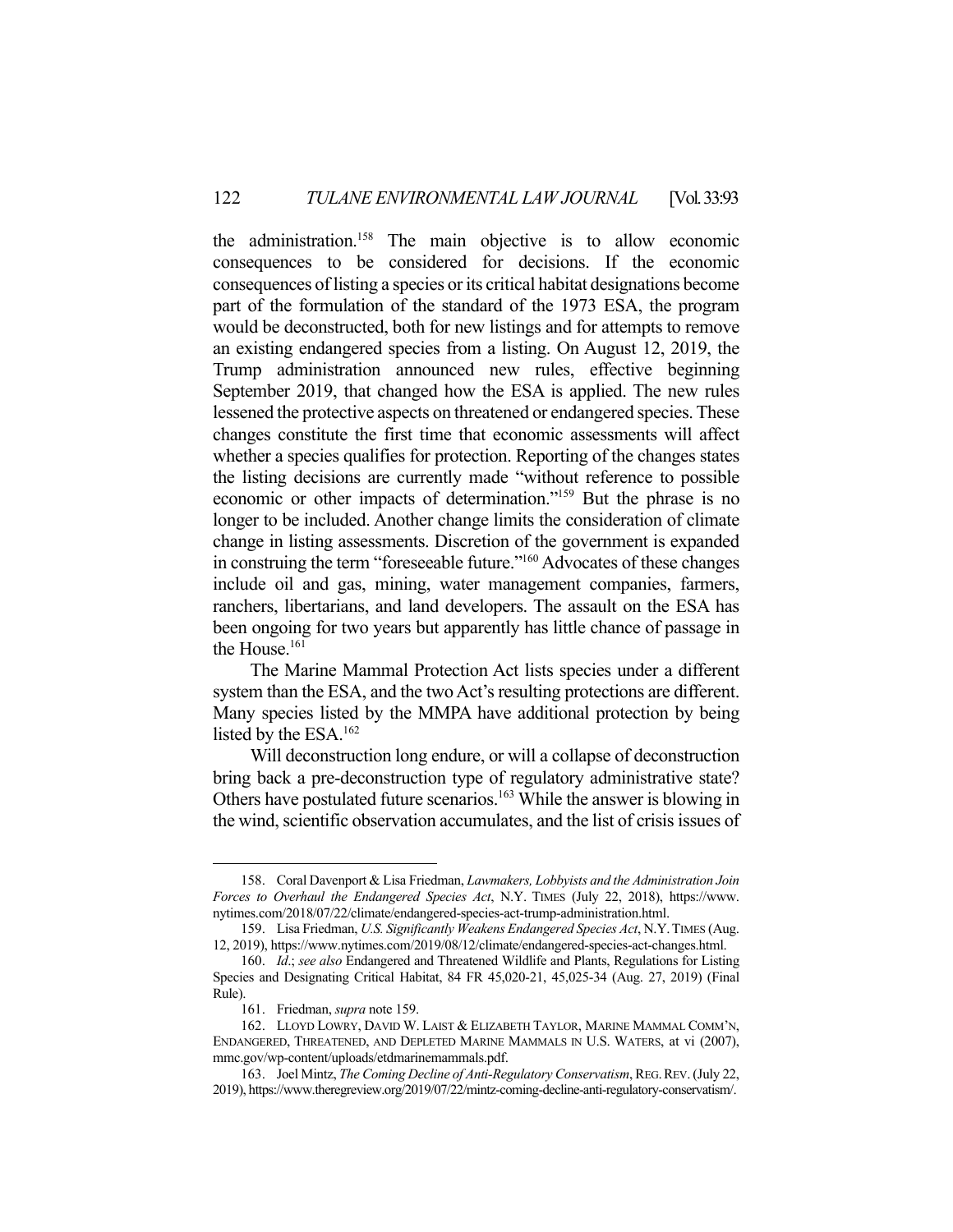the oceans will be compelling pressures. Deregulation of the administrative state has not been a push-over as far as ocean administration, and it has made for awareness of how fragmented and unattended the ocean policies are. Much litigation is pending over basics of the wide-ranging attack on agency regulation. Better organization of national policies and effective implementation may come from this, as is seemingly inevitable for a changing world ocean.

## VI. A DECADAL VISION TENTATIVELY LIFTS OCEAN RESEARCH AND LISTS THE ISSUES

 Despite the disparagement of science in the regulatory deconstruction, there is now underway an extensive data gathering within a Decadal Vision. Shortly after President Trump's Executive Order 13,840, the White House Office of Science and Technology Policy (OSTP) released its "Draft for Public Comment" of a report titled "Science and Technology for America's Oceans: A Decadal Vision."164 The final report references a history of prior reports and was issued in November 2018.165

 The twenty or so federal agencies administering approximately 140 statutes that concern the ocean and coasts of the United States face dozens of significant problems. A sample of these identified by the Decadal Vision include the Arctic's changing condition and loss of sea ice; oil spill measures for the Arctic; the changes to the Southern Ocean; ocean acidification; biodiversity; bycatch; aquaculture and mariculture; adaptive management; cumulative impacts; ocean warming; ocean noise affecting marine mammals; air pollution at ports; illegal, unregulated, and unreported (IUU) fishing; marine debris, especially plastics and microplastics; sea level rise effects; commercial fish landings data; pathogens; water pollution; wetland functions as nurseries for fisheries; offshore minerals; harmful algal blooms; climate change; extreme weather; resilience; and marine invasive species.<sup>166</sup>

 <sup>164.</sup> SUBCOMM. ON OCEAN SCI.&TECH.&COMM. ON ENV'T,NAT'L SCI.&TECH.COUNCIL, DRAFT FOR PUBLIC COMMENT: SCIENCE AND TECHNOLOGY FOR AMERICA'S OCEANS: A DECADAL VISION (June 22, 2018), http://www.noaa.gov/sites/default/files/atoms/files/Science%20and%20 Technology%20for%20Americas%20Oceans%20A%20Decadal%20Vision.pdf.

<sup>165.</sup> SUBCOMM. ON OCEAN SCI. & TECH. & COMM. ON ENV'T, NAT'L SCI. & TECH. COUNCIL, SCIENCE AND TECHNOLOGY FOR AMERICA'S OCEANS: A DECADAL VISION (Nov. 2018) [hereinafter DECADAL VISION], https://www.whitehouse.gov/wp-content/uploads/2018/11/Science-and-Technology-for-Americas-Oceans-A-Decadal-Vision.pdf.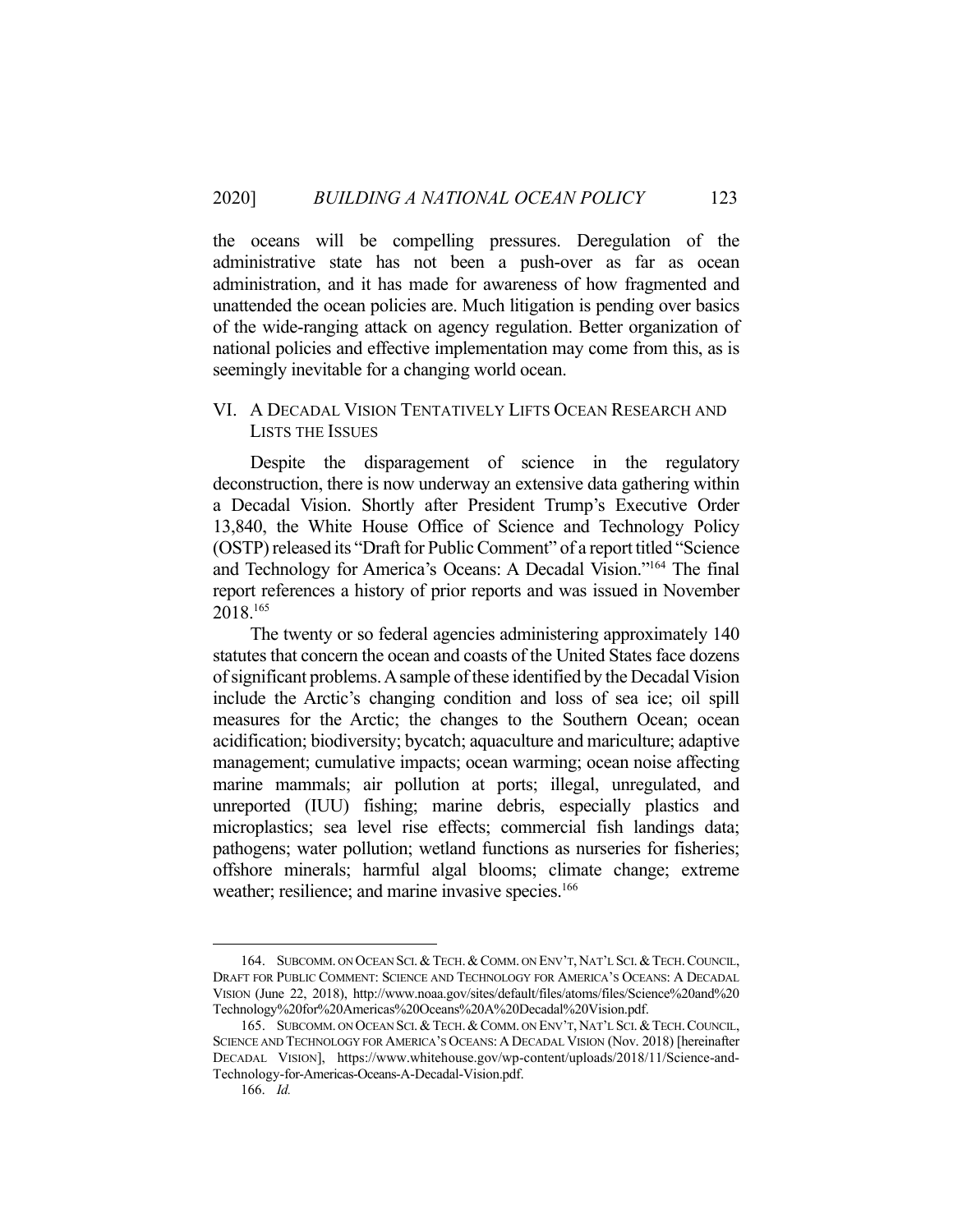In addition, the Decadal Vision topics of commercial and military issues needing policies and implementation include ship and boat building; marine construction; critical minerals and impacts of ocean mining; the need for educated and trained work forces; human migration; smuggling, including of weapons; many types of military operations; global trade; cargo; criminal activity; Arctic sea routes; the vessel identification system; and port infrastructures.<sup>167</sup> It is hard to believe that the Trump administration, as author of the Vision, or later administrations who may endorse it, would disregard the concerns of the Vision when crafting ocean policy.

 The Decadal Vision disclaims being a policy. Rather, it "identifies research priorities and areas of opportunity within the ocean science and technology enterprise for the coming decade, 2018-2028."168

The aim of this document is *not to prescribe policies*, but to provide guidance for U.S. Federal agencies and non-Federal sectors to align their resources and areas of expertise, further build the scientific and technological foundation that will improve our knowledge and stewardship of the ocean, address issues of national and global importance, and inform decision-making for the coming decade.<sup>169</sup>

 However, the Decadal Vision is for long-term observation, not management and implementation. In many places, it describes priorities, such as to "(s)upport development of next-generation biodegradable plastics to reduce marine debris impacts on marine life and coastal communities."170 These sidebars are commentaries, not adopted policies or standards. The effort to obtain a NOP is, in a sense, part of a widespread effort to create policy on many of the dozens of significant ocean issues.

 Take for instance, aquaculture or mariculture. Suggestions are on a parallel track with NOP for a statute. Proponents urge much the same structure as the NOP effort. The aquaculture proposal's statutory framework is for an advisory board within NOAA, whose members are a variety of agency officials and stakeholder representatives. They address environmental impact studies for offshore aquaculture; handle a program of permits, regulations, and research programs; coordinate with regional fisheries management councils and other NOAA departments; and have education and outreach purposes as well.

 <sup>167.</sup> *Id.*

 <sup>168.</sup> *Id.* at 4.

 <sup>169.</sup> *Id.* (emphasis added).

 <sup>170.</sup> *Id.* at 37.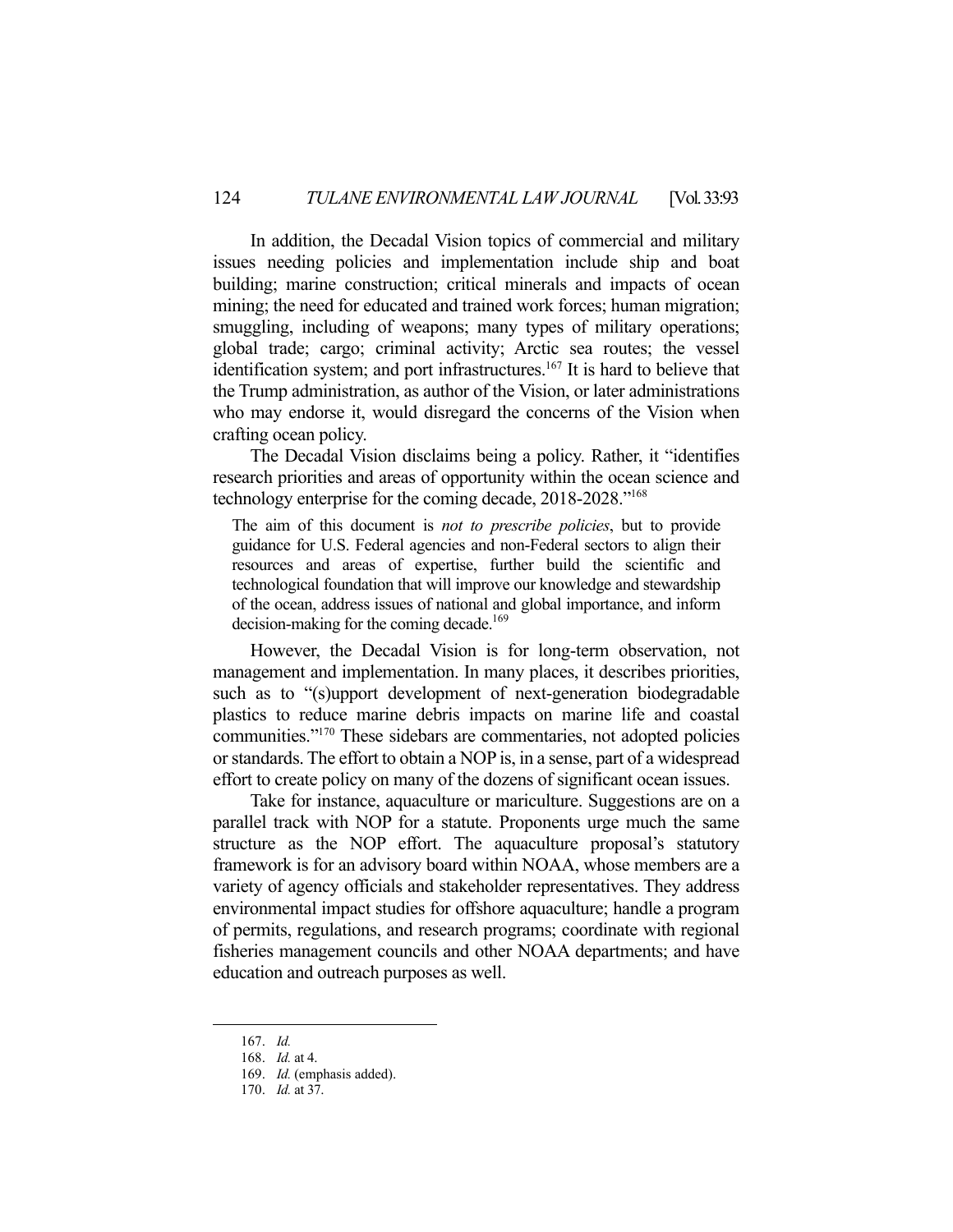For aquaculture, the plea is for a renewed push by Congress to supplement the fragments of aquaculture policy that exist. The vehicle is the proposed National Sustainable Offshore Aquaculture Act of  $2011$ <sup> $171$ </sup> Offshore, the open ocean aquaculture should be brought current with experiences and changes in the industry since the 1980s. At that time, it was a fledgling and only nearshore, state-jurisdiction business. Now it is becoming a massive and open ocean activity. The goal is to build a "bipartisan, comprehensive national framework to govern aquaculture in the U.S. EEZ [Exclusive Economic Zone]."172 There are strong economic reasons to support offshore aquaculture, but also the need to manage environmental problems created by it. The regional structure of the 2011 proposal includes regional environmental impact statements.<sup>173</sup>

 For aquaculture, as for regional ocean policy, States are proposed to be active participants. States are attempting to bring standards into the expanding new endeavor of raising finfish, shellfish, and marine algae within their jurisdictional near-shore waters. The potential for pollution effects for the concentrated aquatic animal feeding operations is illustrated by a large-scale event. In Norway, about 8 million farmed salmon suffocated during an algae bloom, suggested to be aggravated by climate change-related warming waters. The estimated loss was \$82 million.<sup>174</sup>

 Aquaculture should not be considered in isolation; protection of water quality extends to larger problems. In 2018 "nearly 150 dead dolphins turned up in Florida waters after a widespread red tide along the Gulf Coast coincided with freshwater blue-green algae washing down the Caloosahatchee River."175 This event was one of many enormous toxic blooms of microorganisms that massively killed sea turtles and fish, even closing beaches on much of the west coast.176 The cause of the disaster appears to be nutrients such as nitrogen and phosphorus. The problematic

 <sup>171.</sup> H.R. 2373, 122th Cong. (2011); *see* Alexandra Carter & Miriam Goldstein, *American Aquaculture*, CTR. FOR AM. PROGRESS (May 13, 2019), https://www.americanprogress.org/issues/ green/reports/2019/05/13/469730/american-aquaculture/ (summary of the unsuccessful attempts to pass an effective federal statute) .

 <sup>172.</sup> Colby Stewart, *A Current Affair: Ensuring Sustainable Aquaculture in the U.S. Exclusive Economic Zone*, 20 VT.J. ENVTL. L. 70, 73 (2019).

 <sup>173.</sup> H.R. 2373, § 4, 112th Cong. (2011); Stewart, *supra* note 172, at 88.

 <sup>174.</sup> Ilina Magra, *Millions of Salmon in Norway Killed by Algae Bloom*, N.Y. TIMES (May 24, 2019), https://www.nytimes.com/2019/05/23/world/europe/salmon-norway-algae-bloom.html.

 <sup>175.</sup> Jenny Staletovich, *Dolphins Poisoned by Algae Showed Signs of Alzheimer's-Like Disease*, MIAMI HERALD (Mar. 20, 2019), https://www.miamiherald.com/news/local/environment/ article228126094.html.

 <sup>176.</sup> Jenny Staletovich, *Massive and Toxic Algae Bloom Threatens Florida Coasts with Another Lost Summer*, MIAMI HERALD (July 1, 2018), https://www.miamiherald.com/news/local/ environment/article213849429.html.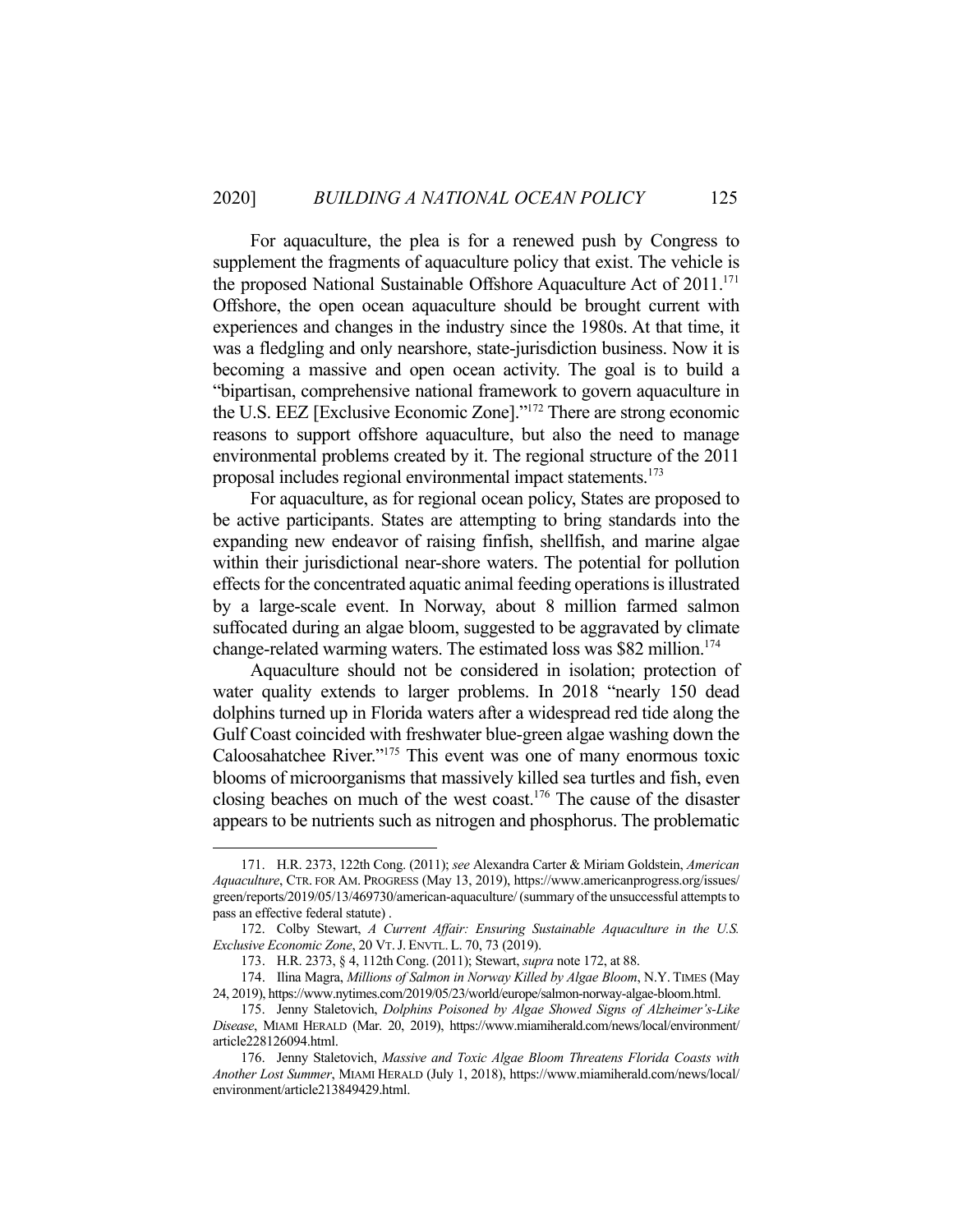blooms of various kinds plague areas such as the Great Lakes and a huge "dead zone" off the Mississippi delta that perpetually harms marine life.

 Many variations of aquaculture regulations have been adopted in several states for their nearshore permits. For instance, states address escapees from the pens that may introduce non-native (including genetically modified) species into wild populations. Concentrated operations are a source of diseases that also affect native fish. Siting controls protect wildlife and other fisheries. Other controls address drugs, chemicals, antibiotics, and use of genetically modified fish. In California, the Division of Fish and Wildlife has an aquaculture program and a state statute required a programmatic environmental impact report addressing its regulations and permits.<sup>177</sup>

 However, federal approaches to NOP are presently minimal. By executive order, there is a council in the executive branch consisting of the main agencies involved. Regional ocean planning organizations have been started in states and serve as forums in which the federal agencies assist. There is no set national policy from the executive, no agency in charge to implement policy, no enabling statute with policies Congress establishes. This is a piecemeal approach. This is a weak showing for the subject area, given its extent (4.38 million square miles), economic significance (80% of global trade by volume is transported across the oceans, plus the fisheries value), resources, and populations involved.<sup>178</sup>

 A NOP might be centered upon a statute; have an agency to implement policies; set out legislatively the principles, including regional approaches, and have sub-divisions; and provide for international cooperation based on the Paris Agreement of 2015. In addition, it could address climate change mitigations, join the United States in the deep seabed mining provisions of UNCLOS, and tackle the accumulation of specific ocean issues.

 These reforms take time. They respond to pressures. Great advance in U.S. marine fisheries management was made when initial legislation in 1976 was revised in 1996 and 2006, and the revisions brought tremendous progress. The Magnuson-Stevens Sustainable Fisheries Act finally required Fisheries Management Plans to be put in place by the Regional Fisheries Management Councils based on an action level. When scientific methods demonstrate a fish stock is overfished, there must be prompt action to rebuild.179 The Plans must provide for restrictions on catch that

 <sup>177.</sup> Sustainable Oceans Act, 2006 Cal. Legis. Serv. ch. 36 (West).

 <sup>178.</sup> DECADAL VISION,*supra* note 165, at 18, 28.

 <sup>179. 16</sup> U.S.C. § 1854 (2006).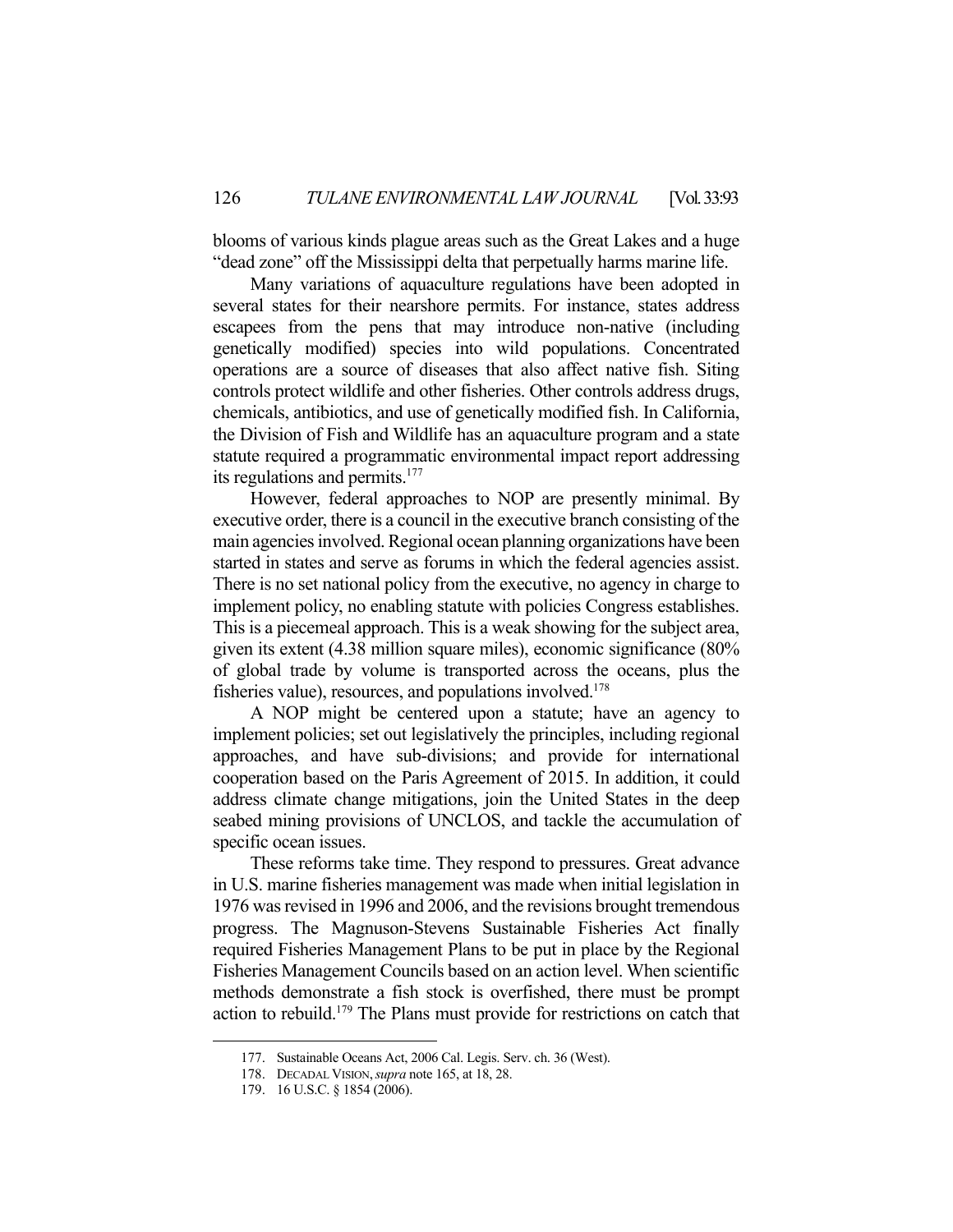will result in sustainable levels, reached within short periods of time. The NRDC concludes this is a successful formulation that has gotten almost all the stocks to have a plan, and to have delivered the sustainable catch milestone.<sup>180</sup> Further work can expand the best ways ecosystems can be managed, but the big advance is exemplary.<sup>181</sup>

 While the Decadal Vision is beneficial to policymaking, it is a great disappointment that it is not expressly accompanied by a policy or implementation program. The Decadal Vision foreseeably will be where the administrations come out on many contours of national activity affecting ocean policy. In the present administration, the Director of OSTP is co-chair of the IOPC (Interagency Ocean Policy Committee). The relevant federal agencies and departments are on the IOPC. But the ocean observations should be incorporated into a policy-making structure.

 The five chapters of the Decadal Vision elicit the conclusion that, while the research is a compilation to update the federal technology and research options of the ten years 2018-2028, it is not a substitute for the revoked Obama-era policies addressed toward needed actions. The policy presumably will arise when the co-chairs and members of IOPC need to give shape to governance. What arises from the interactions presumably will shape the (perhaps deconstructed or not) national policy for coming years. But why does the policy formulation get off to such a delayed and uncertain implementation?

 The Decadal Vision's five goals show the need for a policy. Goal 1 of the Trump Decadal Vision focuses on many technological methods for generating data to "Understand the Ocean in the Earth System."182 "This first goal seeks to improve the foundational understanding of the global ocean, which is paramount to achieving the other four goals highlighted in this document."183 "The infrastructure and technology necessary for successful ocean research includes ships, submersibles, aircraft, satellites, land-based radar, moorings and cabled buoys, and various unmanned underwater, surface, and airborne vehicles."<sup>184</sup> The Goal urges modernization of research and development infrastructure for ocean and atmospheric research.

 Goal 2 of the Decadal Vision raises many policy issues with particulars of the inquiries to be done. Its aim is to "Promote Economic

 <sup>180.</sup> SEWELL ET AL, *supra* note 20, at 16.

 <sup>181.</sup> *Id.* at 17.

 <sup>182.</sup> DECADAL VISION, *supra* note 165, at 6.

 <sup>183.</sup> *Id.*

 <sup>184.</sup> *Id*. at 7.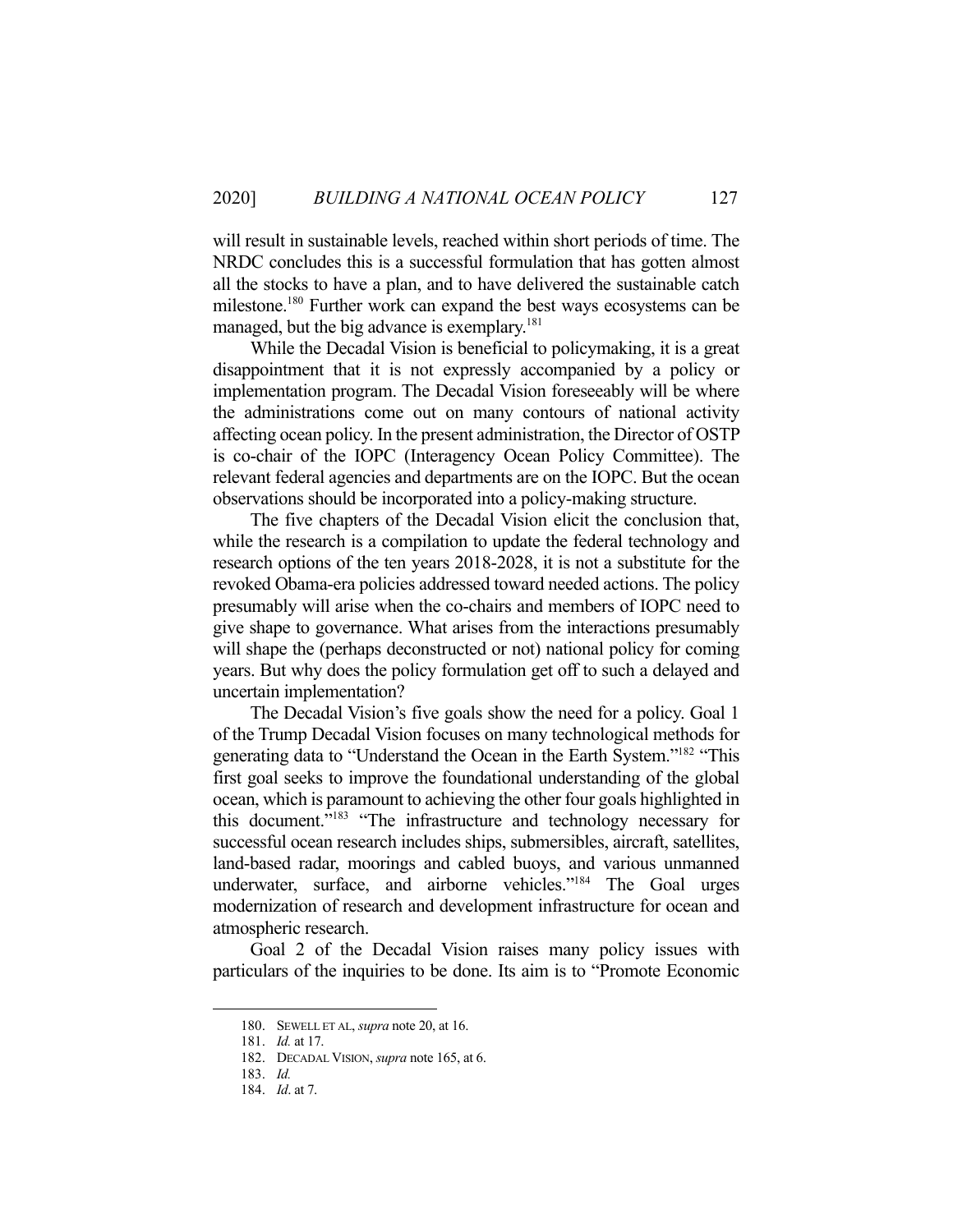Prosperity."<sup>185</sup> The six sectors of the U.S. ocean economy that contribute over \$320 billion and support 3.2 million jobs include "living resources, marine construction, offshore mineral extraction, tourism and recreation, ship and boat building, and marine transportation."186 Many aspects described in the Goal are borderline policy remarks on legal and policy needs relating to ocean resources.

 The federal government is mapping the Exclusive Economic Zone of the United States for cascading benefits for fisheries, mineral extraction, and other reasons. The minerals aspect furthers Executive Order 13,817 (December 20, 2017), A Federal Strategy to Ensure Secure and Reliable Supplies of Critical Minerals.<sup>187</sup> Mineral exploration mentioned in the Decadal Vision is to involve manganese nodules, cobalt-rich crusts, and polymetallic sulfides, to be actively evaluated at all levels of the supply chain. These are present on the outer continental shelf, abyssal plains, and the hydrothermal vents and seamounts of the mid-ocean ridges. The assessment is focused on the list of critical minerals of the Department of the Interior.<sup>188</sup>

 Support is also addressed for new technologies to quantify long-term trends in underwater noise levels and acoustic conditions: deep seabed data collection on effects on marine ecosystems and documentation of deep seabed scale and extent of environmental impacts, like sediment plumes, noise, and biodiversity loss. Continued involvement in the International Seabed Authority is mentioned, without reference to the Obama Executive Order that had proposed in section 2 Policy at (b) iii "pursuing the United States' accession to the Law of the Sea Convention."<sup>189</sup>

 Among the Goal 2 efforts are topics absent from or downplayed by the deconstruction but put forth in the Vision as important. The goal researches the principle of adaptive management of marine resources, understanding of cumulative impacts, characterizing changes in ocean acidification, and assessing impacts of sea level rise on ocean resources, eutrophication, marine debris, and ocean noise.

 The ports fuels Vision in Goal 2 is to "[e]xplore low impact, alternative fuel sources for maritime and port-related uses, balancing stewardship with energy efficiency, cost-effectiveness, and marine

 <sup>185.</sup> *Id*. at 17.

 <sup>186.</sup> *Id.* 

 <sup>187. 82</sup> Fed. Reg. 60,835 (2017).

 <sup>188.</sup> Final List of Critical Minerals, 83 Fed. Reg. 23,295 (2018).

 <sup>189.</sup> DECADAL VISION, *supra* note 165, at 23.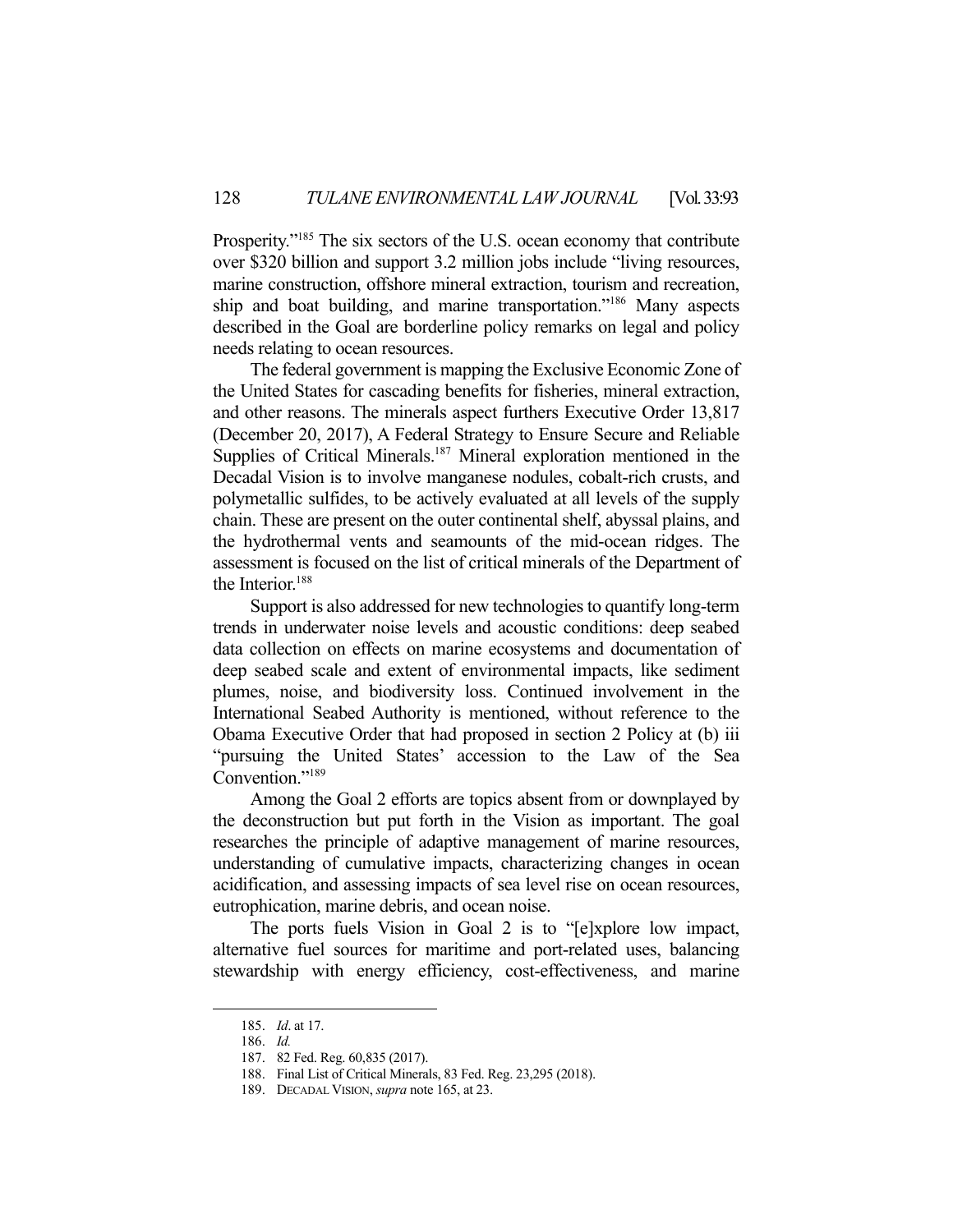safety."<sup>190</sup> As part of the effort to create an ocean-literate society, the goal for all education levels contains an education and training component. Such education and training places an emphasis on science, technology, engineering, and math (STEM) for an "ocean workforce" and sets priorities for particular marine occupations, such as marine forecasters, ocean instrument technicians, and underwater Remotely Operated Vehicle (ROV) developers. Note, there is already a sizeable employment in the U.S. ocean economy estimated to support 3.2 million jobs directly.<sup>191</sup>

Goal 3 is to "Ensure Maritime Security."<sup>192</sup> This Goal of the Trump Decadal Vision and the technologies to be used abound with linking explanations on the security to many of the resource policies and implementation issues addressed by ocean policy generally: ocean acidification, ocean noise, illegal and unreported fishing, ocean warming, human migration, smuggling, and quite a list of other concerns. The data gathering and analysis serves military operations and maritime security. Maritime security ensures national economic prosperity and U.S. global leadership. "Approximately 80% of global trade by volume is transported across the ocean," the Goal relates.<sup>193</sup>

 The goal makes strong statements about the illegal, unregulated, and unreported (IUU) fishing as a risk to marine species and ecosystems that undermines sound management of sustainable fisheries and poses significant commercial, humanitarian, and security risks.

 The maritime security goal contains a subsection on understanding a changing Arctic.194 There is a need for improved observations and integrated models inclusive of ocean, ice, and atmosphere. Forecasts need accurate environmental content about the extent, area, thickness, and volume of sea ice and about the surface wind and wave conditions. The defense and commercial interest in safe and effective operations based on the models is shared with other nations, which is addressed in collaboration with the Interagency Arctic Research Policy Committee (IARPC). The vision is to improve the models of conditions. Three Arctic sea routes (Northwest Passage, Northern Sea Route, and a "potential transpolar route") are in the discussion.<sup>195</sup> One specific priority is to study "the use of dispersants and the impacts of petrochemicals and other

 <sup>190.</sup> *Id.* at 25.

 <sup>191.</sup> *Id.* at 25-26.

 <sup>192.</sup> *Id.* at 28.

 <sup>193.</sup> *Id.*

 <sup>194.</sup> *Id.* at 31.

 <sup>195.</sup> *Id.*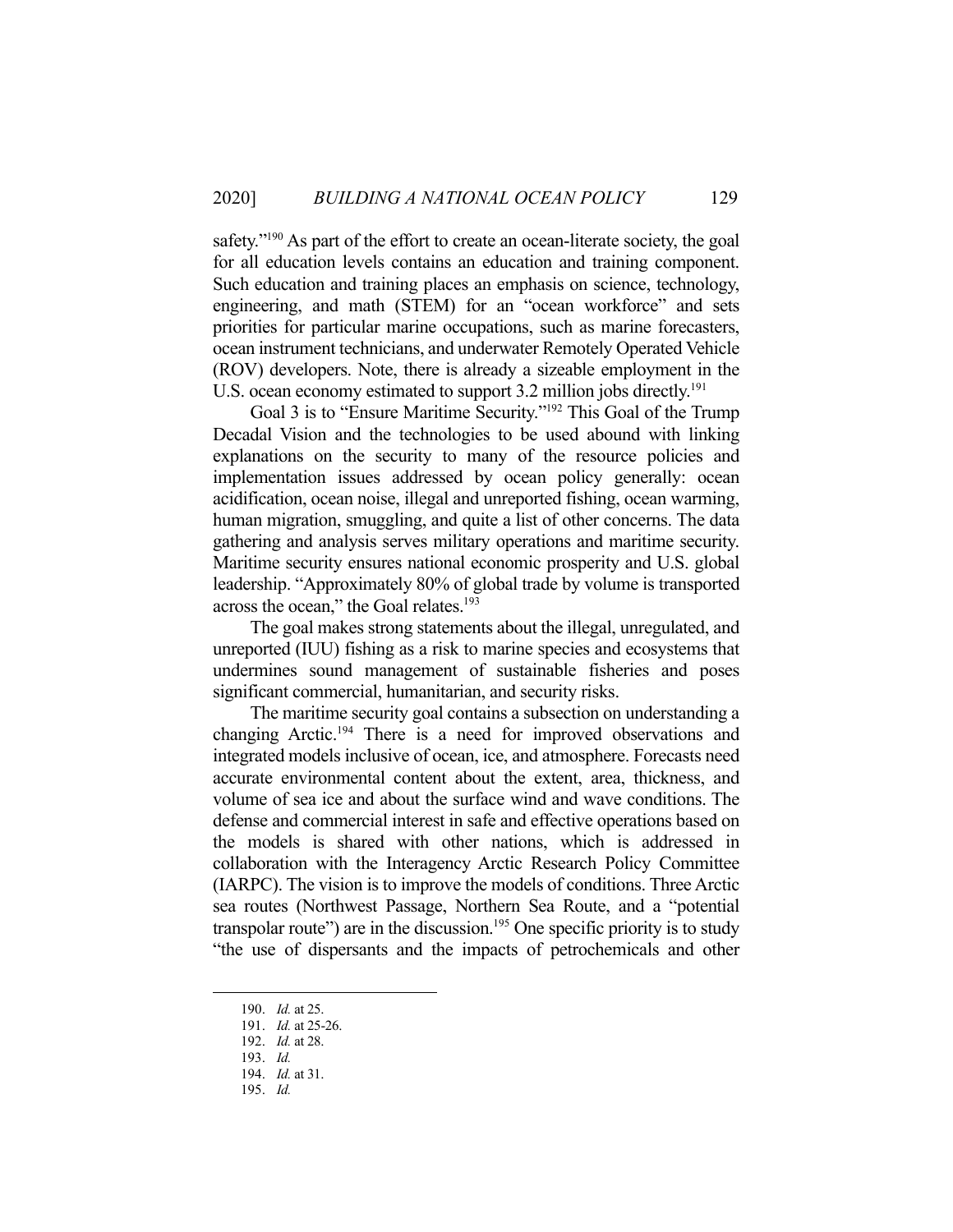hazardous materials in order to provide better oil spill response options and protection of Arctic native communities, sea life, and migratory marine mammals."

 Goal 4 of the Trump Decadal Vision is titled "Safeguard Human Health."196 Miscellaneous topics are described where science and technology are to be investigated this decade. For example, on the subtopic "Prevent and Reduce Plastic Pollution," the sources of plastics and effects of it along with other marine debris are specified, "more than half the plastic in the global ocean originates from five countries (China, Indonesia, Philippines, Vietnam, and Sri Lanka)."197 A priority for work is to support "development of next-generation biodegradable plastics," and another is to make risk estimates associated with microplastic exposure from commercial seafood resources and humans" to address health concerns.198

 Concerning harmful algal blooms (HABs), the Goal includes to develop "guidelines, testing methods, and rapid response strategies for accurate assessment and mitigation of pathogens, eutrophying chemicals, toxic chemicals, and algal toxins."199 The Vision explains that HABs are "created by a small subset of naturally occurring microscopic or larger plant-like cyanobacteria or algal species" and "over the past several years in particular," their blooms have become more prevalent and severe.<sup>200</sup> Reasons are myriad "and may include changes in water temperature, extreme weather events, and precipitation patterns due to climatic changes; runoff and pollution from wastewater systems, urban areas, and agricultural sites; and invasive organisms."201 This is another massive problem with which ocean policy must cope.

 Further health-related parts of the Vision point out patent applications for marine genetic material are increasing and patents now address over 5000 genes.202 Eighty percent of the compounds approved by the Food and Drug Administration target various cancers. Over 28,000 biochemicals have been isolated from marine species.

 Goal 5 of the Decadal Vision is to "Develop Resilient Coastal Communities."203 Citing the 2017 damage of \$285 billion, including \$125

 <sup>196.</sup> *Id.* at 35*.*

 <sup>197.</sup> *Id.* at 36-38.

 <sup>198.</sup> *Id.* at 37.

 <sup>199.</sup> *Id.* at 40-41.

 <sup>200.</sup> *Id.* at 40.

 <sup>201.</sup> *Id.*

 <sup>202.</sup> *Id.* at 43.

 <sup>203.</sup> *Id.*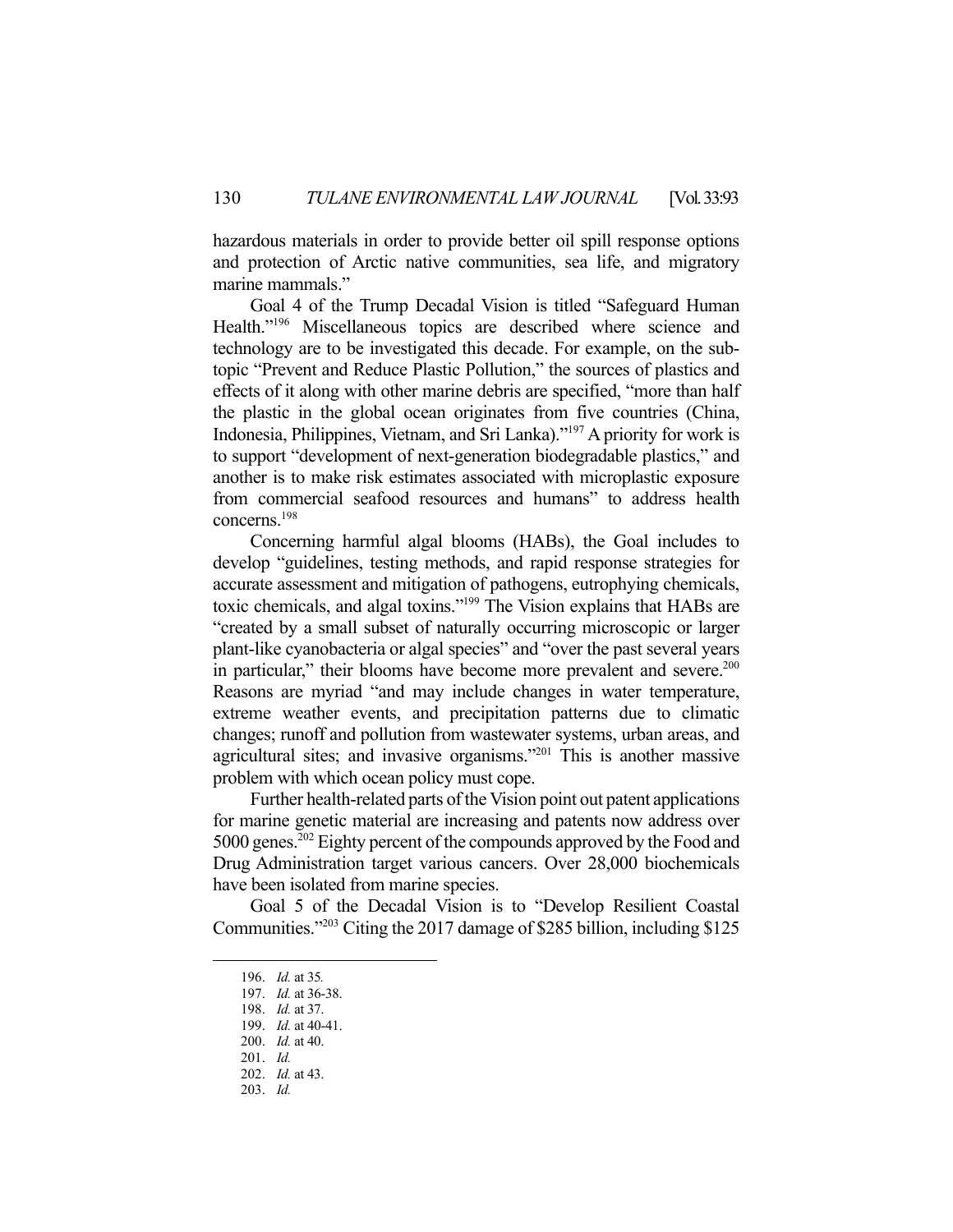billion from Hurricane Harvey, this Goal is a very short summary of the need to have science-based information and tools to help coastal communities respond and adapt to a changing ocean.<sup>204</sup>

 In sum, the Decadal Vision needs a companion vision on how all this is to be implemented. It relates, "No single discipline can comprehensively address the complex and pressing problems facing the ocean," and it "recognizes the connections among the ocean, land, ice, and atmosphere" and states humans are an important element as agents of change to Earth system processes.<sup>205</sup> We clearly know the issues from the convincing ocean research tasks the Decadal Vision spells out. Legislation has been offered but none of the bills have been enacted into law.206 We are faced with overwhelming issues. In a word, where are the *policies*?

## VII. REGIONAL OCEAN COLLABORATIONS BRING HOPE IN THE POLICY VOID

 Prior to the repeal of Obama's executive order by Trump, the states in some regions stepped up to implement collaborations. Strong state and territory commitment is needed to lead the way to a revival of NOP. The NOAA collaboration with the regions included setting out methods such as Coastal and Marine Spatial Planning.<sup>207</sup> The planning areas are Northeast, Mid-Atlantic, South Atlantic, Great Lakes, Caribbean, Gulf of Mexico, West Coast, Pacific Islands, and Alaska/Arctic. Benefits NOAA listed include a "[s]tronger voice for states and tribes—regional marine plans provide a new opportunity to influence federal management and decision-making in areas subject to federal jurisdiction."<sup>208</sup>

 The Northeast Regional Ocean Plan is the first completed in the United States.<sup>209</sup> The planning it contains describes the enormous economic consequences and benefits at stake. The plan does not impose new regulations.210 The sales impact from the commercial and recreational fishing from the 2012 figures amounts to \$13 billion and also addressed are valuable wind energy potential, national security aspects, and maritime

 <sup>204.</sup> *Id.* at 44.

 <sup>205.</sup> *Id.* at 3.

 <sup>206.</sup> *See* Chasis, *supra* note 10, at 854-56.

 <sup>207.</sup> *Coastal and Marine Spatial Planning National Framework*, NOAA (Jan. 7, 2020), https://oceanservice.noaa.gov/cwo2010/cmsp.html.

 <sup>208.</sup> *Id.*

 <sup>209.</sup> *About*, NORTHEAST OCEAN PLANNING, https://neoceanplanning.org/about/ (last visited Apr. 5, 2020).

 <sup>210.</sup> NE. OCEAN PLANNING, NORTHEAST OCEAN PLAN ch. 1, at 8 (2018), https://neocean planning.org/plan/.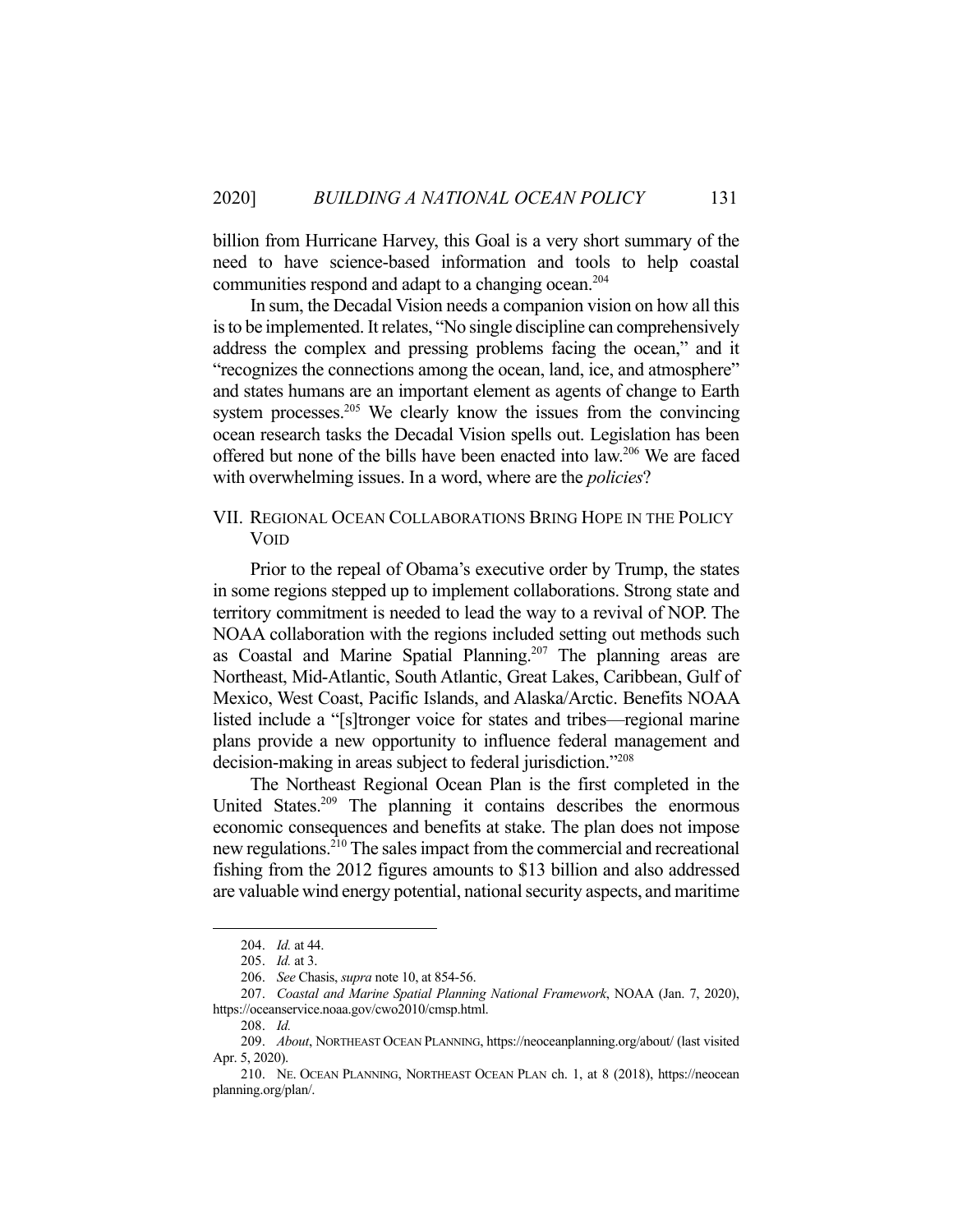transportation.<sup>211</sup> The area involved is from the coastline seaward to  $200$ nautical miles offshore, of which the states there have title and jurisdiction to the portion of submerged lands and natural resources out to three nautical miles and federal jurisdictional waters extend through the Exclusive Economic Zone.<sup>212</sup> The Northeast Regional Ocean Council (NROC) plan puts forward Ecosystem Based Management and adaptive management.<sup>213</sup>

 Regional Activities are "a bottom-up, science-based tool that regions can use to address specific ocean management challenges," economic development, and conservation, with regionally determined priorities. Partnership websites and Data Portal of the Regional Planning Body (RPB) for all the regions except the Great Lakes and Alaska/Arctic are assisted.214

 Three key parts of regional ocean governance are changing the institutions, ecosystem-based management, and regional stewards who organize professional participant involvement. The institutions are for regional ocean governance (ROGs). The EBM is an approach to management "that looks comprehensively at ocean issues connected to one another by the ecosystem inhabitants and processes."215 The stewards are catalysts to increase interactions and communications and benefit by use of professional associations.<sup>216</sup>

 The still-continuing Northeast Regional Ocean Council (NROC) has had regional coordination and continued regional planning even before the Obama NOP.217 Also completing plan creation in 2016 is the Mid-Atlantic Regional Council on the Ocean (MARCO).218 American Samoa made the first-ever ocean plan for a U.S. territory in the Pacific Ocean.<sup>219</sup> In the NROC, the partnership began in 2005, and from 2012 to 2016, supported the development of the ocean plan. The partnership was originated via the

 <sup>211.</sup> *Id.* at 9.

 <sup>212.</sup> Matthew H. Armsby, Jocelyn B. G. Herbert & Michael A. Mantell, *Role of the States*, *in* OCEAN AND COASTAL LAW AND POLICY, *supra* note 10, at 76-80.

 <sup>213.</sup> *About*, *supra* note 209, at 143.

 <sup>214.</sup> *Regional Activities*, NOAA, https://cmsp.noaa.gov/activities/index.html (last visited Nov. 25, 2019).

 <sup>215.</sup> Hershman & Russell, *supra* note 7, at 228-29, 257, 261-64.

 <sup>216.</sup> *Id.* at 247 (describing the stewards).

 <sup>217.</sup> *About*, *supra* note 209.

<sup>218.</sup> Baur, Parenteau & Snusz, *supra* note 28 at 71; *Overview*, MID-ATLANTIC REGIONAL COUNCIL ON OCEAN, https://www.midatlanticocean.org/about/marco-overview/ (last visited Apr. 5, 2020).

 <sup>219.</sup> *See Marine Conservation Plan for American Samoa*, NOAA FISHERIES (July 25, 2018), www.fisheries.noaa.gov/action/marine-conservation-plan-american-samoa.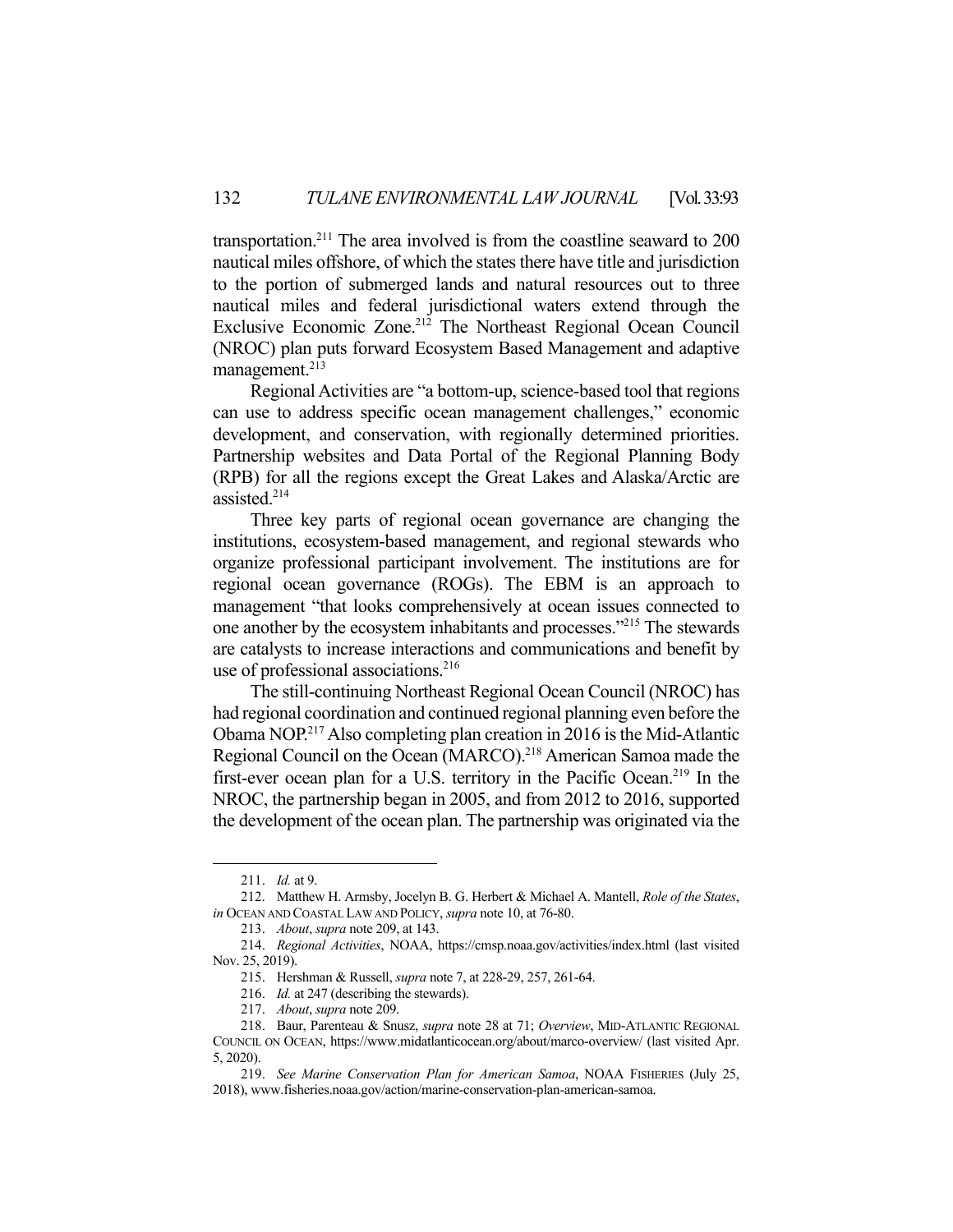governors of the six New England states and subsequently grew to include federal agencies. NROC describes its role as a voluntary forum "to coordinate and collaborate on regional approaches that support balanced uses and conservation" of the region's ocean and coastal resources.<sup>220</sup>

 Notably, Trump Executive Order 13,840 "recognizes Regional Ocean Partnerships as the primary vehicle for ocean planning activities throughout the nation," but with few policy statements and a differently constituted federal Ocean Policy Committee in place of the Obama-era Council.221 The resulting Northeast regional ocean plan was certified as consistent with the NOP by the Obama-era National Ocean Council in December 2016. On January 17, 2017, six states, six federally recognized Tribes, nine federal agencies, and the New England Fisheries Management Council signed off on it as well. Canada and New York are ex officio included.<sup>222</sup>

 The portal of NROC displays each aspect of the planning, such as the marine transit routes; hazards and specific lanes; top ten ocean resource areas; maps of individual species abundant across the area; fish stocks; vessel activity locations with comparison to offshore wind proposed locations where there may be conflict; marine transportation considerations of the twenty-five or so federal agencies with direct or indirect regulation in them; military and Coast Guard within the areas; the finfish, shellfish, and kelp aquaculture-suitable sites; and how Coastal Zone Management enables state inputs to applicable federal activities.<sup>223</sup>

 There are critiques as to whether reinstituting the NOP from the Obama era will have significant changes. The need for a federal statute, for a coordinating agency, and for regional approaches is not new, but was stirring in 2004.<sup>224</sup> Regions, states, and territories have so much at stake that their activism for a federal statute would seem justified as highly in their own interest. Some suggestions are pertinent. For instance, Professor Michael Burger suggested in 2011 that three aspects of the regional approach of Obama seem achievable and sound: using marine spatial planning, ecosystem-based ocean management, and a regional approach

 <sup>220.</sup> *About*, *supra* note 209.

 <sup>221.</sup> Exec. Order No. 13,840, 83 Fed. Reg. 29,431 (June 19, 2018).

 <sup>222.</sup> NE. OCEAN PLANNING, *supra* note 210, ch. 2, at 24.

 <sup>223.</sup> NORTHEAST OCEAN DATA, https://www.northeastoceandata.org (last visited July 23, 2019).

 <sup>224.</sup> Craig, *supra* note 4, at 4.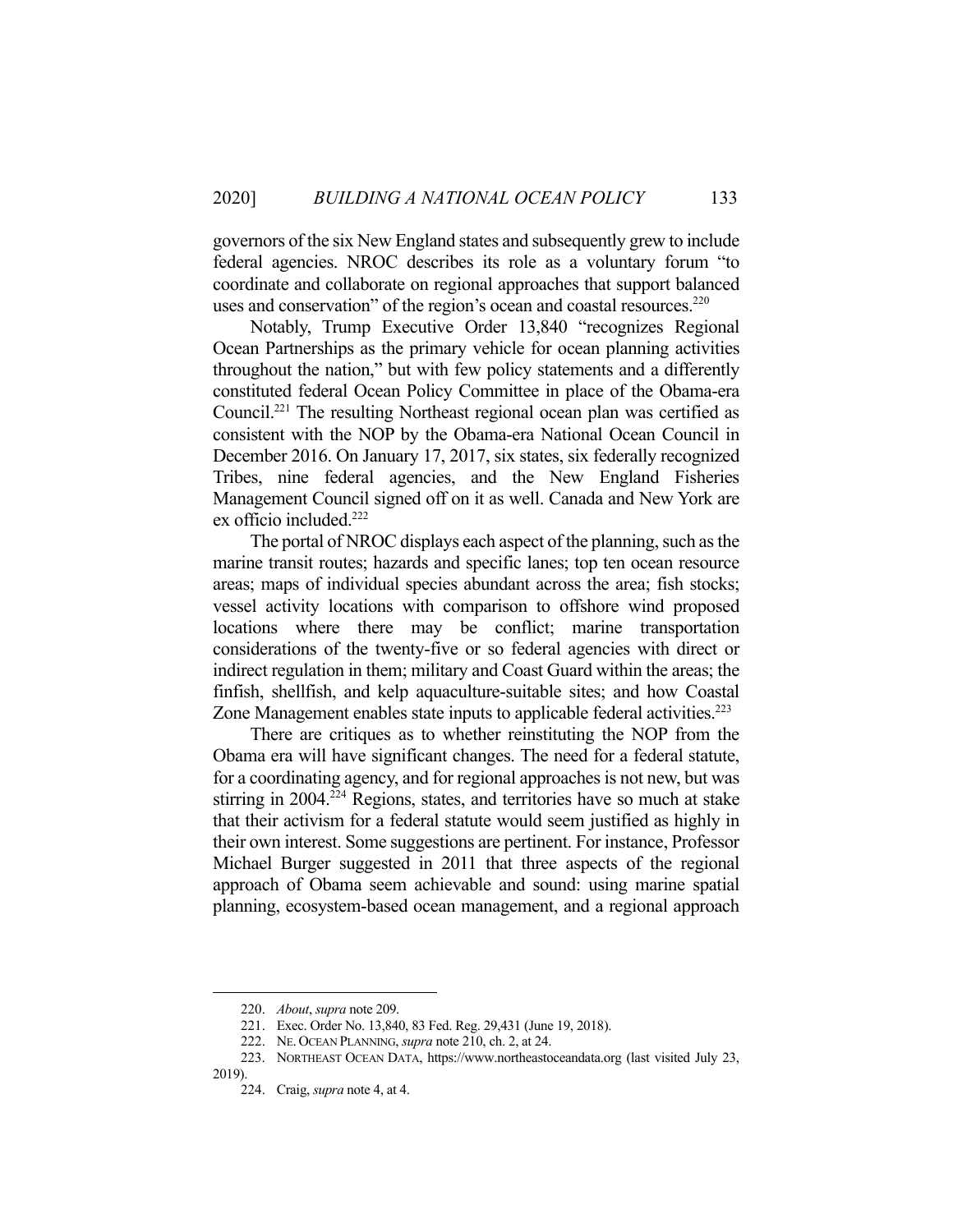as included in the Obama effort.<sup>225</sup> But the Obama strategy's shortcoming is its dependence on the cooperation of multiple entities.

 Burger describes a federalism strategy to enable state planning further offshore, into federal waters beyond the usual three-nautical-mile state jurisdiction.<sup>226</sup> It is viewed as necessary to avoid conflicts in the use of ocean space, potentially including extension of state zoning into the adjacent federal waters. Burger explains the suggested change in the regulatory control in terms of Rhode Island's model that would fit this need with a strong states-rights solution.<sup>227</sup> The offshore federal jurisdiction in the areas now involved in offshore wind energy development is for instance connected with onshore impacts. Ecosystems and projects should be managed together. In his view, it strengthens the Coastal Zone Management Act's cooperative planning mechanism and consistency review approach that gives a limited waiver of federal supremacy and authority.<sup>228</sup> Not all states have good records for their approaches, and Federalism is a struggle, capable of giving a voice or power inappropriately. Actions should occur only where there is agreement from a strong federal and strong states perspective, set out with controlling policies and standards.

 Marine Protected Areas (MPAs) deserve some rethinking because they can fall short in their designated uses or due to a mistaken assumption that bigger is necessarily better. Support to preserve, not merely conserve, marine areas is urged by Professor Mahaney, in a call for statutory strengthening: "[M]arine resource protection statutes [are] available to either conserve or preserve resources."229 The six major legislative pieces addressed to marine areas lack a comprehensive system of Marine Protected Areas to distinguish and apply the difference.<sup>230</sup> Suggestion is made that by statute, a mandate should be made for a "minimum amount of preservation-oriented area" for strict protection for sensitive resources, and to accommodate users in other areas.<sup>231</sup> The aim is to "prevent areas" available for sensitive resource preservation from dwindling" as the effect

 <sup>225.</sup> Michael Burger, *Consistency Conflicts and Federalism Choice: Marine Spatial Planning Beyond the States' Territorial Seas*, 41 ENVTL. L. REP. NEWS & ANALYSIS 10,602, 10,602-03, 10614 (2011).

 <sup>226.</sup> *Id.* at 10,603-04.

 <sup>227.</sup> *Id*. at 10,614.

 <sup>228.</sup> *Id.* 

 <sup>229.</sup> Allison R. Mahaney, *Charting Off Course: National Marine Planning Without Legal Authority to Preserve Marine Resources*, 23 N.Y.U. ENVTL. L.J*.* 1, 19-31 (2015).

 <sup>230.</sup> *Id.*

 <sup>231.</sup> *Id* at 33.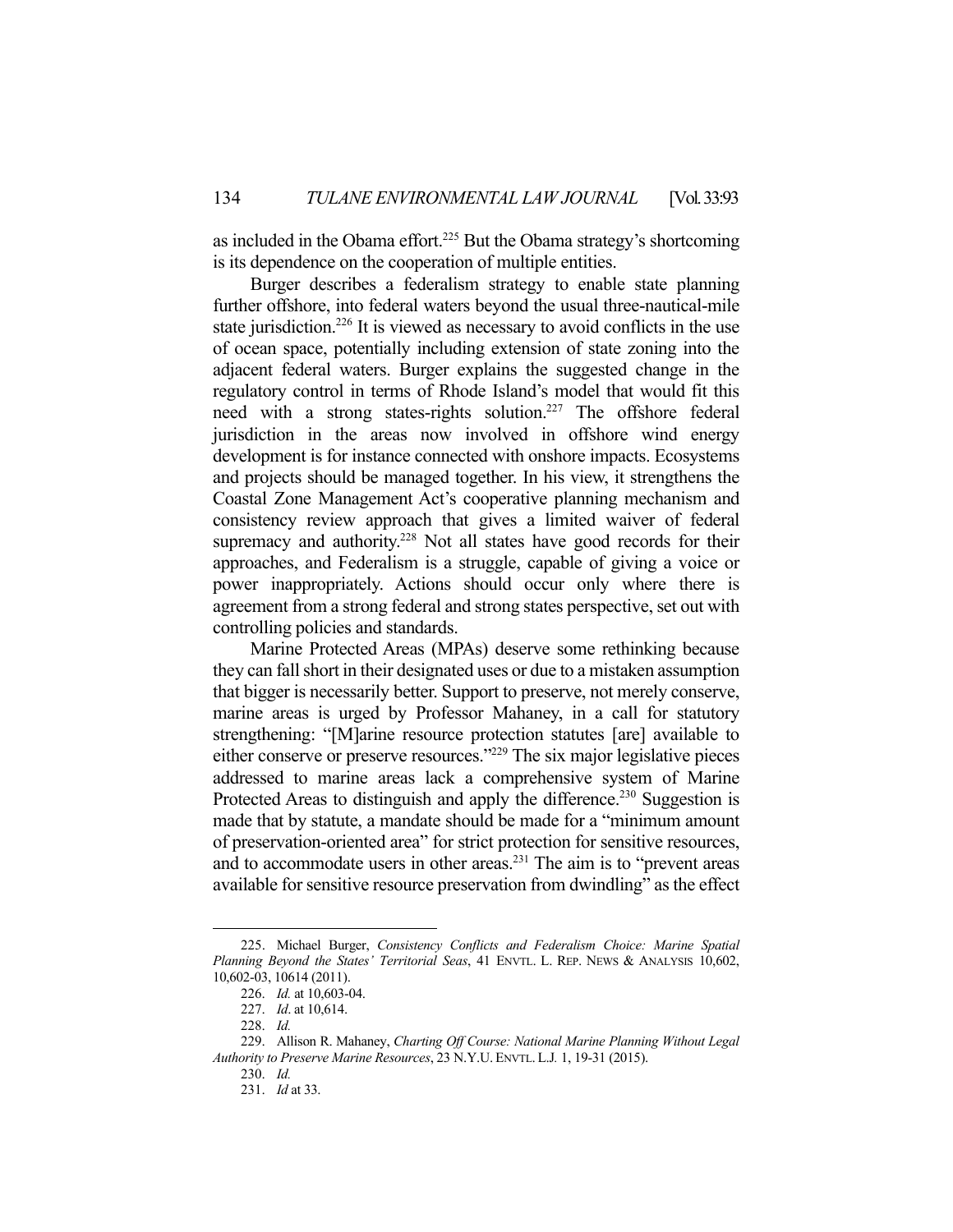of regional planning "reduces the number of prospective areas available for sensitive resource preservation due to allocation of alternative uses."232 Once locations are set out as alternative use, it is hard to do rezoning when needed for the objective of adaptive management. Marine ecosystems need preservation areas, and regional management should require them.

 More precise, rather than just larger, MPAs are suggested by marine conservationist, Luis A. Rocha.233 Rocha is a well-known expert in Biology, having a Ph.D. in Fisheries and Aquatic Sciences, as well as being an Associate Curator and Follett Chair of Ichthyology at the California Academy of Sciences. Priority for MPAs should generally focus on near-coast rather than open ocean sites. He prefers "more science-based conservation, not convenient conservation" where "highly diverse coastal habitats, spawning areas and feeding locales" are emphasized over what he terms a "just add water" large-area open ocean approach.<sup>234</sup> Rocha cites Chile, where the 278,000 square miles around Easter Island allow fishing in the coastal waters.235 Brazil allows commercial and recreational fishing in a 400-mile-diameter MPA around islands "without protecting much of anything."236 In Hawaii, the creation of the 140,000-square-mile Papahanaumokuskea National Monument created by President George W. Bush fully protected all coral reefs while its expansion by President Barack Obama quadrupled its size without adding to the critical reef protection, as it involved open ocean waters.237 In Honduras, the 2018 Tela Bay reserve in the Caribbean is comparatively very small, but the 300 square miles preserved is critically important.<sup>238</sup>

 Collaboration has solved many seemingly intractable issues of ocean and coastal law. Examples abound of cooperative international organizations. For example, the International Convention for the Prevention of Pollution from Ships (MARPOL) set standards for oil transport that controlled tanker disasters.<sup>239</sup> Recently, the high levels of air

 <sup>232.</sup> *Id*. at 36.

 <sup>233.</sup> Luis A. Rocha, Opinion, *Bigger Is Not Better for Ocean Conservation,* N.Y. TIMES (Mar. 21, 2018), https://www.nytimes.com/2018/03/20/opinion/environment-ocean-conservation. html.

 <sup>234.</sup> *Id.*

 <sup>235.</sup> *Id.*

 <sup>236.</sup> *Id.*

 <sup>237.</sup> *Id.*

 <sup>238.</sup> *Id.*

 <sup>239.</sup> Prevention of Pollution from Ships, 33 U.S.C. §§ 1901-1915 (2008) (implementing the International Convention for the Prevention of Pollution from Ships); *see* Aaron C. Courtney, Sloane A. Wildman & Sarah M. Reiter, *Ocean Dumping and Marine Pollution*, *in* OCEAN AND COASTAL LAW AND POLICY,*supra* note 10, at 285.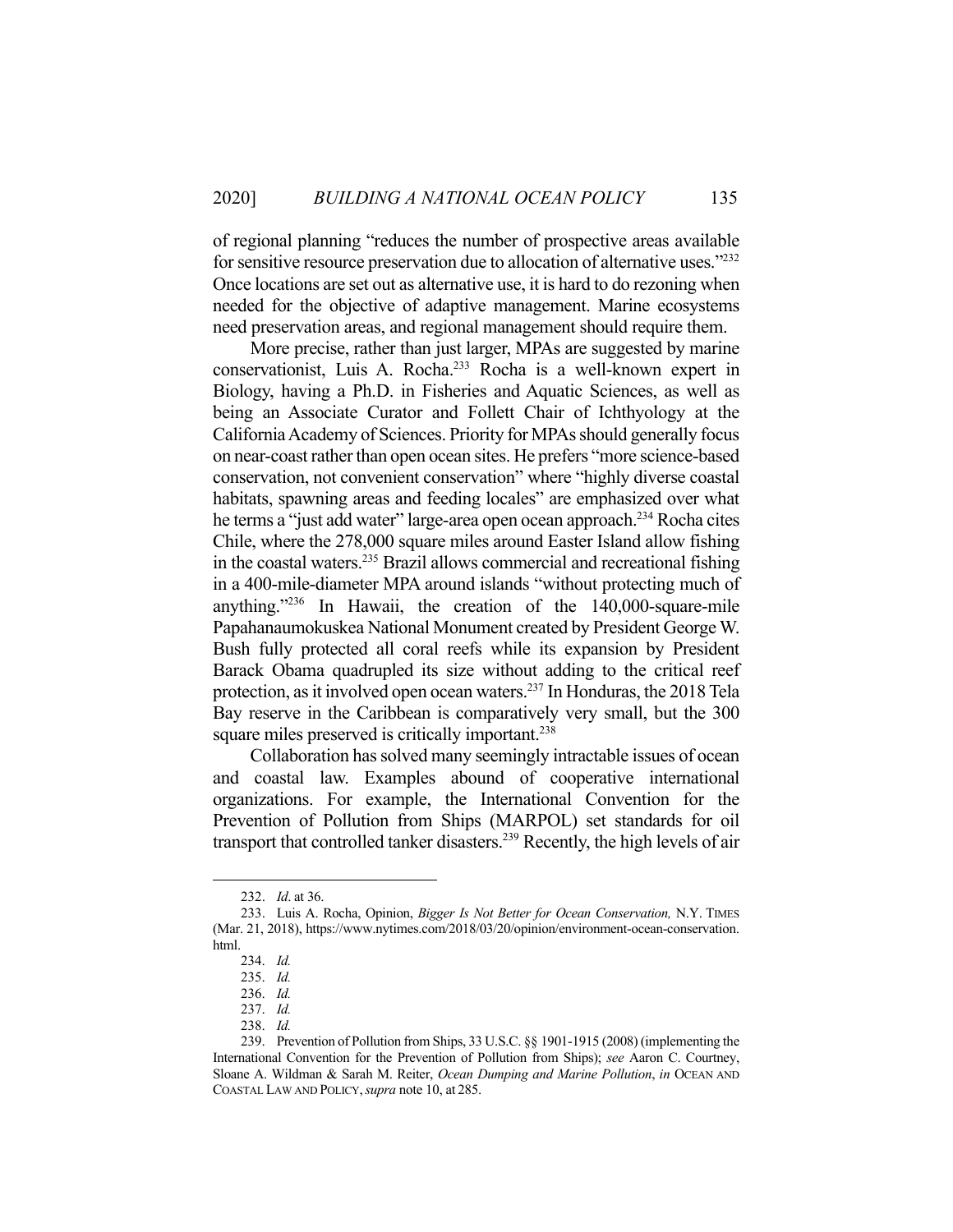pollution at ports has been addressed in its Annex VI, which now sets standards to address air quality of ports faced with nitrogen oxide and sulfur levels that are substantial public health concerns.<sup>240</sup> The ships commonly use low grade and hence low-cost bunker oil for fuel. With intense urbanization at ports and the huge world shipping commerce, the concern for port air pollution is significant and needs scientifically rigorous management. Of all U.S. international trade, 78% by weight is via the marine transportation system.<sup>241</sup>

Worldwide there are about 53,000 merchant ships.<sup>242</sup> MARPOL now requires that sulfur content in fuel oil used by ships as of 2020 be reduced to a specified significantly lower level and also remain at even lower levels for designated control areas such as those in certain U.S. states and territories.243 One method for ships to meet the new limit is by adding scrubbers, and 983 vessels have either installed or ordered them.<sup>244</sup> Others have chosen to use low sulfur fuel rather than scrub sulfur from the exhaust. The new limits went into effect January 1, 2020, and will alleviate port air pollution significantly. The international control of emissions from ships is an example of cooperation in ocean management resulting in a working ocean policy with stakeholder involvement.

 Can we get a national ocean policy for the regional oceans of the United States to tackle our challengingly long crisis list? We seem poised to take the next step.

#### VIII. CONCLUSION: FEASIBILITY OR FUTILITY?

 To sum up the reasons the NOP proposal should be seen as generally positive to goals of both deconstructive and pro-regulatory views for ocean governance, there is much to say. The United States has a vast area for governance, which is now handled by a piecemeal mix of twenty agencies handling 140 laws. In the nearshore waters, generally to three nautical miles of submerged lands and natural resources, states hold title

 <sup>240.</sup> Prevention of Pollution from Ships, 33 U.S.C. § 1903 (2003).

 <sup>241.</sup> U.S. COMM. ON THE MARINE TRANSP. SYS., THE U.S. MARINE TRANSPORTATION SYSTEM IN THE NATIONAL OCEAN POLICY: RESPONSE OF THE COMMITTEE ON THE MARINE TRANSPORTATION SYSTEM 1-2 (July 13, 2011).

 <sup>242.</sup> Marine Flottenkommando, *Number of Ships in the World Merchant Fleet as of January 1, 2019, by Type,* STATISTA, www.statista.com/statistics/264024/number-of-merchant-shipsworldwide-by-type/ (last visited Nov. 27, 2019).

 <sup>243.</sup> *Sulphur 2020—Cutting Sulphur Oxide Emissions,* IMO, http://www.imo.org/ en/MediaCentre/HotTopics/Pages/Sulphur-2020.aspx.(last visited April 5, 2020).

 <sup>244.</sup> *IMO 2020: How Many Ships Have Scrubbers?*, SHIP & BUNKER WORLD NEWS (July 23, 2018) (based on a survey of the Exhaust Gas Cleaning Systems Association).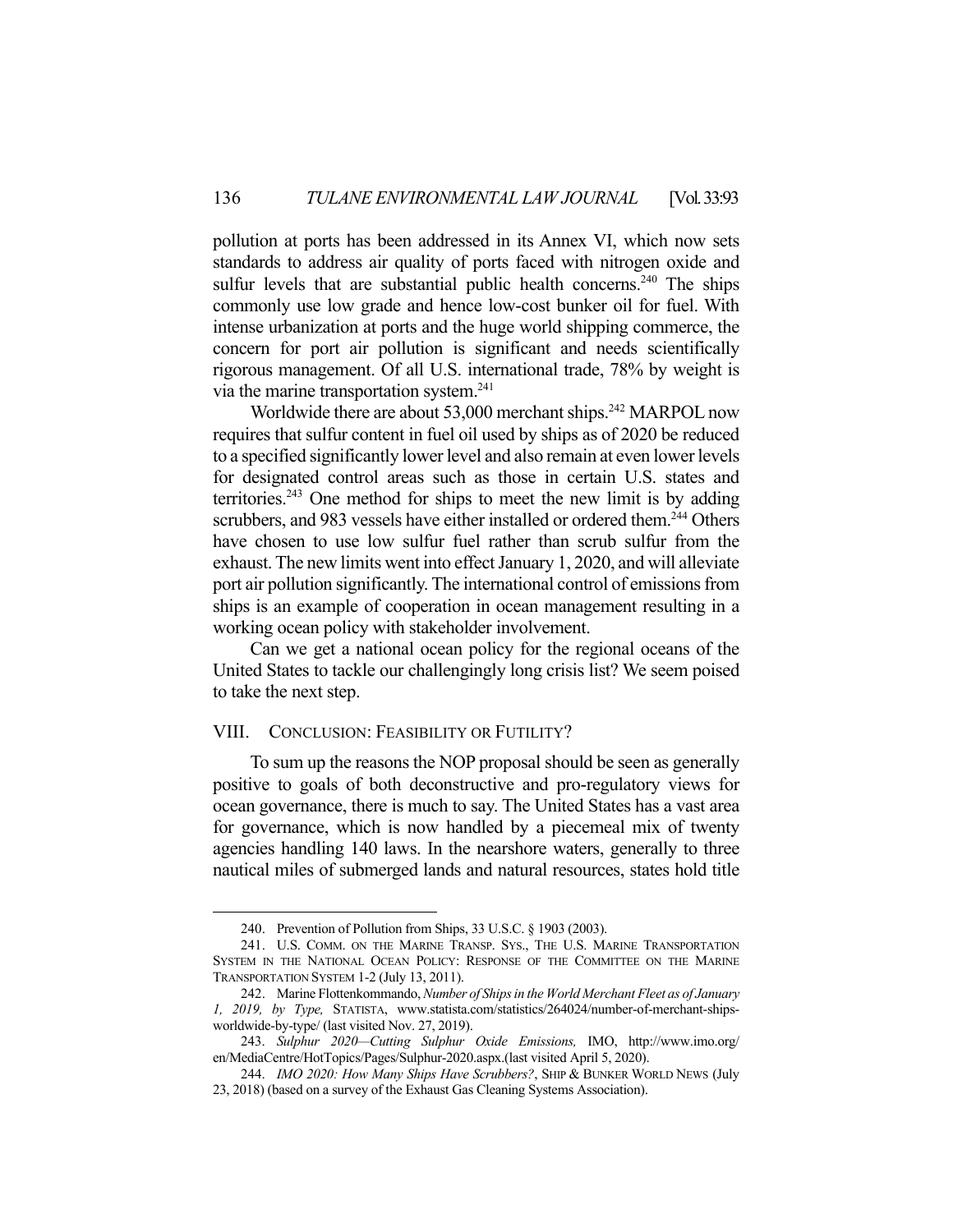and jurisdiction, while the outer and much larger expanse reaching to 200 nautical miles offshore is federal.<sup>245</sup> These state and federal waters and activities there interrelate and require far more structured cooperation and coordination. This cooperation in governance is a form of federalism and is accomplished for instance in regional fisheries management councils and in the coastal zone management programs of all the coastal states. Whether in a deconstructive era or a pro-regulatory one, there still are needed policies and structure for governance of these public waters and submerged seabed and sub-seabed. The legislative branch has adopted permanent renewal of the Land and Water Conservation Fund in 2019. There has been a bipartisan origin and history of the twenty-year proposal for a NOP.

 Creation of a NOP statute will put the legislative branch into the role of adopting policies, rather than leaving the task to executive orders and agencies, which should please deconstructionists and make sense to regulatory administrative state proponents. The statutory basis would transform an executive branch council into a defined agency with structure. The specific issues in crisis now and in future times (aquaculture rights and responsibilities, toxic red tides and dead zones, invasive species, shipping needs, ocean debris and plastics, ocean noise, for instance) may no longer be orphaned as there will be leadership or participation. The massive economic benefit from fisheries, shipping, offshore wind and current energy, assisting coastal resiliency from storms, and other aspects will be of great benefit. And the regional ocean approach has been proving its worth in the plans in many areas already, where coordination and cooperation are flourishing.

 Of the four broad categories of deconstruction, none on balance collide with the NOP proposal. The climate change mitigation, while vital in a literal sense to the health of oceans, is reposed in EPA rather than a function of a NOP. The attacks generally on regulatory processes of key agencies can be addressed with all those other affected agencies and the NOP can conform as well to the outcomes like other programs do. The third category of merging agencies and restructuring them, which has been hard to achieve, may be a beneficiary as a NOP is itself a restructuring opportunity. And the issue-based specific deregulations like those on the ESA or wetlands definitions rules disputes are directed at regulatory standards, whereas the NOP is less regulatory and more to identify and plan for the economic activities and functions of a unique area. And

 <sup>245.</sup> Armsby, Herbert & Mantell, *supra* note 212, at 78.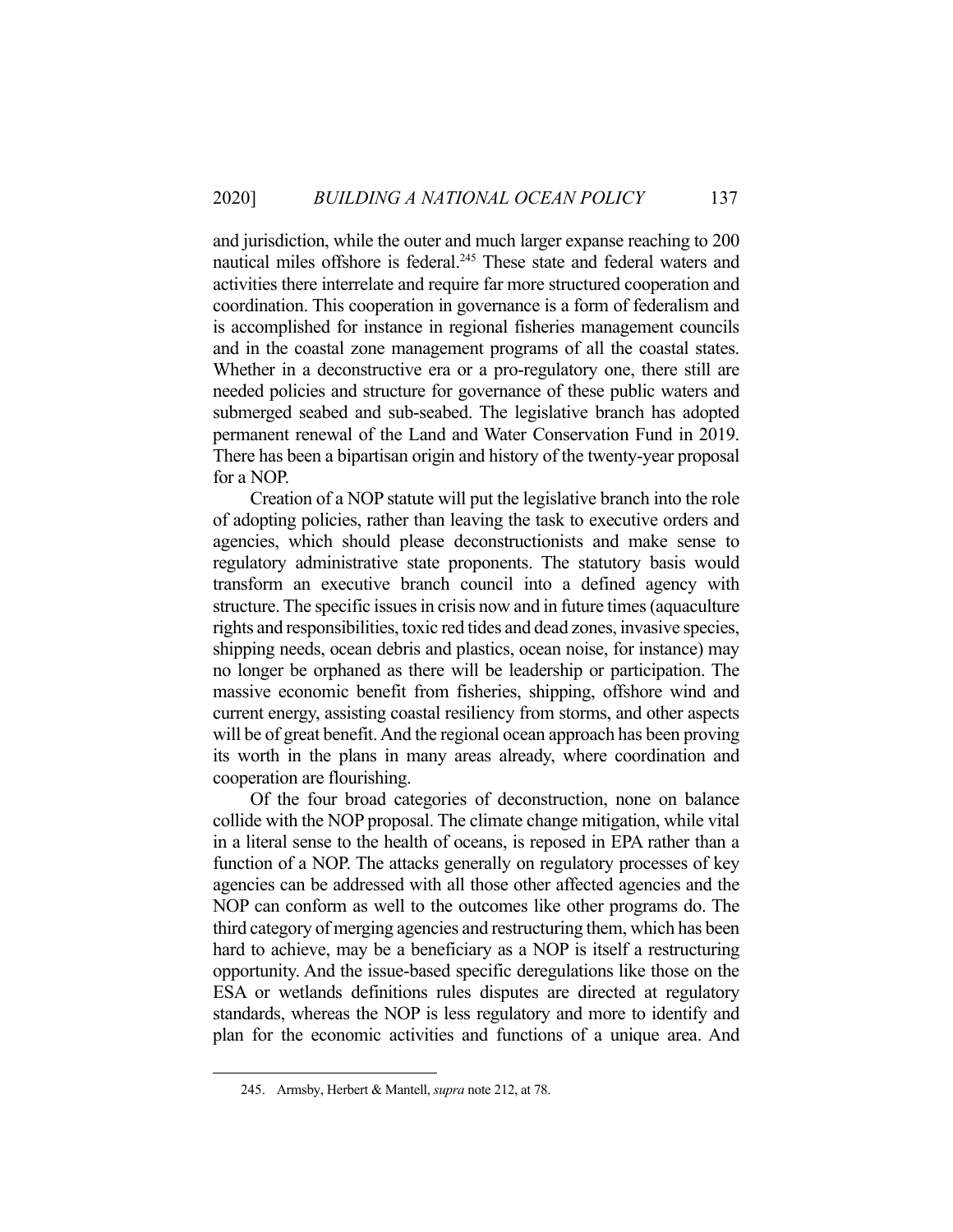besides, rather than destroy the regional approach, President Trump made his executive order that has a council concerning the governance needs, expressly embracing regional cooperation with states.

 A national ocean policy would be one of the hallmarks in United States marine resource stewardship. The size of the offshore jurisdiction and the growing expectations for the area require affirmative management. The opportunity to form a national ocean policy for this great heritage has ripened in the course of time and critical needs have piled up. The Trump executive order is a placeholder that supports regional ocean organizations initiated by coastal states. Times have changed since the original efforts twenty years ago. Advocacy for change comes from the Joint Ocean Commission Initiative, with nine action priorities.<sup>246</sup> The Initiative is bipartisan and persistently addresses what two prestigious commissions sought. "Both Commissions found that a key source of our ocean's trouble is an antiquated and vastly inadequate governance regime."<sup>247</sup>

 Many questions for debate exist. If the NOP is to be statutorily created, what policies will the enabling statute have? Is a new agency required, or will an existing one fit the need? Is the structure an independent or an executive agency? Should a single person or council form be designed to direct it?<sup>248</sup> The NOP should take a bipartisan and state-federal partnership approach to create the initial statutory enabling act and expect to revise and adjust over decades of experience.

 Parts of the Trump deconstruction are mired in contention and legal challenges, such as attempts to revive a coal economy or to weaken vehicle fuel efficiency proposals. Those outcomes will be gravely impactful on the ocean resources, as will results of the revisionist attacks on specific programs like the Endangered Species and the Marine Mammal Protection Acts, and on the Waters of the United States rule. Other aspects such as the downsizing of agency rules change the tone of agency activity. A pervasive influence in the deconstruction is that it is largely carried out by career anti-environmental appointees. The NOP, like the rest of federal government, would have to live within the parameters of the deregulatory or regulatory executive orders and appointees. A balance may be found if the role accorded to states has strength. Many states are showing fortitude on the carbon issues and offshore drilling.

 <sup>246.</sup> *Policy Priorities*, JOINT OCEAN COMMISSION, https://jointoceancommission.org/policypriorities (last visited Apr. 5, 2020).

 <sup>247.</sup> Chasis, *supra* note 10, at 847.

 <sup>248</sup> Ganesh Sitaraman and Ariel Dobkin, *The Choice Between Single Director Agencies and Multi Member Commissions,* 71 ADMIN. L.REV. 719 (2019).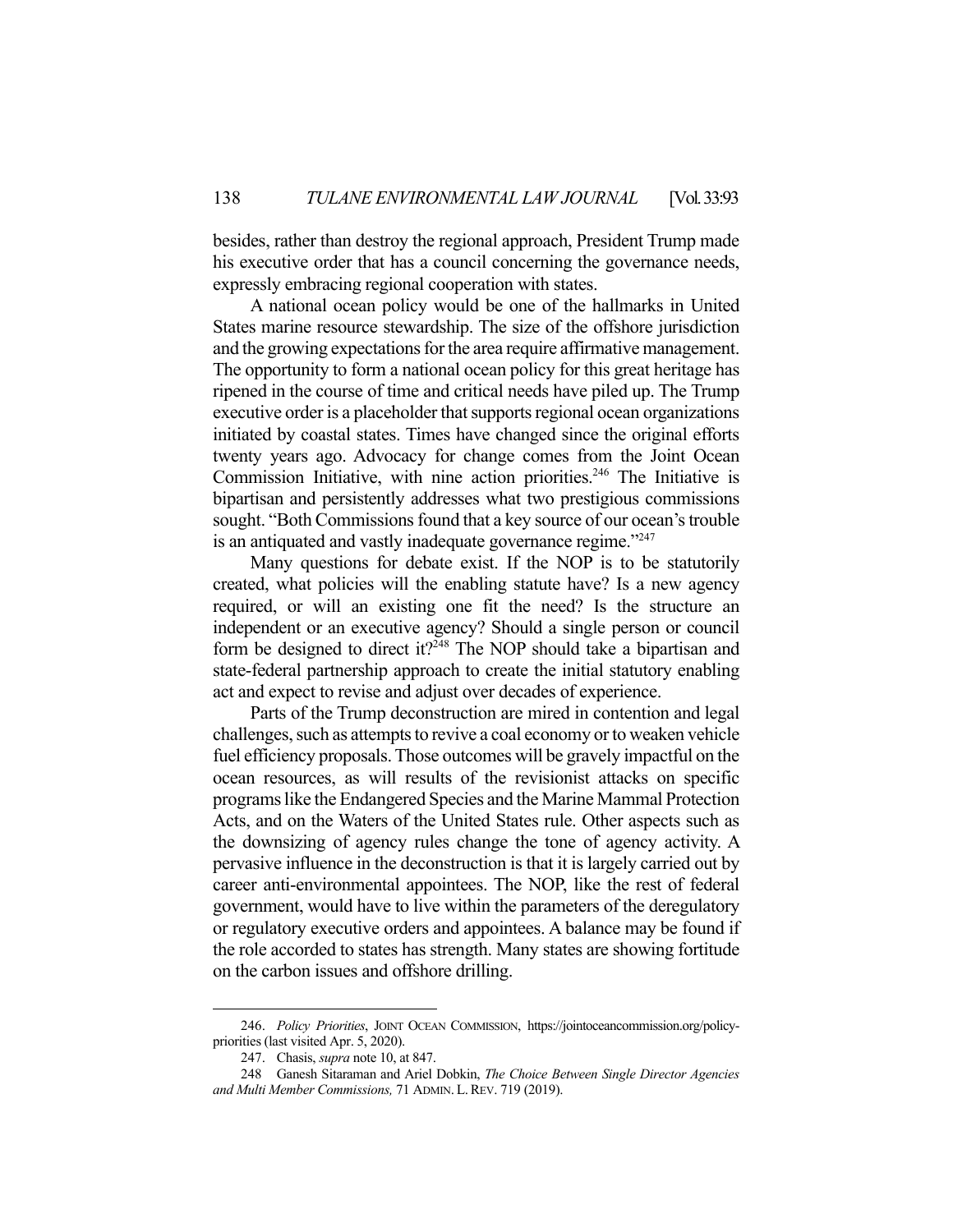The Trump Administration's Decadal Vision sets out an extensive program for scientific ocean observation of interest to the marine transportation, military, environmental, fisheries, and many other stakeholders. However, a policy is needed. We need a way to implement what we learn during the decade. Large-scale rescue of this kind has been accomplished as recently as March 12, 2019. On that date, in the midst of the current deregulation frenzy, necessary bipartisan action occurred to permanently reauthorize the federal Land and Water Conservation Fund. The U.S. Senate voted 92-8 for the bill, the House voted 363-62, and the President signed it into law. The Fund pays for onshore conservation programs and derives its revenue, without tax dollars, from oil and gas drilling royalties in federal waters.<sup>249</sup>

 Since the 2004 U.S. Commission on Ocean Policy, the NOP concept has been solidly bipartisan. In addition to the Land and Water Conservation Fund permanent reauthorization, several measures suggest the NOP renaissance is feasible. Regional planning for ocean resources in various ways for several of the nine ocean areas of the United States has been produced. It has a track record.

 Experience also derives from management plans since 1976 for regional ocean fisheries. Today, the plans are in place for almost all commercial species. Revisions to the Magnuson-Stevens Sustainable Fisheries Management Act in 2006 implement prompt action when science determines overfishing of a species exists. The overfishing determination is the basis for catch limits, gear, and season restrictions to dramatically end unsustainable harvesting. And under the federal Coastal Zone Management Act, every coastal and Great Lakes state has planned for its nearshore land and jurisdictional water uses. These are cooperative federalism approaches. Similar cooperative and collaborative aspects of federalism should be applicable to a NOP created for the rest of the jurisdictional area.

 U.S. jurisdiction for the area that is of greater extent than the area of all fifty states combined is devoid of a defined congressional policy. The regional oceans are in decline from a myriad of sources ranging from toxic algal blooms, to coral bleaching, to intensified hurricanes and coastal floods, to invasive species, to ocean plastics, to sea level rise from melting glaciers, to shark finning for soup, to (insert your issue here). Establishing a NOP, if we can, may be viewed as a victory for reconstituting

 <sup>249.</sup> Coral Davenport, *Senate Passes a Sweeping Land Conservation Bill*, N.Y.TIMES (Feb. 13, 2019), https://www.nytimes.com/2019/02/12/climate/senate-conservation-bill.html.